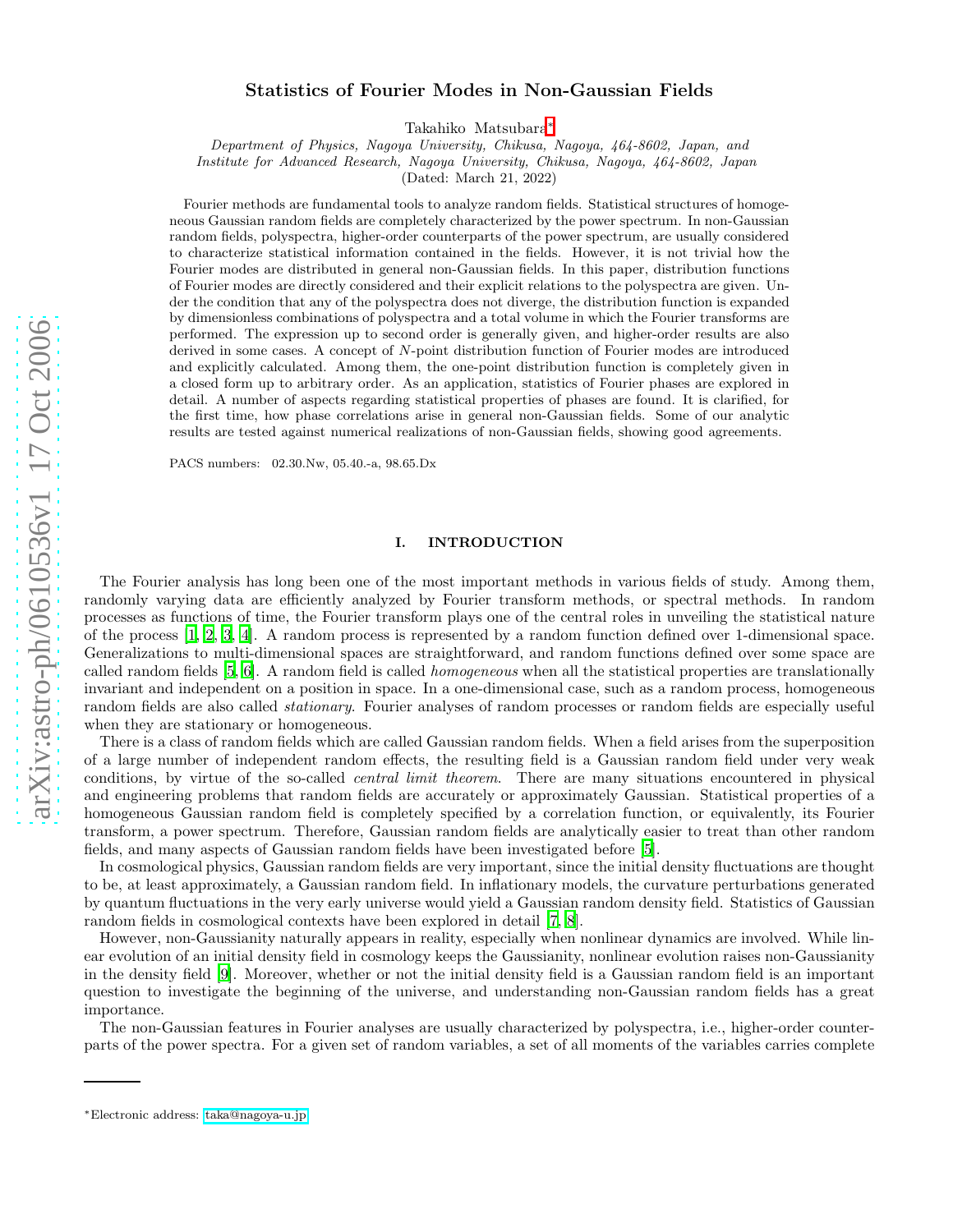information of the statistical distribution. However, it is still not trivial to understand the statistical properties of the Fourier modes, even when a hierarchy of all the polyspectra are known. For example, statistical behaviors of Fourier phases in non-Gaussian random fields has long been studied empirically, lacking any well-established statistical framework to understand information contained in the Fourier phases [\[10](#page-36-9), [11](#page-36-10), [12](#page-36-11), [13](#page-36-12), [14](#page-36-13), [15](#page-36-14)].

The statistical structures of Fourier phases are recently unveiled by the present author, properly calculating the joint distribution function of phases [\[16\]](#page-36-15). The analytical results are tested against numerical simulations of cosmological structure formation [\[17\]](#page-36-16), and applied to an analysis of observational data [\[18](#page-36-17)]. The analytical calculations involve an expansion by a certain parameter, and only lowest-order terms were discussed in the previous work.

In this paper, the previous analytical calculations are extended to give a framework for studying statistics of Fourier modes in general. The statistical structures of not only Fourier phases but also Fourier moduli are simultaneously considered. We give a general joint distribution function of Fourier modes in general non-Gaussian fields. The joint distribution function of Fourier modes has complete information of statistical properties. Since a set of all the polyspectra also has the complete information, the joint distribution function can, in principle, be expressible by a set of all the polyspectra. Such relation has not been known, and it is surely difficult to obtain the complete relation. However, the distribution function is found to inevitably depend on a total volume in which Fourier transforms are applied. Some dimensionless combinations of a polyspectrum and a total volume, each of which is a dimensional quantity, can actually be arbitrary small for a large volume limit. Therefore, it is natural to expand the distribution function by some powers of a volume. The expression is found to be expanded by an inverse of square root of the volume as a small parameter. The way to calculate the distribution function up to arbitrary order is established in this paper. The general expression up to second order is actually given. More general properties involving higher-order effects are also obtained and discussed in some cases. Remarkably, an analytic expression of one-point distribution function of a Fourier mode is obtained to arbitrary order in a closed form.

This paper is organized as follows. In Sec. [II,](#page-1-0) our notations of Fourier transforms are defined, and the distribution function of Fourier modes in Gaussian random fields are reviewed. In Sec. [III,](#page-3-0) methods to derive distribution function in general non-Gaussian fields are detailed, and an explicit expression up to second order is obtained. In Sec. [IV,](#page-9-0) Npoint distribution functions of Fourier modes are introduced, and calculated in several cases. An analytic expression of the one-point distribution function is completely given in a closed form. General expression of the two-, three-, four-point distribution functions are given up to second order. In Sec. [V,](#page-16-0) statistical structures of Fourier phases are revealed. N-point distribution functions of phases are derived, and a number of theorems regarding general properties of phase distributions are proven. In Sec. [VI,](#page-21-0) some of the analytic results are tested against numerical realizations of non-Gaussian fields. The complete form of the joint distribution function up to second order is given in Appendix [A.](#page-33-0)

# II. GAUSSIAN RANDOM FIELDS AND FOURIER MODES

# A. Fourier Transform and Power spectrum

<span id="page-1-2"></span><span id="page-1-0"></span>For a given random field  $f(x)$  in a d-dimensional, Euclidean configuration space,  $x \in \mathbb{R}^d$ , the Fourier coefficient  $\tilde{f}(\boldsymbol{k})$  is defined by

$$
\tilde{f}(\mathbf{k}) = \int d^d x f(\mathbf{x}) e^{-i\mathbf{k} \cdot \mathbf{x}}.
$$
\n(1)

<span id="page-1-1"></span>Without loss of generality, we assume the field has a zero mean:  $\langle f(\mathbf{x}) \rangle = 0$ . The power spectrum,  $P(\mathbf{k})$ , is defined by the relation

$$
\langle \tilde{f}^*(\mathbf{k})\tilde{f}(\mathbf{k}') \rangle = (2\pi)^d \delta^d(\mathbf{k} - \mathbf{k}') P(\mathbf{k}), \qquad (2)
$$

where  $\delta^d$  is the d-dimensional Dirac's delta function. The average  $\langle \cdots \rangle$  represents an ensemble average. In an isotropic field, the power spectrum is an function of only an absolute length of the wavevector  $k$ . However, we do not assume the isotropy of space in principle, so that the configuration space can be anisotropic in general. The appearance of the Dirac's delta function in equation [\(2\)](#page-1-1) is a consequence of statistical homogeneity of space. In this paper, we only assume the homogeneity of configuration space. Since the right hand side of equation [\(2\)](#page-1-1) is non-zero only when  $k = k'$ , the power spectrum is always a real function.

<span id="page-1-3"></span>In this paper, we consider the field  $f(x)$  to be real:  $f(x) \in \mathbb{R}$ . In this case, the Fourier coefficient of Eq. [\(1\)](#page-1-2) satisfies

$$
\tilde{f}^*(\mathbf{k}) = \tilde{f}(-\mathbf{k}).\tag{3}
$$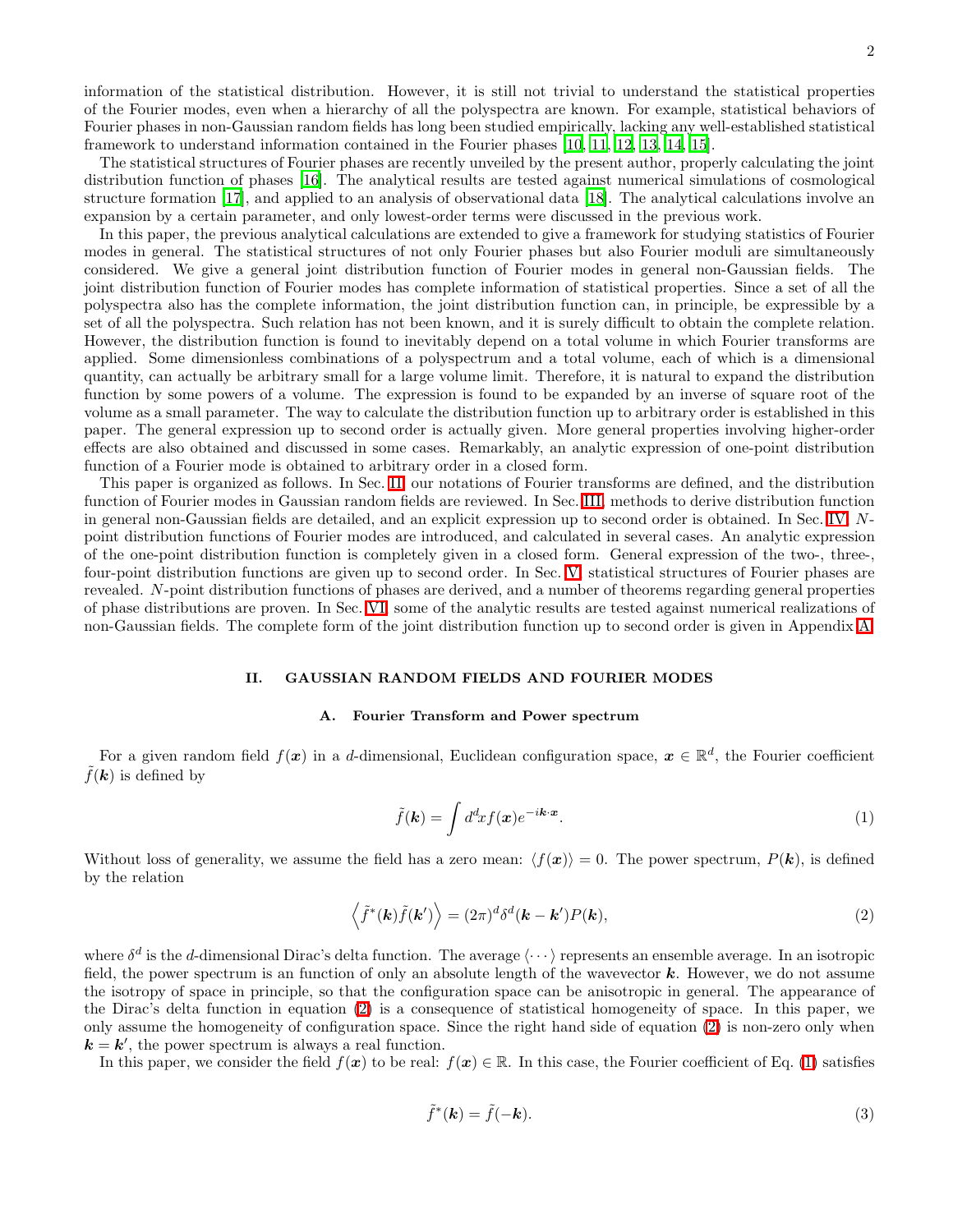Therefore, the power spectrum of Eq. [\(2\)](#page-1-1) is equivalently given by

$$
\langle \tilde{f}(\mathbf{k})\tilde{f}(\mathbf{k}') \rangle = (2\pi)^d \delta^d(\mathbf{k} + \mathbf{k}') P(\mathbf{k}). \tag{4}
$$

### B. Probability Distribution Function of Fourier Modes in Random Gaussian Fields

In random Gaussian fields, statistical properties of field distribution are completely specified by the two-point correlation function,

<span id="page-2-2"></span>
$$
\xi(\boldsymbol{x} - \boldsymbol{x}') = \langle f(\boldsymbol{x}) f(\boldsymbol{x}') \rangle. \tag{5}
$$

In a homogeneous field, the two-point correlation function is a function of only a displacement of the two points. The power spectrum is a Fourier transform of the two-point correlation function (Wiener-Khinchin theorem):

<span id="page-2-0"></span>
$$
P(\mathbf{k}) = \int d^d x e^{-i\mathbf{k} \cdot \mathbf{x}} \xi(\mathbf{x}). \tag{6}
$$

Therefore, statistical properties of random Gaussian fields are completely contained in the power spectrum, since the power spectrum and the two-point correlation function are mathematically equivalent. Higher-order moments in Gaussian fields are fully reduced to combinations of two-point correlation functions, and higher-order cumulants are zero:

$$
\langle f(\boldsymbol{x}_1)f(\boldsymbol{x}_2)\cdots f(\boldsymbol{x}_N)\rangle_c=0,\qquad (N\geq 3). \tag{7}
$$

The probability of taking particular values of a random Gaussian field  $f(x)$  is given by a functional,

$$
\mathcal{P}[f(\boldsymbol{x})] = A \exp\left[-\frac{1}{2} \int d^d x d^d x' f(\boldsymbol{x}) \xi^{-1}(\boldsymbol{x} - \boldsymbol{x}') f(\boldsymbol{x}')\right],\tag{8}
$$

where A is a normalization constant, and the function  $\xi^{-1}(\mathbf{x}-\mathbf{x}')$  is the "inverse" of the two-point correlation function, which is implicitly defined by

$$
\int d^d x'' \xi(\mathbf{x} - \mathbf{x}'') \xi^{-1}(\mathbf{x}'' - \mathbf{x}') = \delta^d(\mathbf{x} - \mathbf{x}'). \tag{9}
$$

Using the Fourier representation, this "inverse" correlation function is explicitly represented by

$$
\xi^{-1}(x) = \int \frac{d^d k}{(2\pi)^d} \frac{e^{ik \cdot x}}{P(k)}.\tag{10}
$$

The functional of Eq. [\(8\)](#page-2-0) is a generalization of the multi-variate Gaussian distribution function to the continuum case. This functional contains all the statistical information of the field, and it is obvious from Eq. [\(8\)](#page-2-0) that the statistical properties of a random Gaussian field are fully described by the two-point correlation function, as claimed above.

<span id="page-2-1"></span>The distribution function of the Fourier coefficients is straightforwardly obtained from the Eq. [\(8\)](#page-2-0) by changing the variables. Since the Fourier transform is a linear transform, the Jacobian of the transform is a constant. The integral in Eq. [\(8\)](#page-2-0) is given by

$$
\int d^d x d^d x' f(\boldsymbol{x}) \xi^{-1}(\boldsymbol{x} - \boldsymbol{x}') f(\boldsymbol{x}') = 2 \int_{\text{uhs}} \frac{d^d k}{(2\pi)^d} \frac{|\tilde{f}(\boldsymbol{k})|^2}{P(\boldsymbol{k})},\tag{11}
$$

where "uhs" indicates the integration over the independent modes taking the reality condition of Eq. [\(3\)](#page-1-3) into account. Usually, one can take the "upper half sphere",  $k_z \geq 0$  of the *k*-space.

At this point, introducing a regularization box of volume  $V = L_1 L_2 \cdots L_d$  with periodic boundary condition is useful to discretize the Fourier space. The size of fundamental cells in Fourier space is given by  $\Delta k_i = 2\pi/L_i$  for the *i*-th direction  $(i = 1, 2, \ldots, d)$ , and the right hand side of Eq. [\(11\)](#page-2-1) becomes a sum over discrete set of **k** in this representation. Defining the volume-normalized Fourier coefficient,

$$
f_{\mathbf{k}} \equiv \frac{\tilde{f}(\mathbf{k})}{\sqrt{V}},\tag{12}
$$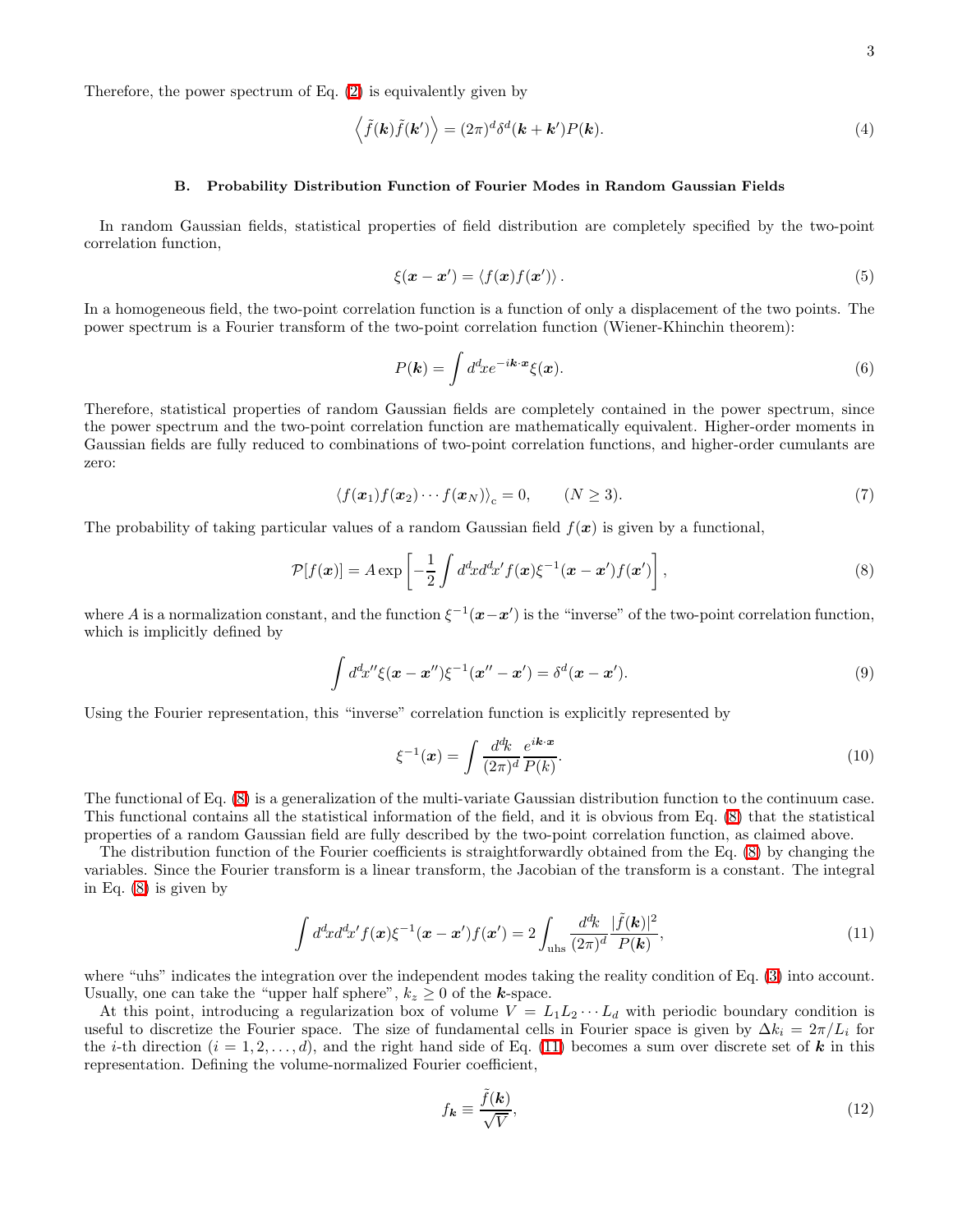the joint probability distribution function of the Fourier coefficients are given by

<span id="page-3-5"></span><span id="page-3-1"></span>
$$
\mathcal{P}[f_{\mathbf{k}}] = \tilde{A} \prod_{\mathbf{k}}^{\text{uhs}} \exp\left[-\frac{|f_{\mathbf{k}}|^2}{P(\mathbf{k})}\right],\tag{13}
$$

where  $\tilde{A}$  is a normalization constant, which differs from A by a Jacobian of the Fourier transform. The square bracket indicates the function of all Fourier modes in uhs, and not of only a particular mode. It is obvious in Eq. [\(13\)](#page-3-1) that each Fourier mode in uhs is independent to each other in random Gaussian fields. Denoting  $f_k = a_k + ib_k$ , where  $a_k \in \mathbb{R}$  and  $b_k \in \mathbb{R}$  are real and imaginary parts respectively, their distribution functions are given by

$$
P(a_{\mathbf{k}}) = \frac{1}{\sqrt{\pi P(\mathbf{k})}} \exp\left[-\frac{a_{\mathbf{k}}^2}{P(\mathbf{k})}\right],
$$
\n(14a)

<span id="page-3-7"></span>
$$
P(b_{\mathbf{k}}) = \frac{1}{\sqrt{\pi P(\mathbf{k})}} \exp\left[-\frac{b_{\mathbf{k}}^2}{P(\mathbf{k})}\right].
$$
\n(14b)

<span id="page-3-6"></span>The real and imaginary parts of Fourier modes are independently distributed with rms  $P(k)/2$  in Gaussian random fields. In terms of the polar representation,  $f_k = |f_k|e^{i\theta_k}$ , the distribution function of each mode is given by

$$
P(|f_{\mathbf{k}}|, \theta_{\mathbf{k}})d|f_{\mathbf{k}}|d\theta_{\mathbf{k}} = \exp\left[-\frac{|f_{\mathbf{k}}|^2}{P(\mathbf{k})}\right] \frac{2|f_{\mathbf{k}}|d|f_{\mathbf{k}}|}{P(\mathbf{k})} \frac{d\theta_{\mathbf{k}}}{2\pi}
$$
(15)

This distribution function does not depend on the Fourier phase  $\theta_k$ , so that the Gaussian random fields always have random phases. The Fourier modulus  $|f_{\mathbf{k}}|$  obeys the Rayleigh distributions in Gaussian random fields.

Thus, the statistics of Fourier modes in Gaussian random fields are particularly simple: Distributions of every real and imaginary parts of Fourier modes are completely independent to each other, and their distributions are Gaussian. In other words, the distribution of Fourier modulus is given by a Rayleigh distribution and the Fourier phase is completely random.

<span id="page-3-0"></span>In what follows, we will investigate how this simplicity changes in non-Gaussian fields. We will see both independence of Fourier modes and Gaussianity of Fourier coefficients (and therefore randomness of phases) are broken in general.

# III. GENERAL DISTRIBUTION FUNCTION OF FOURIER MODES

### A. A formal expansion of non-Gaussian distribution functions

One of the main purpose of this paper is to elucidate the general form of the joint probability distribution function of the Fourier coefficients  $P[f_k]$ . For this purpose, we use the celebrated cumulant expansion theorem [\[19\]](#page-36-18). In general, the cumulant expansion theorem states that the following identity holds for a random variable  $X$ :

$$
\langle e^{-iX} \rangle = \exp\left(\sum_{N=1}^{\infty} \frac{(-i)^N}{N!} \langle X^N \rangle_c\right),\tag{16}
$$

where  $\langle \cdots \rangle$  indicates taking a usual average value, and  $\langle \cdots \rangle_c$  indicates taking cumulants. We put

<span id="page-3-4"></span><span id="page-3-3"></span><span id="page-3-2"></span>
$$
X = \sum_{k}^{\text{uhs}} K_{k} a_{k} + L_{k} b_{k},\tag{17}
$$

in the above equation, where  $K_k$  and  $L_k$  are just usual numbers, and variables  $a_k$  and  $b_k$  are the real and imaginary parts of the Fourier coefficients,  $f_k = a_k + ib_k$   $(a_k \in \mathbb{R}, b_k \in \mathbb{R})$ . The summation is taken over any subset of independent Fourier modes. Since a mode with a wavevector  $k$  in a lower half sphere is always given by a mode with a wavevector  $-k$  in real fields, the wavevectors in the summation are taken only from uhs.

With this substitution, the left hand side of Eq. [\(16\)](#page-3-2) has the form of the Fourier transform of the probability distribution function  $P[a_k, b_k]$ . Therefore, performing inverse Fourier transforms, we obtain

$$
\mathcal{P}[a_{\mathbf{k}}, b_{\mathbf{k}}] = \int \prod_{\mathbf{k}}^{\text{uhs}} \frac{dK_{\mathbf{k}}}{2\pi} \frac{dL_{\mathbf{k}}}{2\pi} \cdot e^{iX} \exp\left(\sum_{N=1}^{\infty} \frac{(-i)^N}{N!} \left\langle X^N \right\rangle_c \right),\tag{18}
$$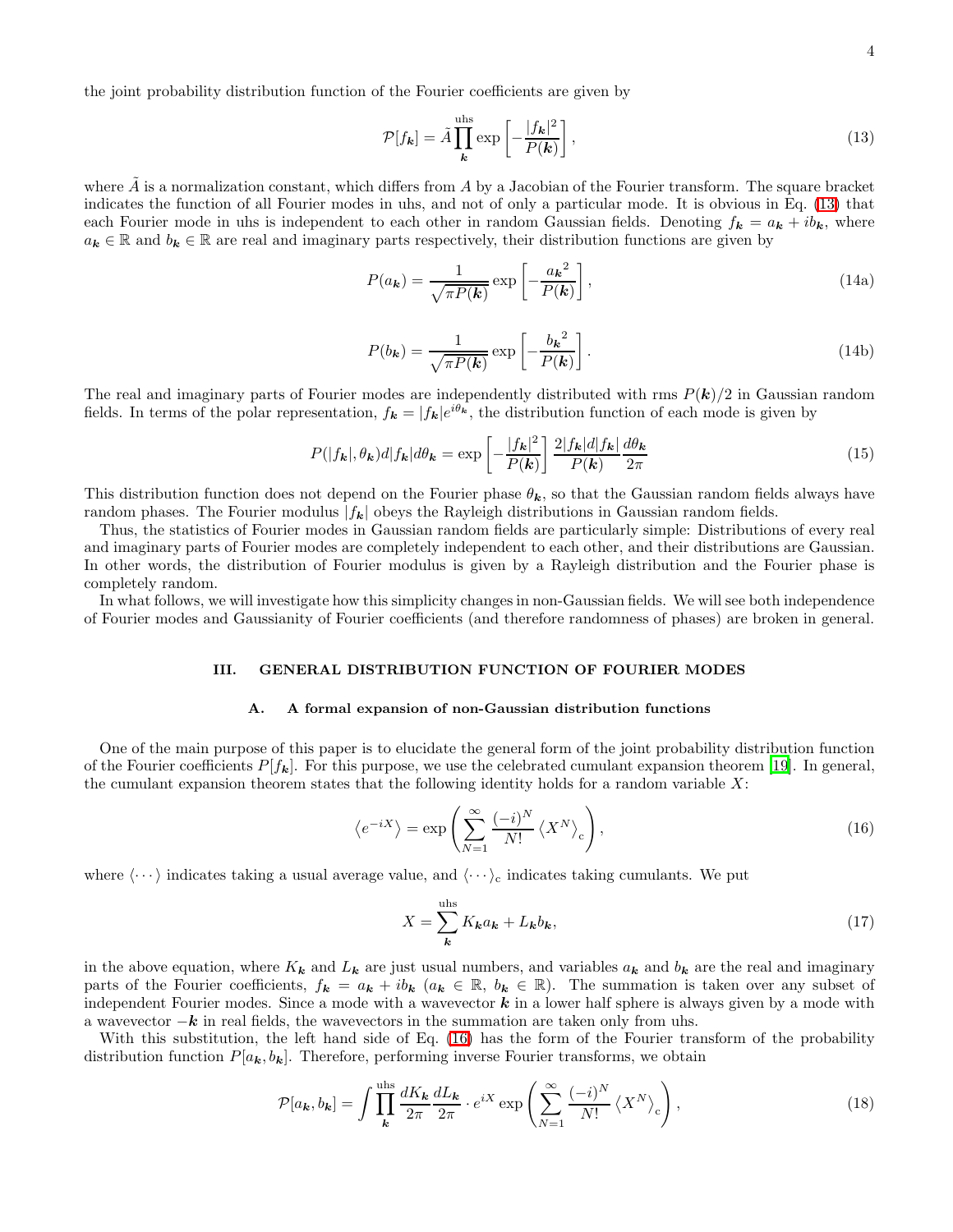Since the original field  $f(x)$  is assumed to have a zero mean, the first moments and cumulants vanishes:  $\langle a_{\bf k} \rangle$  =  $\langle a_{\mathbf{k}} \rangle_c = \langle b_{\mathbf{k}} \rangle = \langle b_{\mathbf{k}} \rangle_c = 0$ . Thus the term of  $N = 1$  in the last exponent of Eq. [\(18\)](#page-3-3) vanishes. Substituting Eq. [\(17\)](#page-3-4) into Eq. [\(18\)](#page-3-3), using the binomial theorem, and expanding the sum over wavenumbers, we obtain

$$
\mathcal{P}[a_{\mathbf{k}}, b_{\mathbf{k}}] = \int \prod_{\mathbf{k}}^{\text{uhs}} \frac{dK_{\mathbf{k}}}{2\pi} \frac{dL_{\mathbf{k}}}{2\pi}
$$
  
 
$$
\times \exp \left[ \sum_{m+n \geq 2} \frac{(-i)^{m+n}}{m!n!} \sum_{\mathbf{k}_1}^{\text{uhs}} \cdots \sum_{\mathbf{k}_m}^{\text{uhs}} \sum_{l_1}^{\text{uhs}} \cdots \sum_{l_n}^{\text{uhs}} \langle a_{\mathbf{k}_1} \cdots a_{\mathbf{k}_m} b_{l_1} \cdots b_{l_n} \rangle_c K_{\mathbf{k}_1} \cdots K_{\mathbf{k}_m} L_{l_1} \cdots L_{l_n} \right]
$$
  
 
$$
\times \exp \left[ i \sum_{\mathbf{k}}^{\text{uhs}} (K_{\mathbf{k}} a_{\mathbf{k}} + L_{\mathbf{k}} b_{\mathbf{k}}) \right]. \quad (19)
$$

where the sum over all non-negative integers m and n which satisfies  $m + n \geq 2$  is taken. We single out the term of  $n + m = 2$  in the first exponent, adopt substitutions  $K_k \to -i\partial/\partial a_k$ ,  $L_k \to -i\partial/\partial b_k$  in the rest terms, and perform the Fourier integrations. We obtain

$$
\mathcal{P}[a_{\mathbf{k}}, b_{\mathbf{k}}] = \exp\left[\sum_{m+n\geq 3} \frac{(-1)^{m+n}}{m!n!} \sum_{\mathbf{k}_1}^{\text{uhs}} \cdots \sum_{\mathbf{k}_m}^{\text{uhs}} \sum_{l_1}^{\text{uhs}} \cdots \sum_{l_n}^{\text{uhs}} \langle a_{\mathbf{k}_1} \cdots a_{\mathbf{k}_m} b_{l_1} \cdots b_{l_n} \rangle_c \times \frac{\partial}{\partial a_{\mathbf{k}_1}} \cdots \frac{\partial}{\partial a_{\mathbf{k}_n}} \frac{\partial}{\partial b_{\mathbf{k}_1}} \cdots \frac{\partial}{\partial b_{\mathbf{k}_n}} \right] \mathcal{P}_{\mathcal{G}}[a_{\mathbf{k}}, b_{\mathbf{k}}], \quad (20)
$$

where  $P_G$  is a Gaussian distribution function, given by products of Eq. [\(14a\)](#page-3-5) and [\(14b\)](#page-3-6):

<span id="page-4-1"></span><span id="page-4-0"></span>
$$
\mathcal{P}_{\mathcal{G}}[a_{\boldsymbol{k}}, b_{\boldsymbol{k}}] = \prod_{\boldsymbol{k}}^{\text{uhs}} \frac{1}{\pi P(\boldsymbol{k})} \exp\left[-\frac{a_{\boldsymbol{k}}^2 + b_{\boldsymbol{k}}^2}{P(\boldsymbol{k})}\right].\tag{21}
$$

The Eqs. [\(20\)](#page-4-0) and [\(21\)](#page-4-1) are the fundamental equations of expressing the non-Gaussian distribution function of Fourier coefficients in terms of higher-order cumulants.

At this point, it is more convenient to use complex variables  $f_k$  as an independent variables instead of  $a_k$  and  $b_k$ . One can consider simultaneous linear transformations of independent variables:

<span id="page-4-3"></span>
$$
\begin{cases} f_{\mathbf{k}} = a_{\mathbf{k}} + ib_{\mathbf{k}}, \\ f_{-\mathbf{k}} = a_{\mathbf{k}} - ib_{\mathbf{k}}, \end{cases} (\mathbf{k} \in \text{uhs}). \tag{22}
$$

<span id="page-4-2"></span>With this definitions,  $f_k$  is defined in all k space, while  $a_k$  and  $b_k$  are defined in uhs space, so that the degrees of freedom is the same for both sets of variables. Carefully changing independent variables in the expression of Eq. [\(20\)](#page-4-0), we obtain

<span id="page-4-5"></span>
$$
\mathcal{P}[f_{\mathbf{k}}] = \exp\left[\sum_{N=3}^{\infty} \frac{(-1)^N}{N!} \sum_{\mathbf{k}_1}^{\text{both}} \cdots \sum_{\mathbf{k}_N}^{\text{both}} \langle f_{\mathbf{k}_1} \cdots f_{\mathbf{k}_N} \rangle_c \frac{\partial}{\partial f_{\mathbf{k}_1}} \cdots \frac{\partial}{\partial f_{\mathbf{k}_N}}\right] \mathcal{P}_{\text{G}}[f_{\mathbf{k}}],\tag{23}
$$

where the function  $P[f_k]$  and  $P_G[f_k]$  are the formal probability distribution functions, defined by

$$
\mathcal{P}[f_{\mathbf{k}}] \prod_{\mathbf{k}}^{\text{both}} df_{\mathbf{k}} = \mathcal{P}[a_{\mathbf{k}}, b_{\mathbf{k}}] \prod_{\mathbf{k}}^{\text{uhs}} da_{\mathbf{k}} db_{\mathbf{k}},
$$
\n(24)

$$
P_{\mathcal{G}}[f_{\mathbf{k}}] \prod_{\mathbf{k}}^{\text{both}} df_{\mathbf{k}} = P_{\mathcal{G}}[a_{\mathbf{k}}, b_{\mathbf{k}}] \prod_{\mathbf{k}}^{\text{uhs}} da_{\mathbf{k}} db_{\mathbf{k}}.
$$
\n(25)

The summation in Eq. [\(23\)](#page-4-2) is taken over any subset of independent Fourier modes, provided that any two modes with  $\pm k$  are always included simultaneously ("both" stands for "uhs + lhs"). By calculating the Jacobian of the transformation of Eq. [\(22\)](#page-4-3), we obtain

<span id="page-4-4"></span>
$$
\mathcal{P}[f_{\mathbf{k}}] = 2^{-N_{\text{uhs}}}\mathcal{P}[a_{\mathbf{k}}, b_{\mathbf{k}}]
$$
\n(26)

$$
\mathcal{P}_{\rm G}[f_{\boldsymbol{k}}] = \prod_{\boldsymbol{k}}^{\rm uhs} \frac{1}{2\pi P(\boldsymbol{k})} \exp\left[-\frac{f_{-\boldsymbol{k}}f_{\boldsymbol{k}}}{P(\boldsymbol{k})}\right]
$$
(27)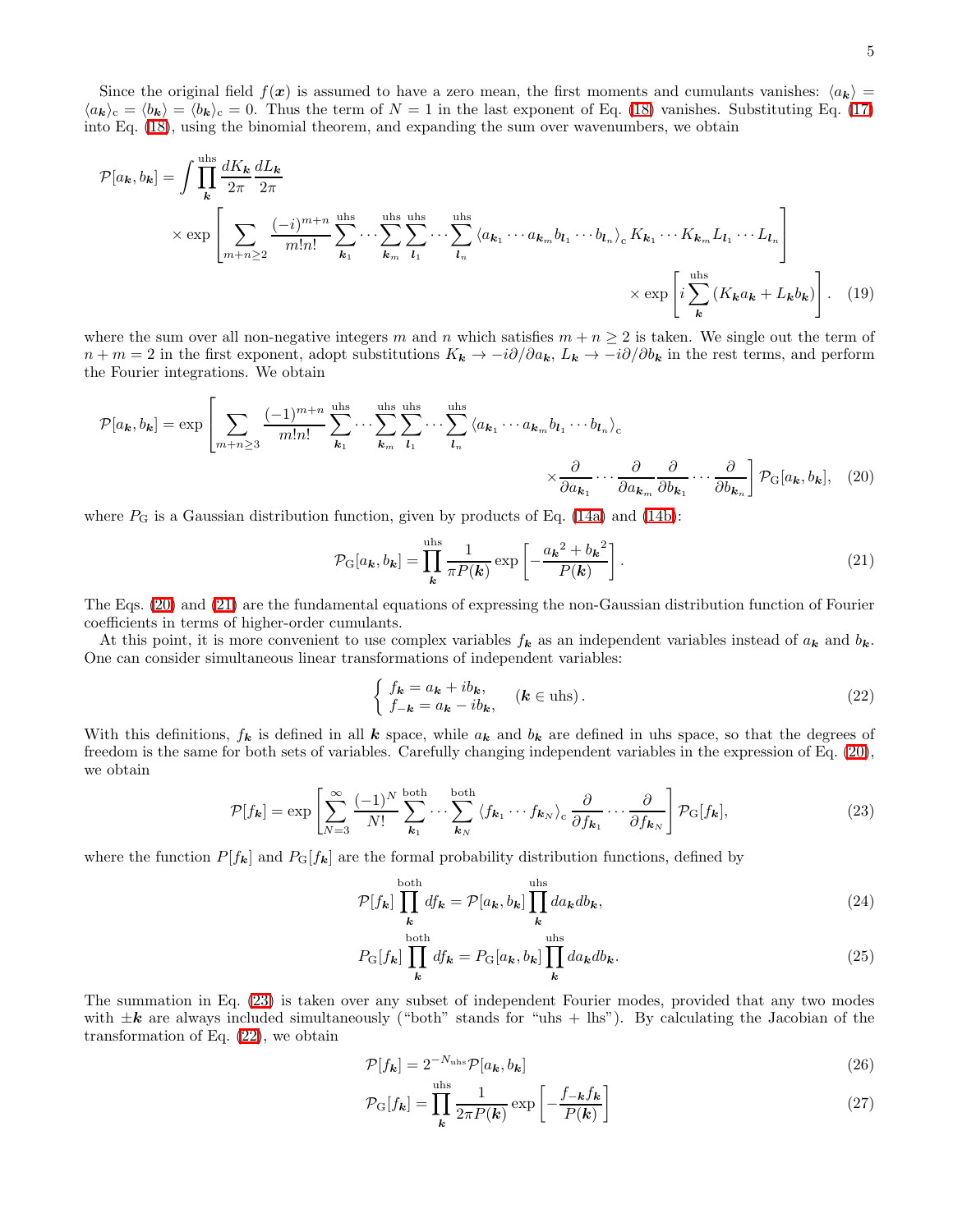The Eq. [\(23\)](#page-4-2) with Eq. [\(27\)](#page-4-4) can also be obtained by formally putting

$$
X = \sum_{k}^{\text{both}} J_{k} f_{k} \tag{28}
$$

in the Eq. [\(16\)](#page-3-2) and formally following the similar calculations above as if  $f_k$ 's are real numbers. Therefore, the Eq. [\(23\)](#page-4-2) is considered as an analytic continuation of a general relation to the case of complex variables. In any case, the physical interpretation of the function  $P[f_k]$  is given by Eq. [\(24\)](#page-4-5), the right hand side of which is a well-defined quantity.

The higher-order cumulants in the exponent of Eq. [\(23\)](#page-4-2) are non-zero only when  $k_1 + \cdots + k_N = 0$  because of the statistical homogeneity of the random field. In an infinitely large space, the polyspectra  $P^{(N)}(\mathbf{k}_1,\ldots,\mathbf{k}_{N-1}),$  which are the higher-order counterparts of the power spectrum, are defined by cumulants of the Fourier coefficients as

$$
\left\langle \tilde{f}(\mathbf{k}_1) \cdots \tilde{f}(\mathbf{k}_N) \right\rangle_c
$$
  
=  $(2\pi)^d \delta^d (\mathbf{k}_1 + \cdots + \mathbf{k}_N) P^{(N)}(\mathbf{k}_1, \dots, \mathbf{k}_{N-1}).$  (29)

<span id="page-5-0"></span>In finite-volume cases,

$$
\langle f_{\mathbf{k}_1} \cdots f_{\mathbf{k}_N} \rangle_c = V^{1 - N/2} \delta_{\mathbf{k}_1 + \cdots + \mathbf{k}_N}^{\mathbf{K}} P^{(N)}(\mathbf{k}_1, \ldots, \mathbf{k}_{N-1}), \tag{30}
$$

where  $\delta_{\mathbf{k}}^{(K)}$  is a Kronecker's delta defined by

$$
\delta_{\mathbf{k}}^{(\mathrm{K})} = \begin{cases} 1, & (\mathbf{k} = 0), \\ 0, & (\mathbf{k} \neq 0). \end{cases}
$$
(31)

The polyspectra  $P^{(N)}(\mathbf{k}_1,\dots,\mathbf{k}_{N-1})$  are completely symmetric about permutations of arguments, and have symmetries with respect to their arguments:

$$
P^{(N)}(-\mathbf{k}_1,\cdots,-\mathbf{k}_{N-1})=P^{(N)}(\mathbf{k}_1,\cdots,\mathbf{k}_{N-1}),
$$
\n(32)

<span id="page-5-1"></span>
$$
P^{(N)}(\mathbf{k}_1, \mathbf{k}_2, \cdots, \mathbf{k}_{N-1}) = P^{(N)}(\mathbf{k}_2, \cdots, \mathbf{k}_{N-1}, -\mathbf{k}_1 - \mathbf{k}_2 - \cdots - \mathbf{k}_{N-1}),
$$
\n(33)

and so on.

Substituting Eq. [\(30\)](#page-5-0) into Eq. [\(23\)](#page-4-2), we obtain

$$
\mathcal{P}[f_{\mathbf{k}}] = \exp\left[\sum_{N=3}^{\infty} \frac{(-1)^N}{N! \ V^{N/2-1}} \sum_{\mathbf{k}_1}^{\text{both}} \cdots \sum_{\mathbf{k}_N}^{\text{both}} \delta_{\mathbf{k}_1 + \dots + \mathbf{k}_N}^K P^{(N)}(\mathbf{k}_1, \dots, \mathbf{k}_{N-1}) \frac{\partial}{\partial f_{\mathbf{k}_1}} \cdots \frac{\partial}{\partial f_{\mathbf{k}_N}}\right] \mathcal{P}_{\mathbf{G}}[f_{\mathbf{k}}].
$$
 (34)

This equation is a fundamental equation to derive the statistical distributions of Fourier coefficients in terms of higher-order polyspectra. One can formally take a limit of  $V \to \infty$  in this expression, when all the Fourier modes are considered and included in summations. There are correspondences

$$
V\delta_{\mathbf{k}_1+\cdots\mathbf{k}_N}^{\mathbf{K}} \to (2\pi)^d \delta^d(\mathbf{k}_1+\cdots\mathbf{k}_N),
$$
\n(35)

$$
\frac{1}{V} \sum_{\mathbf{k}} \rightarrow \int \frac{d^d k}{(2\pi)^d},\tag{36}
$$

$$
\sqrt{V} \frac{\partial}{\partial f_{\mathbf{k}}} \to (2\pi)^d \frac{\delta}{\delta \tilde{f}(\mathbf{k})},\tag{37}
$$

where  $\delta/\delta \tilde{f}(\mathbf{k})$  is the functional derivative. In this limit, Eq. [\(34\)](#page-5-1) reduces to

$$
\mathcal{P}[\tilde{f}(\mathbf{k})] = \exp\left[\sum_{N=3}^{\infty} \frac{(-1)^N}{N!} \int d^d k_1 \cdots d^d k_N (2\pi)^d \delta^d(\mathbf{k}_1 + \cdots + \mathbf{k}_N) P^{(N)}(\mathbf{k}_1, \dots, \mathbf{k}_{N-1}) \times \frac{\delta}{\delta \tilde{f}(\mathbf{k}_1)} \cdots \frac{\delta}{\delta \tilde{f}(\mathbf{k}_N)} \right] \mathcal{P}_{\rm G}[\tilde{f}(\mathbf{k})], \quad (38)
$$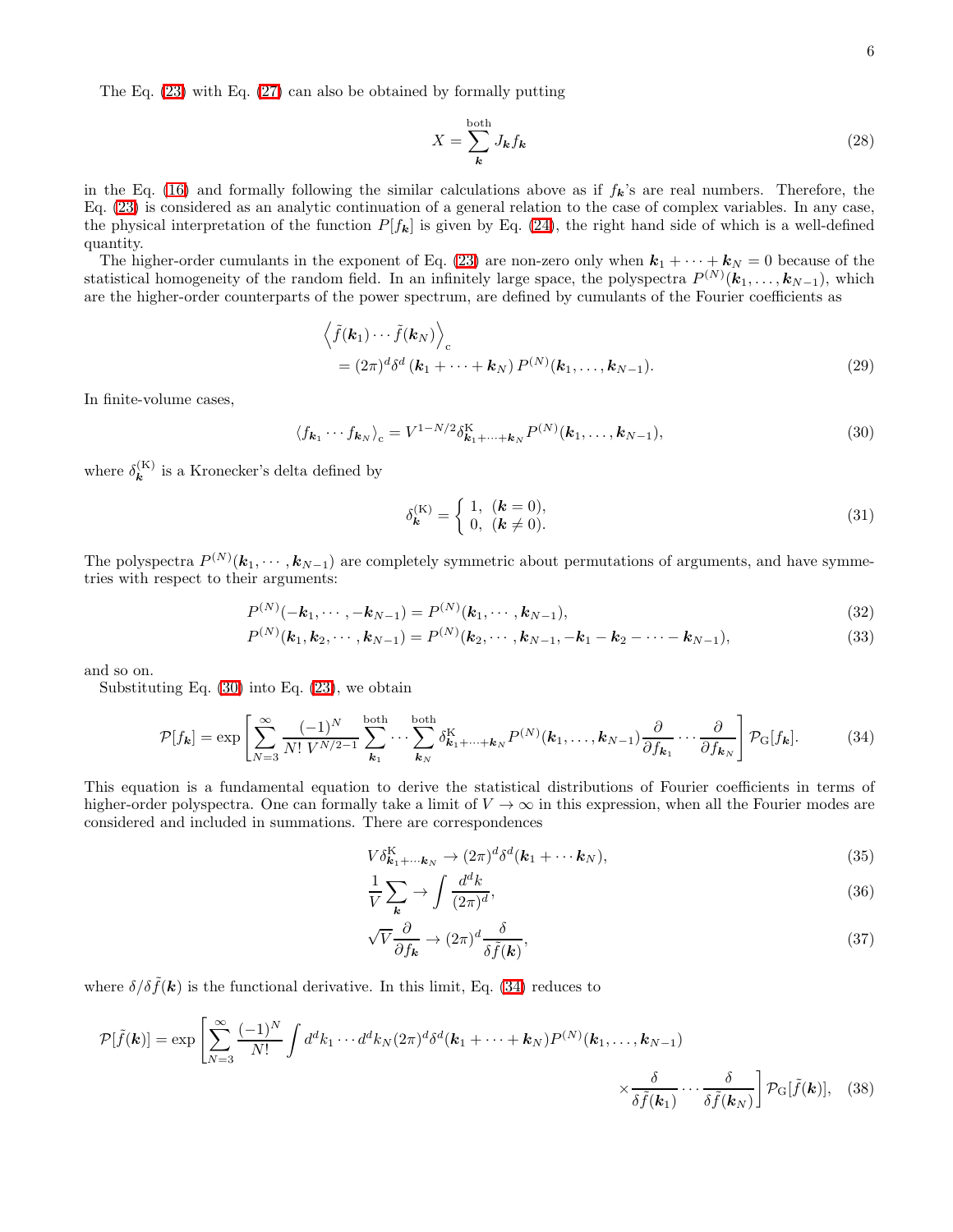where  $P[\tilde{f}(\mathbf{k})]$  is a probability distribution functional of generally non-Gaussian random fields, and  $P_G[\tilde{f}(\mathbf{k})]$  is that of Gaussian random fields which share the same power spectrum with  $P[\tilde{f}(\mathbf{k})].$ 

In the following, it will be convenient to introduce normalized variables,

$$
\alpha_{\mathbf{k}} \equiv \frac{f_{\mathbf{k}}}{\sqrt{P(\mathbf{k})}},\tag{39}
$$

which have a simple covariance matrix,

<span id="page-6-2"></span>
$$
\langle \alpha_{\mathbf{k}} \alpha_{\mathbf{k'}} \rangle = \delta_{\mathbf{k} + \mathbf{k'}}^{\mathbf{K}}.
$$
\n(40)

The probability distribution function of these normalized variables is given by

$$
\mathcal{P}[\alpha_{\mathbf{k}}] = \exp\left[\sum_{N=3}^{\infty} \frac{(-1)^N}{N! \ V^{N/2-1}} \sum_{\mathbf{k}_1}^{\text{both}} \cdots \sum_{\mathbf{k}_N}^{\text{both}} p^{(N)}(\mathbf{k}_1, \dots, \mathbf{k}_N) \frac{\partial}{\partial \alpha_{\mathbf{k}_1}} \cdots \frac{\partial}{\partial \alpha_{\mathbf{k}_N}} \right] \mathcal{P}_{\text{G}}[\alpha_{\mathbf{k}}],\tag{41}
$$

<span id="page-6-0"></span>where

$$
p^{(N)}(\mathbf{k}_1,\ldots,\mathbf{k}_N) \equiv \frac{\delta_{\mathbf{k}_1+\cdots+\mathbf{k}_N}^{\mathbf{K}} P^{(N)}(\mathbf{k}_1,\ldots,\mathbf{k}_{N-1})}{\sqrt{P(\mathbf{k}_1)\cdots P(\mathbf{k}_{N-1})P(\mathbf{k}_N)}}
$$
(42)

are normalized polyspectra, and

<span id="page-6-4"></span>
$$
\mathcal{P}_{\mathbf{G}}[\alpha_{\mathbf{k}}] = \prod_{\mathbf{k}}^{\text{uhs}} \frac{1}{2\pi} \exp(-\alpha_{-\mathbf{k}} \alpha_{\mathbf{k}}). \tag{43}
$$

The normalized polyspectra of Eq. [\(42\)](#page-6-0) are non-zero only if  $k_1 + \cdots k_N = 0$ , and satisfy the following relation

<span id="page-6-1"></span>
$$
\langle \alpha_{\mathbf{k}_1} \cdots \alpha_{\mathbf{k}_N} \rangle_c = V^{1 - N/2} p^{(N)}(\mathbf{k}_1, \dots, \mathbf{k}_N).
$$
\n(44)

The polyspectra do not depend explicitly on the volume  $V$ . This can be seen by the fact that the polyspectra are obtained by Fourier transforms of N-point correlation functions:

$$
P^{(N)}(\mathbf{k}_1,\ldots,\mathbf{k}_{N-1}) = \int d^d x_1 \cdots d^d x_{N-1} e^{-i(\mathbf{k}_1 \cdot \mathbf{x}_1 + \cdots + \mathbf{k}_{N-1} \cdot \mathbf{x}_{N-1})} \xi^{(N)}(\mathbf{x}_1,\ldots,\mathbf{x}_{N-1}),
$$
(45)

where

$$
\xi^{(N)}(\boldsymbol{x}_1-\boldsymbol{x}_N,\ldots,\boldsymbol{x}_{N-1}-\boldsymbol{x}_N)\equiv \langle f(\boldsymbol{x}_1)\cdots f(\boldsymbol{x}_{N-1})f(\boldsymbol{x}_N)\rangle_c\,,\tag{46}
$$

is an N-point correlation function. The case  $N = 2$  of Eq. [\(45\)](#page-6-1) is nothing but the old Wiener-Khinchin theorem of Eq. [\(6\)](#page-2-2). Since N-point correlation functions do not explicitly depend on the volume, the polyspectra also do not depend on the volume.

Therefore, the expression of Eq. [\(41\)](#page-6-2) can naturally be expanded by  $V^{-1/2}$ . After some algebra, we obtain

$$
\mathcal{P}[\alpha_{\mathbf{k}}] = \left[1 + \sum_{n=1}^{\infty} V^{-n/2} \sum_{m=1}^{\infty} \frac{1}{m!} \sum_{\substack{n_1, \dots, n_m \ge 1 \\ n_1 + \dots + n_m = n}} \frac{1}{(n_1 + 2)! \cdots (n_m + 2)!} \times \sum_{\substack{k_1^{(1)}, \dots, k_{n_1 + 2}^{(1)} \dots k_n^{(1)}, \dots, k_{n_1 + 2}^{(m)}}} \frac{\omega_{\text{both}}}{k_1^{(1)}, \dots, k_{n_1 + 2}^{(1)}} \cdots p^{(n_1 + 2)} \cdot \frac{\omega_{\text{both}}}{k_1^{(1)}, \dots, k_{n_1 + 2}^{(m)}} \cdots p^{(n_m + 2)} \cdot \frac{\omega_{\text{both}}}{k_1^{(1)}, \dots, k_{n_m + 2}^{(m)}} \right]
$$
\n
$$
\times H_{\mathbf{k}_1^{(1)} \dots \mathbf{k}_{n_1 + 2}^{(1)} \dots \mathbf{k}_1^{(m)}} \mathcal{P}_{\mathbf{G}}[\alpha_{\mathbf{k}}], \quad (47)
$$

where

<span id="page-6-3"></span>
$$
H_{\mathbf{k}_1\cdots\mathbf{k}_n} \equiv \frac{(-1)^N}{P_\mathbf{G}[\alpha_\mathbf{k}]} \frac{\partial}{\partial \alpha_{\mathbf{k}_1}} \cdots \frac{\partial}{\partial \alpha_{\mathbf{k}_n}} \mathcal{P}_\mathbf{G}[\alpha_\mathbf{k}]. \tag{48}
$$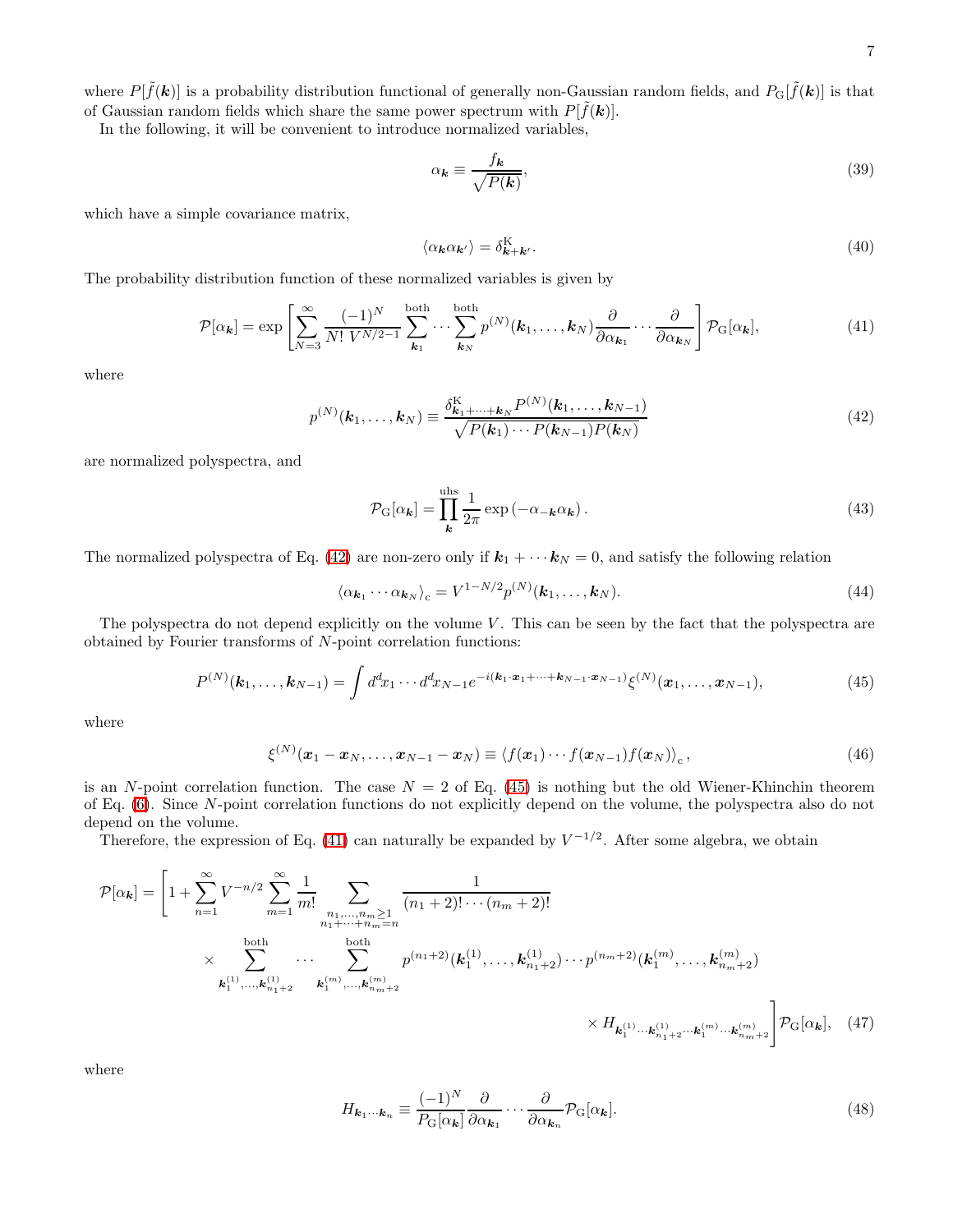The last quantities are generalization of the Hermite polynomials [\[20,](#page-36-19) [21\]](#page-36-20). They are explicitly given by

<span id="page-7-2"></span>
$$
H_{k_1} = \alpha_{-k_1} \tag{49}
$$

$$
H_{k_1k_2} = \alpha_{-k_1}\alpha_{-k_2} - \delta_{k_1+k_2}^{\mathcal{K}},\tag{50}
$$

$$
H_{\mathbf{k}_1 \mathbf{k}_2 \mathbf{k}_3} = \alpha_{-\mathbf{k}_1} \alpha_{-\mathbf{k}_2} \alpha_{-\mathbf{k}_3} - \left[ \delta^{\mathbf{K}}_{\mathbf{k}_1 + \mathbf{k}_2} \alpha_{-\mathbf{k}_3} + \text{sym.}(3) \right],\tag{51}
$$

$$
H_{\mathbf{k}_1\mathbf{k}_2\mathbf{k}_3\mathbf{k}_4} = \alpha_{-\mathbf{k}_1}\alpha_{-\mathbf{k}_2}\alpha_{-\mathbf{k}_3}\alpha_{-\mathbf{k}_4} - \left[\delta_{\mathbf{k}_1+\mathbf{k}_2}^{\mathbf{K}}\alpha_{-\mathbf{k}_3}\alpha_{-\mathbf{k}_4} + \text{sym.}(6)\right] + \left[\delta_{\mathbf{k}_1+\mathbf{k}_2}^{\mathbf{K}}\delta_{\mathbf{k}_3+\mathbf{k}_4}^{\mathbf{K}} + \text{sym.}(3)\right],
$$
\n
$$
(52)
$$

$$
H_{\mathbf{k}_1\mathbf{k}_2\mathbf{k}_3\mathbf{k}_4\mathbf{k}_5} = \alpha_{-\mathbf{k}_1}\alpha_{-\mathbf{k}_2}\alpha_{-\mathbf{k}_3}\alpha_{-\mathbf{k}_4}\alpha_{-\mathbf{k}_5} - \left[\delta_{\mathbf{k}_1+\mathbf{k}_2}^{\mathbf{K}}\alpha_{-\mathbf{k}_3}\alpha_{-\mathbf{k}_4}\alpha_{-\mathbf{k}_5} + \text{sym.}(10)\right] + \left[\delta_{\mathbf{k}_1+\mathbf{k}_2}^{\mathbf{K}}\delta_{\mathbf{k}_3+\mathbf{k}_4}^{\mathbf{K}}\alpha_{-\mathbf{k}_5} + \text{sym.}(15)\right],
$$
\n
$$
(53)
$$

$$
H_{\mathbf{k}_{1}\mathbf{k}_{2}\mathbf{k}_{3}\mathbf{k}_{4}\mathbf{k}_{5}\mathbf{k}_{6}} = \alpha_{-\mathbf{k}_{1}}\alpha_{-\mathbf{k}_{2}}\alpha_{-\mathbf{k}_{3}}\alpha_{-\mathbf{k}_{4}}\alpha_{-\mathbf{k}_{5}}\alpha_{-\mathbf{k}_{6}} - \left[\delta_{\mathbf{k}_{1}+\mathbf{k}_{2}}^{K}\alpha_{-\mathbf{k}_{3}}\alpha_{-\mathbf{k}_{4}}\alpha_{-\mathbf{k}_{5}}\alpha_{-\mathbf{k}_{6}} + \text{sym.}(15)\right] + \left[\delta_{\mathbf{k}_{1}+\mathbf{k}_{2}}^{K}\delta_{\mathbf{k}_{3}+\mathbf{k}_{4}}^{K}\alpha_{-\mathbf{k}_{5}}\alpha_{-\mathbf{k}_{6}} + \text{sym.}(45)\right] - \left[\delta_{\mathbf{k}_{1}+\mathbf{k}_{2}}^{K}\delta_{\mathbf{k}_{3}+\mathbf{k}_{4}}^{K}\delta_{\mathbf{k}_{5}+\mathbf{k}_{6}}^{K} + \text{sym.}(15)\right],
$$
\n(54)

and so forth. In the above equations, "+ sym. $(n)$ " indicates that  $n-1$  terms are added to symmetrize the preceding term with respect to k's. For example,  $\delta_{\mathbf{k}_1+\mathbf{k}_2}^{\mathbf{k}}\alpha_{-\mathbf{k}_3} + \text{sym.} (3) = \delta_{\mathbf{k}_1+\mathbf{k}_2}^{\mathbf{k}}\alpha_{-\mathbf{k}_3} + \delta_{\mathbf{k}_2+\mathbf{k}_3}^{\mathbf{k}}\alpha_{-\mathbf{k}_1} + \delta_{\mathbf{k}_3+\mathbf{k}_1}^{\mathbf{k}}\alpha_{-\mathbf{k}_2}$ , etc. The Eq. [\(47\)](#page-6-3) is formally a series expansion by a dimensional quantity  $V^{-1/2}$ . The meaning of which is discussed in the following subsection.

# <span id="page-7-3"></span>B. Explicit expansion up to second order

Substituting the explicit representation of  $H_{k_1k_2\cdots}$  into the expression of Eq. [\(47\)](#page-6-3), the general distribution function of the Fourier coefficients of a non-Gaussian field is obtained. In the following, we consider a Fourier amplitude  $A_k$ and a Fourier phase  $\theta_{\pmb{k}}$  instead of a complex variable  $\alpha_{\pmb{k}}\colon$ 

<span id="page-7-1"></span>
$$
\begin{cases} \alpha_{\mathbf{k}} = A_{\mathbf{k}} e^{i\theta_{\mathbf{k}}}, \\ \alpha_{-\mathbf{k}} = A_{\mathbf{k}} e^{-i\theta_{\mathbf{k}}}, \end{cases} \quad (\mathbf{k} \in \text{uhs}). \tag{55}
$$

<span id="page-7-0"></span>where  $A_k \geq 0$  and  $0 \leq \theta_k < 2\pi$ . With these new variables, the distribution function of a Gaussian field is given by [cf. Eq. [\(15\)](#page-3-7)]

$$
\mathcal{P}_{\mathcal{G}}[A_{\mathbf{k}}, \theta_{\mathbf{k}}] \prod_{\mathbf{k}}^{\text{uhs}} dA_{\mathbf{k}} d\theta_{\mathbf{k}} = \prod_{\mathbf{k}}^{\text{uhs}} 2A_{\mathbf{k}} e^{-A_{\mathbf{k}}^{2}} dA_{\mathbf{k}} \frac{d\theta_{\mathbf{k}}}{2\pi}.
$$
\n(56)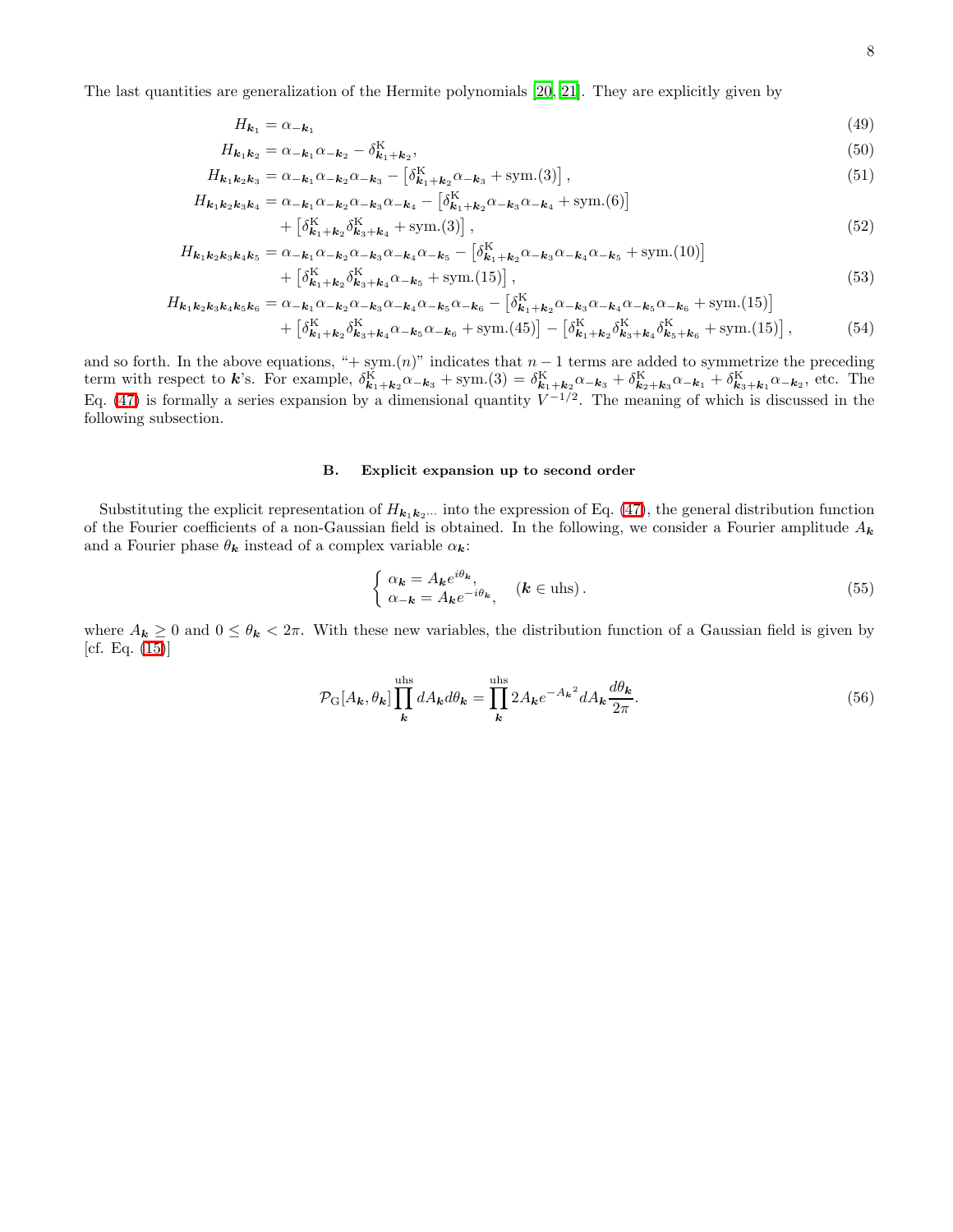With these new variables, the Eq.  $(47)$ , up to second order in  $V^{-1/2}$ , reduces to

$$
\frac{\mathcal{P}}{\mathcal{P}_{G}} = 1 + V^{-1/2} \sum_{k_{1},k_{2},k_{3}}^{\text{obs}} A_{k_{1}} A_{k_{2}} A_{k_{3}} \cos(\theta_{k_{1}} + \theta_{k_{2}} - \theta_{k_{3}}) p^{(3)} (k_{1},k_{2},-k_{3}) \n+ V^{-1} \Bigg\{\sum_{k_{1},k_{2},k_{3},k_{4}}^{\text{obs}} \frac{1}{3} A_{k_{1}} A_{k_{2}} A_{k_{3}} A_{k_{4}} \cos(\theta_{k_{1}} + \theta_{k_{2}} + \theta_{k_{3}} - \theta_{k_{4}}) p^{(4)} (k_{1},k_{2},k_{3},-k_{4}) \n+ \sum_{k_{1},k_{2},k_{3},k_{4}}^{\text{obs}} \frac{1}{4} A_{k_{1}} A_{k_{2}} A_{k_{3}} A_{k_{4}} \cos(\theta_{k_{1}} + \theta_{k_{2}} - \theta_{k_{3}} - \theta_{k_{4}}) p^{(4)} (k_{1},k_{2},-k_{3},-k_{4}) \n- \sum_{k_{1},k_{2}}^{\text{obs}} \frac{1}{2} (A_{k_{1}}^{2} + A_{k_{2}}^{2} - 1) p^{(4)} (k_{1},k_{2},-k_{1},-k_{2}) \n+ \sum_{k_{1},k_{2},k_{3},k_{4},k_{5},k_{6}}^{\text{obs}} \frac{1}{2} A_{k_{1}} A_{k_{2}} A_{k_{3}} A_{k_{4}} A_{k_{5}} A_{k_{6}} \cos(\theta_{k_{1}} + \theta_{k_{2}} - \theta_{k_{3}}) \cos(\theta_{k_{4}} + \theta_{k_{5}} - \theta_{k_{6}}) \n- \sum_{k_{1},k_{2},k_{3},k_{4}}^{\text{obs}} A_{k_{1}} A_{k_{2}} A_{k_{3}} A_{k_{4}} \cos(\theta_{k_{1}} + \theta_{k_{2}} + \theta_{k_{3}} - \theta_{k_{4}}) \n\times \sum_{k_{5}}^{\text{obs}} p^{(3)} (k_{1},k_{2},-k_{5}) p^{(3)} (k_{3},-k_{4},k_{5}) \n- \sum_{k_{1},k_{2},k_{3},k_{4}}^{\text{obs}} \frac{1}{4} A_{k_{1}} A_{k_{2}} A
$$

<span id="page-8-0"></span>where the wavevectors which appear as indices of  $A_k$  and  $\theta_k$  are only summed over the uhs.

The above expression, however, is still inconvenient for further investigations, because the modes in each summation with different  $k$ -labels can be the same. We should expand each summation in Eq. [\(57\)](#page-8-0) so that the different labels refer different modes. For example, in the second term the modes  $k_1$  and  $k_2$  can be the same and also can be different. In the same term, the modes  $k_1$  and  $k_3$  should always different, because  $k_2 = k_3$  requires  $k_2 = 0$ , which contradicts  $k_2 \in \text{u}$  In the following we are going to integrate over some modes, in which case it is convenient when different labels refer to different modes. We carefully expand each summation in Eq. [\(57\)](#page-8-0) to summations in which the modes are mutually different. For example, the summation in the second term in Eq. [\(57\)](#page-8-0) should be separated into a summation with  $k_1 = k_2$  and  $k_1 \neq k_2$ , resulting in

$$
\sum_{k_1,k_2,k_3}^{uhs} A_{k_1} A_{k_2} A_{k_3} \cos \left(\theta_{k_1} + \theta_{k_2} - \theta_{k_3}\right) p^{(3)}\left(k_1, k_2, -k_3\right)
$$
\n
$$
= \sum_{k_1,k_2}^{uhs'} A_{k_1}{}^2 A_{k_2} \cos \left(2\theta_{k_1} - \theta_{k_2}\right) p^{(3)}\left(k_1, k_1, -k_2\right)
$$
\n
$$
+ \sum_{k_1,k_2,k_3}^{uhs'} A_{k_1} A_{k_2} A_{k_3} \cos \left(\theta_{k_1} + \theta_{k_2} - \theta_{k_3}\right) p^{(3)}\left(k_1, k_2, -k_3\right), \quad (58)
$$

where the summation  $\sum_{k_1,\dots}^{\text{uhs}}$  indicates that all the modes are different to each other. On the left hand side, the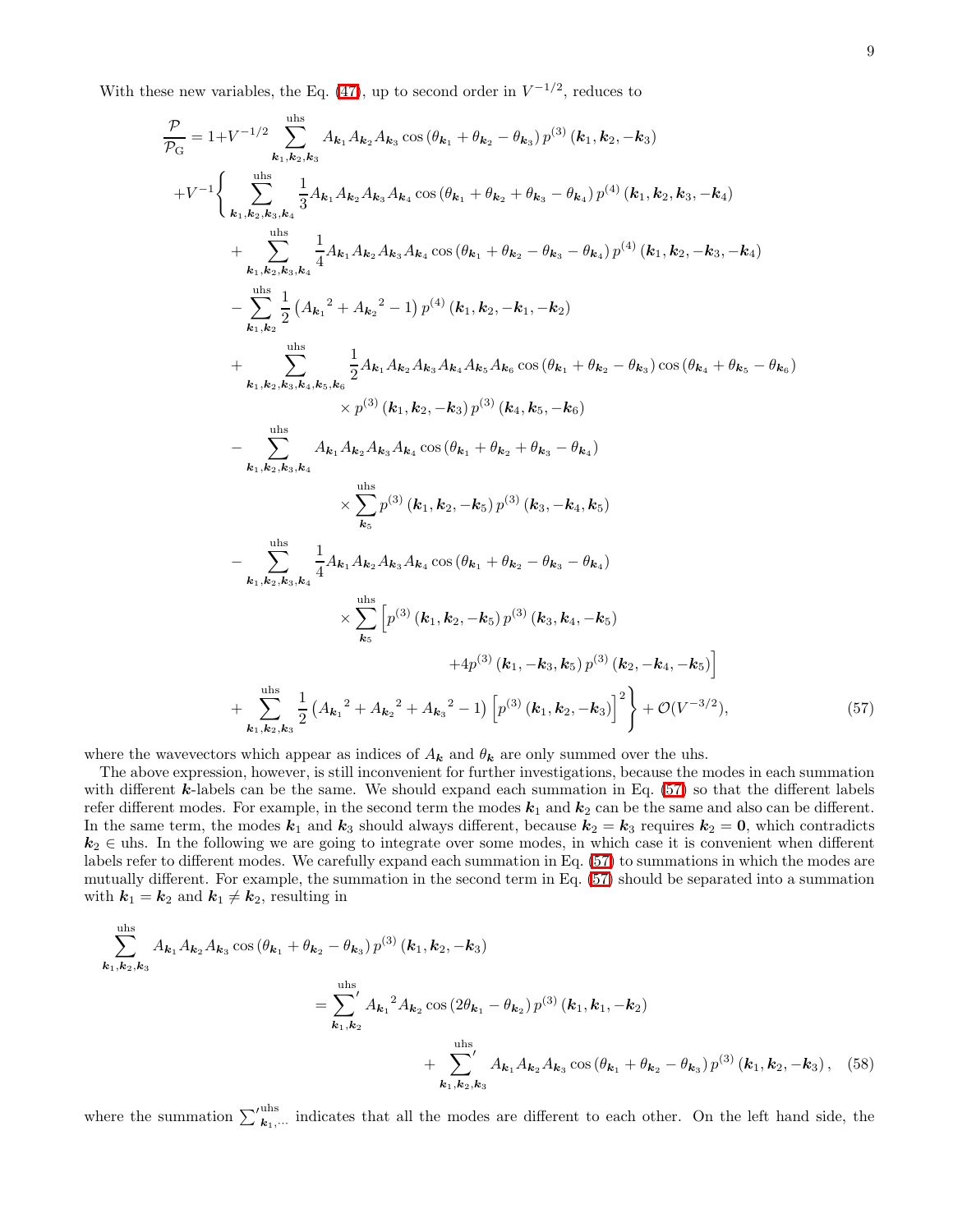wavevector  $k_3$  is identical to  $k_1 + k_2$  because of the Kronecker's delta in the normalized bispectrum. Therefore, the mode  $k_3$  is automatically different from  $k_1$  and  $k_2$  because  $k_1, k_2 \neq 0$ . The zero mode  $k = 0$  does not appear because it is a purely homogeneous mode which is excluded by imposing  $\langle f(x)\rangle = 0$ . It is only when  $k_1 = k_2$  that two of three modes on the left hand side are identical. The case  $k_1 = k_2$  corresponds to the first term on the right hand side, and other case corresponds to the second term.

Likewise, one can carefully expand other summations into summations of mutually different modes. After tedious, but straightforward manipulations, the result has a form,

<span id="page-9-1"></span>
$$
\frac{\mathcal{P}}{\mathcal{P}_{\rm G}} = 1 + \frac{1}{\sqrt{V}} \sum_{i=1}^{2} \mathcal{Q}_i^{(1)} + \frac{1}{V} \sum_{i=1}^{22} \mathcal{Q}_i^{(2)} + \mathcal{O}(V^{-3/2}),\tag{59}
$$

where  $\mathcal{Q}_i^{(1)}$  $\mathcal{Q}_i^{(1)}$  and  $\mathcal{Q}_i^{(2)}$  $i^{(2)}$  are the summations given in Appendix [A.](#page-33-0)

# C. Meaning of the expansion by  $V^{-1/2}$

We obtained the distribution function of the Fourier coefficients in a formal series by powers of  $V^{-1/2}$ . The volume V is a dimensional quantity, and the expansion seems meaningless if we naively choose the unit of length by  $V = 1$ . However, powers of  $V^{-1/2}$  is always accompanied by the normalized polyspectra  $p^{(n)}$ , which are also dimensional quantities. The dimensionless quantities in our expansion is actually  $V^{1-n/2}p^{(n)}$ , which can be seen in Eq. [\(41\)](#page-6-2). Therefore, when these quantities are small for large  $n$  and higher-order terms are negligible, one can approximately obtain the distribution function by truncating the series, which is practically useful.

In fact, the polyspectra are not dependent on the volume  $V$ , and so are the normalized polyspectra, when the wavevectors in the polyspectra are fixed. Thus the quantity  $V^{1-n/2}p^{(n)}(\mathbf{k}_1,\ldots,\mathbf{k}_n)$  can be arbitrarily small by taking large V for a fixed set of wavevectors  $k_1, \ldots, k_n$ . Our expansion is actually an expansion by these quantities, assuming all the normalized polyspectra do not diverge.

We should note that the number of possible wavevectors are large when the volume is large. This means that the number of terms which have a same order of  $V^{-1/2}$  can be infinitely large if  $V \to \infty$ . However, one does not have to consider all the possible modes in Eq. [\(47\)](#page-6-3). This equation is valid even in a case only a set of particular modes are considered, in which case the summation is taken over only wavevectors of that set of modes and the number of terms of a same order is finite. After the next section we consider distribution functions in which only particular set of modes are considered.

<span id="page-9-0"></span>Absolute values of the quantities  $V^{1-n/2}p^{(n)}$  are usually very small when the scales of wavevectors in the arguments of polyspectra are sufficiently smaller than the box size. We will see this property by some examples of non-Gaussian fields in section [VI](#page-21-0) below. Therefore, our expansion is actually efficient and turns out to be very useful for most of the cases.

# IV. N-POINT DISTRIBUTION FUNCTIONS OF FOURIER MODES

### A. Zero-point Distributions

<span id="page-9-3"></span>As a consistency check, the probability distribution function  $P[A_k, \theta_k]$  in the form of Eq. [\(59\)](#page-9-1) is shown to have a correct normalization,

<span id="page-9-4"></span><span id="page-9-2"></span>
$$
\int \prod_{\mathbf{k}}^{\text{uhs}} dA_{\mathbf{k}} d\theta_{\mathbf{k}} \cdot \mathcal{P} = 1,\tag{60}
$$

even when the expansion is truncated. The integration on the right hand side can be explicitly performed using the expansion of  $P$  given in [A](#page-33-0)ppendix A with the Gaussian distribution  $P_G$  of Eq. [\(56\)](#page-7-0). The following integrals are useful:

$$
I(n) \equiv \int_0^\infty A^n \cdot 2A e^{-A^2} dA = \Gamma\left(1 + \frac{n}{2}\right),\tag{61}
$$

$$
\int_0^{2\pi} \frac{d\theta}{2\pi} \cos(n\theta + \alpha) = 0,\tag{62}
$$

$$
\int_0^{2\pi} \frac{d\theta}{2\pi} \cos(n\theta + \alpha) \cos(m\theta + \beta) = \begin{cases} \frac{1}{2} \cos(\alpha - \beta), & (n = m), \\ 0, & (n \neq m), \end{cases}
$$
(63)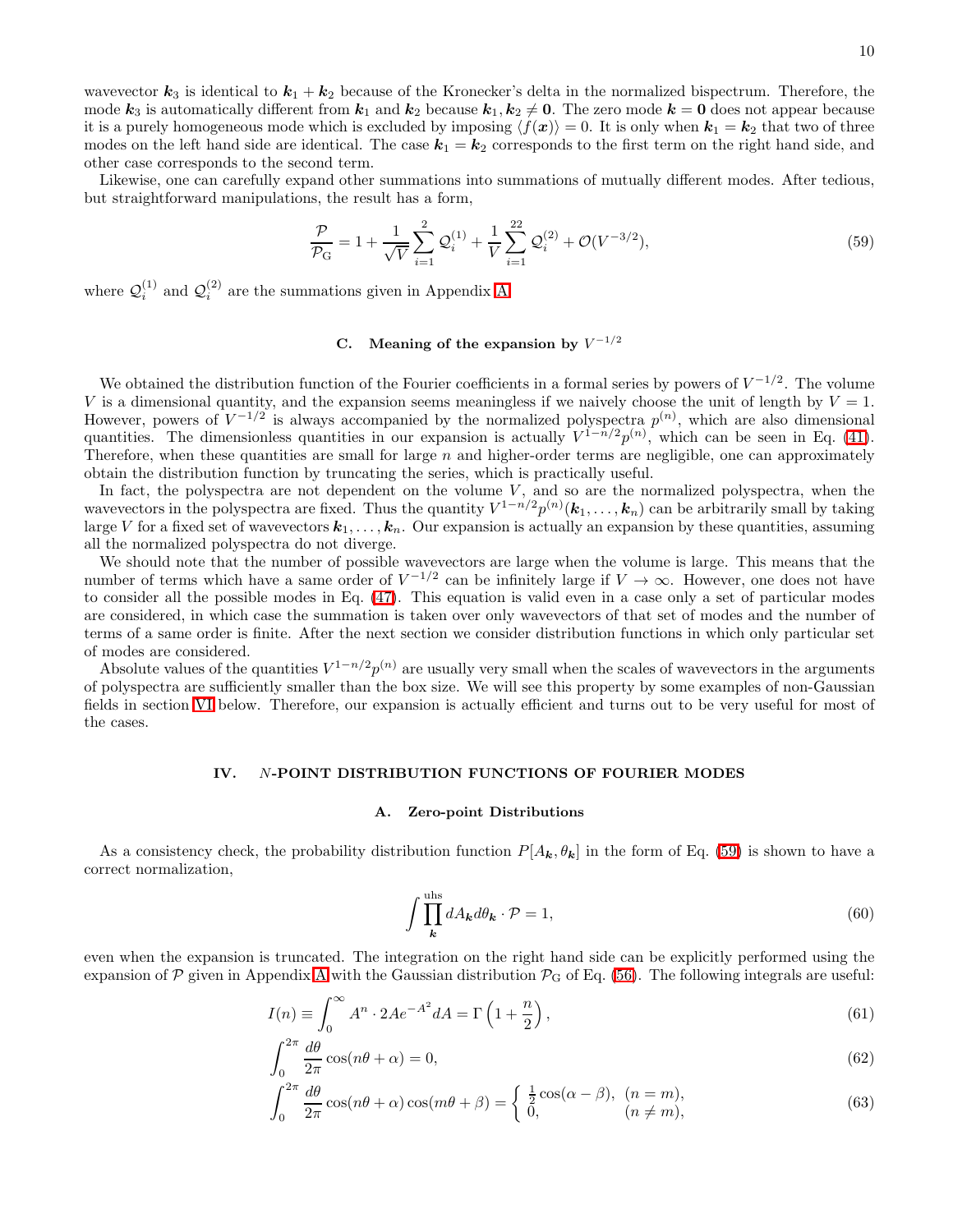where *n* and *m* are non-negative integers. We use Eq. [\(61\)](#page-9-2) with  $I(0) = 1$ ,  $I(1) = \sqrt{\pi}/2$ ,  $I(2) = 1$ ,  $I(3) = 3\sqrt{\pi}/4$ ,  $I(4) = 2$ . Using these integrals, it is straightforward to show

<span id="page-10-0"></span>
$$
\int dA_{\mathbf{k}} d\theta_{\mathbf{k}} \mathcal{Q}_i^{(j)} \mathcal{P}_{\mathbf{G}} = 0, \tag{64}
$$

for any mode  $k \in \text{u}$ . The Eq. [\(60\)](#page-9-3) is a direct consequence of this property.

# B. One-point Distributions

<span id="page-10-1"></span>The distribution function of a particular Fourier mode  $f_k$  can be obtained by integrating all modes but one in the general distribution function of Eq. [\(59\)](#page-9-1). The one-point distribution function  $P_1(A_k, \theta_k)$  for a particular mode k is therefore given by

<span id="page-10-3"></span>
$$
P_1(A_{\mathbf{k}}, \theta_{\mathbf{k}}) = \int \prod_{\substack{\mathbf{k}' \\ \mathbf{k}' \neq \mathbf{k}}}^{\text{uhs}} dA_{\mathbf{k}'} d\theta_{\mathbf{k}'} \cdot \mathcal{P},\tag{65}
$$

where all the modes  $k'$  but a particular mode  $k$  are integrated over.

Because of Eq. [\(64\)](#page-10-0), the  $\mathcal{Q}_i^{(j)}$  terms which have more than two different modes does not contribute to the above Eq. [\(65\)](#page-10-1). The only contribution comes from  $\mathcal{Q}_1^{(2)}$ , which has only one mode, and the Eq. (65) reduces to

$$
P_1(A_{\mathbf{k}}, \theta_{\mathbf{k}}) = \left[1 + \frac{1}{V} \left(\frac{1}{4} A_{\mathbf{k}}^4 - A_{\mathbf{k}}^2 + \frac{1}{2}\right) p^{(4)}(\mathbf{k}, \mathbf{k}, -\mathbf{k}, -\mathbf{k}) + \mathcal{O}(V^{-2})\right] P_{\mathbf{G}}(A_{\mathbf{k}}, \theta_{\mathbf{k}}).
$$
(66)

where

$$
P_{\mathcal{G}}(A_{\mathbf{k}}, \theta_{\mathbf{k}})dA_{\mathbf{k}}d\theta_{\mathbf{k}} = 2A_{\mathbf{k}}e^{-A_{\mathbf{k}}^{2}}dA_{\mathbf{k}}\frac{d\theta_{\mathbf{k}}}{2\pi},
$$
\n(67)

is a one-point distribution function of a Gaussian random field.

There is a reason why only  $p^{(4)}(k, k, -k, -k)$  contributes to the non-Gaussian correction and the terms with halfinteger power of V do not contribute at all. The one-point distribution for a particular mode  $k$  is determined once the hierarchy of higher-order cumulants is provided, because of the cumulant expansion theorem. In the present case, we have two independent variables  $\alpha_k$  and  $\alpha_{-k}$  for a single mode  $k \in \text{u}$  is. Therefore all the cumulants have the form,  $\langle (\alpha_k)^n (\alpha_{-k})^m \rangle_c$ . Because of Eq. [\(44\)](#page-6-4), which is a manifestation of the translational invariance, such cumulants are non-zero only when  $n = m$ , and they are given by

<span id="page-10-2"></span>
$$
\langle (\alpha_{\mathbf{k}})^n (\alpha_{-\mathbf{k}})^m \rangle_{\rm c} = \delta_{nm} V^{1-n} q^{(2n)}(\mathbf{k}), \tag{68}
$$

<span id="page-10-4"></span>where

$$
q^{(2n)}(\mathbf{k}) \equiv p^{(2n)}(\underbrace{\mathbf{k}, \dots, \mathbf{k}}_{n \text{ elements}}, \underbrace{-\mathbf{k}, \dots, -\mathbf{k}}_{n \text{ elements}}),
$$
\n(69)

is a collapsed polyspectrum. Because the cumulants of Eq.  $(68)$  have integer powers of V, the terms with half-integer power do not appear in the expansion of Eq. [\(66\)](#page-10-3).

In the case of one-point distribution function, obtaining higher-order terms in Eq.[\(66\)](#page-10-3) is not so difficult. To this end, we re-start the calculation from Eq. [\(41\)](#page-6-2). When we consider only a particular mode  $k \in \text{u}$ hs, the sums over  $k_1, \ldots k_N$  in the exponent are only taken for k and  $-k$ . Because of the Kronecker's delta, the number of k and that of  $-k$  should be the same, so that N should be an even number,  $N = 2n$ . Taking proper combinatorial weights into account, we obtain a joint distribution function of  $\alpha_k$  and  $\alpha_{-k}$ ,

$$
P(\alpha_{\mathbf{k}}, \alpha_{-\mathbf{k}}) = \frac{1}{2\pi} \exp\left[\sum_{n=2}^{\infty} \frac{1}{(n!)^2 V^{n-1}} q^{(2n)}(\mathbf{k}) \left(\frac{\partial^2}{\partial \alpha_{\mathbf{k}} \partial \alpha_{-\mathbf{k}}}\right)^n\right] \exp(-\alpha_{-\mathbf{k}} \alpha_{\mathbf{k}}).
$$
(70)

In terms of variables  $A_k$  and  $\theta_k$  defined in Eq. [\(55\)](#page-7-1), the differential operator in the exponent is given by

$$
\frac{\partial^2}{\partial \alpha_k \partial \alpha_{-\mathbf{k}}} = \frac{1}{4} \left( \frac{\partial^2}{\partial A_{\mathbf{k}}^2} + \frac{1}{A_{\mathbf{k}}} \frac{\partial}{\partial A_{\mathbf{k}}} + \frac{1}{A_{\mathbf{k}}^2} \frac{\partial^2}{\partial \theta_{\mathbf{k}}^2} \right). \tag{71}
$$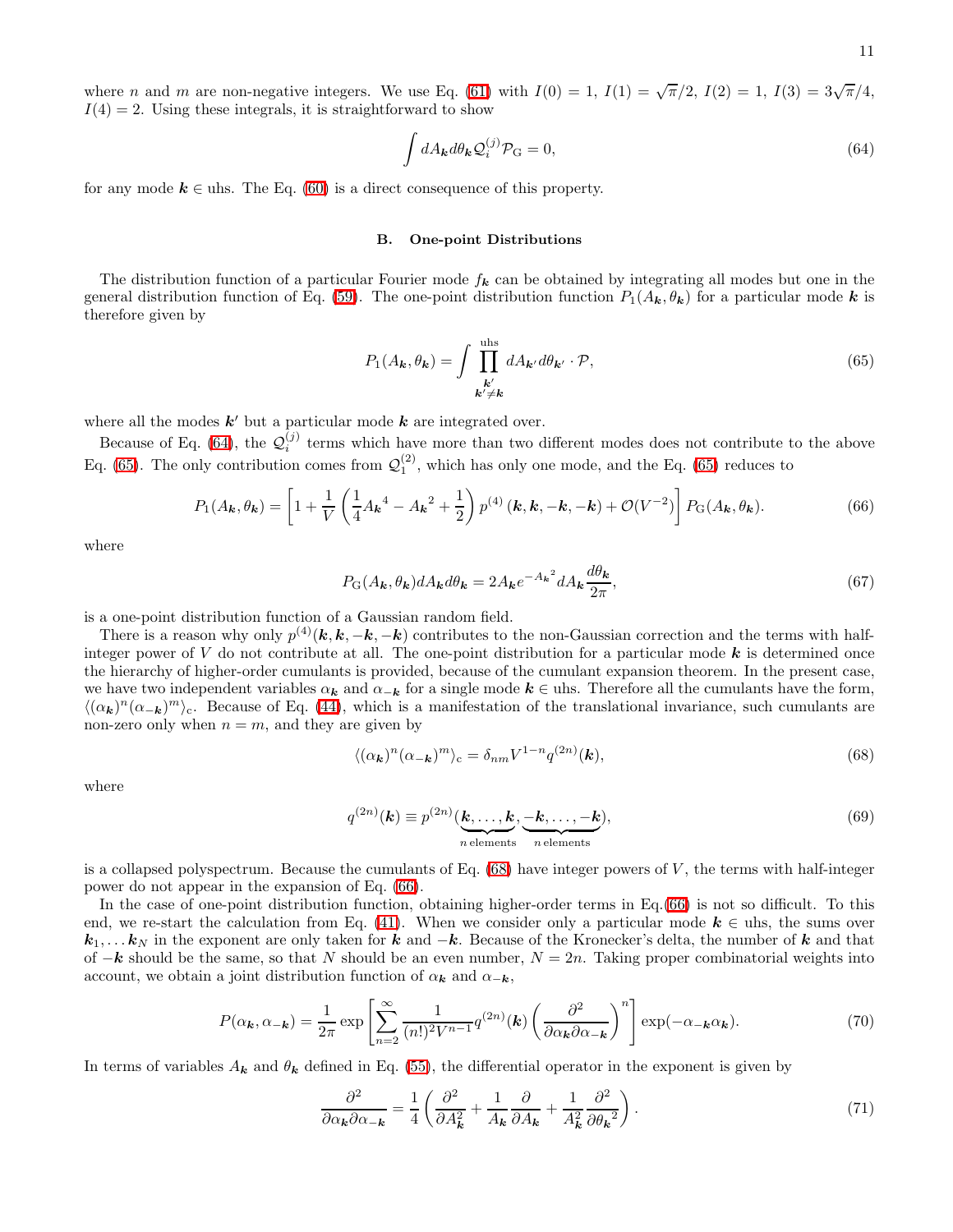<span id="page-11-0"></span>
$$
P_1(A_{\mathbf{k}}, \theta_{\mathbf{k}}) = \frac{A_{\mathbf{k}}}{\pi} \exp\left[\sum_{n=2}^{\infty} \frac{1}{4(n!)^2 V^{n-1}} q^{(2n)}(\mathbf{k}) \left(\frac{\partial^2}{\partial A_{\mathbf{k}}^2} + \frac{1}{A_{\mathbf{k}}} \frac{\partial}{\partial A_{\mathbf{k}}}\right)^n\right] \exp(-A_{\mathbf{k}}^2). \tag{72}
$$

This equation provides a general expression of the one-point distribution function of a Fourier mode. There is an important theorem which is directly derived from Eq. [\(72\)](#page-11-0):

<span id="page-11-1"></span>Theorem 1 For a random field in a spatially homogeneous space, a one-point distribution function of Fourier phase  $P(\theta_{\mathbf{k}})$  is always homogeneous:

$$
P(\theta_{\mathbf{k}}) = \frac{1}{2\pi}.\tag{73}
$$

The proof of this theorem is trivial since the right hand side of Eq. [\(72\)](#page-11-0) does not depend on the phase  $\theta_k$ . The spatial homogeneity is crucial in this theorem. If the statistics of the random field is spatially inhomogeneous, the number of operator  $\partial/\partial\alpha_k$  and that of  $\partial/\partial\alpha_{-k}$  does not necessarily agree because the lack of Kronecker's deltas in the exponent of Eq. [\(41\)](#page-6-2). In which case, the exponent of Eq. [\(72\)](#page-11-0) explicitly depends on the phase  $\theta_k$ , and the theorem does not hold.

The value of a phase  $\theta_k$  determines positions of peaks and troughs of the Fourier mode k, since the particular Fourier mode has the spatial dependence,  $f_{k}e^{ik\cdot x} = |f_{k}|e^{ik\cdot x+i\theta_{k}}$ , so that a spatial translation  $x \to x_{0}$  is equivalent to a phase shift  $\theta_k \to \theta_k + k \cdot x_0$ . Therefore, spatial homogeneity implies that there should not be preferred values in phases. This is an intuitive meaning of Theorem [1.](#page-11-1) However, when the other modes are simultaneously considered, the phases are not independently distributed and there are phase correlations among Fourier modes, as shown in the following sections.

Another important consequence of Eq. [\(72\)](#page-11-0) is that the non-Gaussian corrections always vanish in the limit of  $V \to 0$ as long as all  $q^{(2n)}(k)$  are finite. Therefore, the following theorem holds:

Theorem 2 For a random field in a spatially homogeneous space, a one-point distribution function of a Fourier mode approaches to be Gaussian when the spacial volume  $V$  is sufficiently large:

<span id="page-11-2"></span>
$$
P(|f_{\mathbf{k}}|, \theta_{\mathbf{k}})d|f_{\mathbf{k}}|d\theta_{\mathbf{k}} \to \exp\left[-\frac{|f_{\mathbf{k}}|^{2}}{P(\mathbf{k})}\right] \frac{2|f_{\mathbf{k}}|d|f_{\mathbf{k}}|}{P(\mathbf{k})} \frac{d\theta_{\mathbf{k}}}{2\pi}, \qquad when \quad V \to \infty,
$$
\n(74)

provided that all the polyspectra of type  $P^{(2n)}(\mathbf{k}, \ldots, \mathbf{k}, -\mathbf{k}, \ldots, -\mathbf{k})$  are finite for any positive integer n.

This theorem is related to the central limit theorem. To illustrate the relation, we note the Fourier coefficients in the whole space are considered as superimposition of the Fourier coefficients of finite sub-volumes. A pair of sub-volumes which is sufficiently separated in space is almost independent to each other as long as the spatial correlations are not so strong on large scales. Expected separations of arbitrary pairs of such sub-volumes diverges in the limit  $V \to \infty$ . The central limit theorem tells that superimposition of infinitely many independent random variables is normally distributed and the distribution function is Gaussian, irrespective to the distribution functions of the original random variables. The Fourier coefficients of the whole space is considered as superimposition of Fourier coefficients of many sub-volumes. Since these sub-volumes are almost independent, the distribution function of a Fourier coefficient of the whole space is expected to be Gaussian, even when the distribution in the sub-volumes are non-Gaussian. According to the Theorem [2,](#page-11-2) the one-point distribution function of a Fourier mode in a sufficiently large volume does not distinguish non-Gaussianity of the distribution.

Expanding Eq. [\(72\)](#page-11-0) to arbitrary order in  $V^{-1}$  is straightforward. To second order, for example, we obtain

<span id="page-11-3"></span>
$$
\frac{P_1(A_{\mathbf{k}}, \theta_{\mathbf{k}})}{P_{\mathbf{G}}(A_{\mathbf{k}}, \theta_{\mathbf{k}})} = 1 + \frac{1}{V} \left( \frac{1}{4} A_{\mathbf{k}}^4 - A_{\mathbf{k}}^2 + \frac{1}{2} \right) q^{(4)}(\mathbf{k}) \n+ \frac{1}{V^2} \left\{ \left( \frac{1}{36} A_{\mathbf{k}}^6 - \frac{1}{4} A_{\mathbf{k}}^4 + \frac{1}{2} A_{\mathbf{k}}^2 - \frac{1}{6} \right) q^{(6)}(\mathbf{k}) \n+ \left( \frac{1}{32} A_{\mathbf{k}}^8 - \frac{1}{2} A_{\mathbf{k}}^6 + \frac{9}{4} A_{\mathbf{k}}^4 - 3 A_{\mathbf{k}}^2 + \frac{3}{4} \right) \left[ q^{(4)}(\mathbf{k}) \right]^2 \right\} + \mathcal{O}(V^{-3}).
$$
\n(75)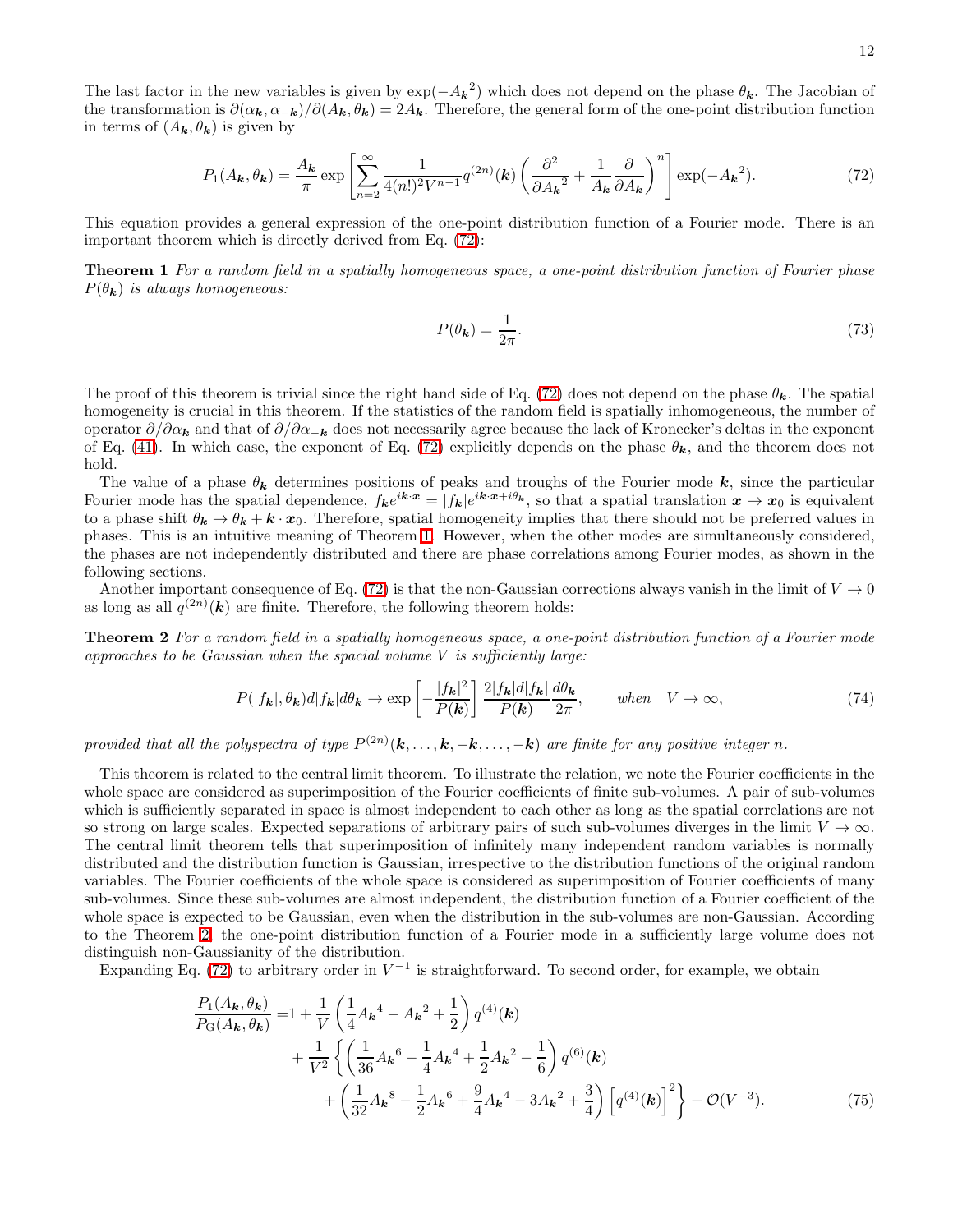The first-order term agrees with Eq. [\(66\)](#page-10-3) as it should be. It is straightforward to obtain higher-order terms by expanding Eq. [\(72\)](#page-11-0).

The distribution function of the original variables,  $f_k = |f_k| \exp(i\theta_k)$  is simply obtained from Eq. [\(75\)](#page-11-3), since the Jacobians of  $P_1$  and  $P_G$  are identical. In fact,  $P_1(|f_{\mathbf{k}}|, \theta_{\mathbf{k}})/P_{G1}(|f_{\mathbf{k}}|, \theta_{\mathbf{k}})$  is just given by the right hand side of Eq. [\(75\)](#page-11-3) with a substitution  $A_{\mathbf{k}} = |f_{\mathbf{k}}| / \sqrt{P(k)}$ .

### <span id="page-12-1"></span><span id="page-12-0"></span>C. Two-point Distributions

The two-point distribution function for a couple of particular modes  $k_1$  and  $k_2$  is given by

$$
P_2(A_{\mathbf{k}_1}, \theta_{\mathbf{k}_1}; A_{\mathbf{k}_2}, \theta_{\mathbf{k}_2}) = \int \prod_{\substack{k\\k \neq k_1, k_2}}^{\text{uhs}} dA_{\mathbf{k}} d\theta_{\mathbf{k}} \cdot \mathcal{P},\tag{76}
$$

where all the modes k but two particular modes  $k_1$  and  $k_2$  are integrated over. Instead of considering the full two-point distribution function of Eq. [\(76\)](#page-12-0), it is convenient to consider a reduced distribution function  $R_2$  defined by

$$
P_2(A_{k_1}, \theta_{k_1}; A_{k_2}, \theta_{k_2}) = P_1(A_{k_1}, \theta_{k_1}) P_1(A_{k_2}, \theta_{k_2}) [1 + R_2(A_{k_1}, \theta_{k_1}; A_{k_2}, \theta_{k_2})].
$$
\n(77)

If there is no correlation between the two modes  $k_1$  and  $k_2$ , the reduced distribution function vanishes. The reduced distribution function represents the additional contribution that is not represented by one-point distribution functions. In the following, the reduced distribution function  $R_2(A_{k_1}, \theta_{k_1}; A_{k_2}, \theta_{k_2})$  is abbreviated as  $R_2(k_1, k_2)$ . The reduced distribution function does not change when the independent variables are changed since the Jacobian is the same for both sides of Eq. [\(77\)](#page-12-1). Therefore, the reduced distribution function for arbitrary set of independent variables, such as (Ref<sub>k</sub>, Imf<sub>k</sub>), ( $|f_k|$ ,  $\theta_k$ ), is simply obtained by represent the function in terms of the new variables.

Most of the terms in Eq.  $(59)$  vanish in the Eq.  $(76)$ , because of the integrations of Eqs.  $(61)$ – $(63)$ , or Eq.  $(64)$ . The  $\mathcal{Q}_{i}^{(j)}$  terms with more than three different modes vanish in the integration of Eq. [\(76\)](#page-12-0). The survived terms are only i  $\mathcal{Q}_1^{(1)}$ ,  $\mathcal{Q}_1^{(2)}$ ,  $\mathcal{Q}_2^{(2)}$ ,  $\mathcal{Q}_3^{(2)}$ , and  $\mathcal{Q}_8^{(2)}$ . The terms  $\mathcal{Q}_1^{(1)}$ ,  $\mathcal{Q}_8^{(2)}$  survive only when  $k_2 = 2k_1$  or  $k_1 = 2k_2$ , and the term  $\mathcal{Q}_3^{(2)}$ <br>survives only when  $k_2 = 3k_1$ does not contribute to the reduced function  $R_2$ , because the contribution is absorbed in the one-point distribution functions. In the term  $\mathcal{Q}_2^{(2)}$ , there is a symmetry  $k_1 \leftrightarrow k_2$  in the summation, so that the symmetrization factor 2 should be taken into account in the integration of Eq.  $(76)$ . As a result, the reduced function  $R_2$  for two-point distributions is given by

<span id="page-12-2"></span>
$$
R_{2}(\mathbf{k}_{1}, \mathbf{k}_{2}) = \frac{1}{\sqrt{V}} A_{\mathbf{k}_{1}}^{2} A_{\mathbf{k}_{2}} \cos(2\theta_{\mathbf{k}_{1}} - \theta_{\mathbf{k}_{2}}) p^{(3)} (\mathbf{k}_{1}, \mathbf{k}_{1}, -\mathbf{k}_{2}) + \text{sym.} (\mathbf{k}_{1} \leftrightarrow \mathbf{k}_{2})
$$
  
+ 
$$
\frac{1}{2V} \left[ A_{\mathbf{k}_{1}}^{4} A_{\mathbf{k}_{2}}^{2} \cos^{2}(2\theta_{\mathbf{k}_{1}} - \theta_{\mathbf{k}_{2}}) - 2A_{\mathbf{k}_{1}}^{2} A_{\mathbf{k}_{2}}^{2} - \frac{1}{2} A_{\mathbf{k}_{1}}^{4} + 2A_{\mathbf{k}_{1}}^{2} + A_{\mathbf{k}_{2}}^{2} - 1 \right]
$$
  

$$
\times \left[ p^{(3)} (\mathbf{k}_{1}, \mathbf{k}_{1}, -\mathbf{k}_{2}) \right]^{2} + \text{sym.} (\mathbf{k}_{1} \leftrightarrow \mathbf{k}_{2})
$$
  
+ 
$$
\frac{1}{3V} A_{\mathbf{k}_{1}}^{3} A_{\mathbf{k}_{2}} \cos(3\theta_{\mathbf{k}_{1}} - \theta_{\mathbf{k}_{2}}) p^{(4)} (\mathbf{k}_{1}, \mathbf{k}_{1}, \mathbf{k}_{1}, -\mathbf{k}_{2}) + \text{sym.} (\mathbf{k}_{1} \leftrightarrow \mathbf{k}_{2})
$$
  
+ 
$$
\frac{1}{V} (A_{\mathbf{k}_{1}}^{2} A_{\mathbf{k}_{2}}^{2} - A_{\mathbf{k}_{1}}^{2} - A_{\mathbf{k}_{2}}^{2} + 1) p^{(4)} (\mathbf{k}_{1}, \mathbf{k}_{2}, -\mathbf{k}_{1}, -\mathbf{k}_{2})
$$
  
+ 
$$
\mathcal{O}(V^{-3/2}), \tag{78}
$$

where  $k_1, k_2 \in \text{u}$ hs. The symbol sym.  $(k_1 \leftrightarrow k_2)$  means an additional term which are needed to symmetrize each preceding term. The first and second terms of the lhs contribute only when  $k_2 = 2k_1$  or  $k_1 = 2k_2$ , and the third term contribute only when  $k_1 = 3k_2$  or  $k_2 = 3k_1$ . When the third term contributes, the first and second terms do not contribute, and vice versa. The forth term always contributes.

The two-point distribution depends on phases only when the vector  $k_2$  is proportional to  $k_1$ . This property is understood by translational invariance of the statistical distribution. As considered in the previous subsection, phases appear in the distribution functions only in the form which is invariant under the phase shift  $\theta_k \to \theta_k + k \cdot x_0$ . If  $k_2$ is not proportional to  $k_1$ , there is not any way of making an invariant combination out of the two phases  $\theta_{k_1}$  and  $\theta_{k_2}$ . If  $k_2 = c\vec{k}_1$ , a phase combination  $c\theta_{\vec{k}_1} - \theta_{\vec{k}_2}$  is invariant.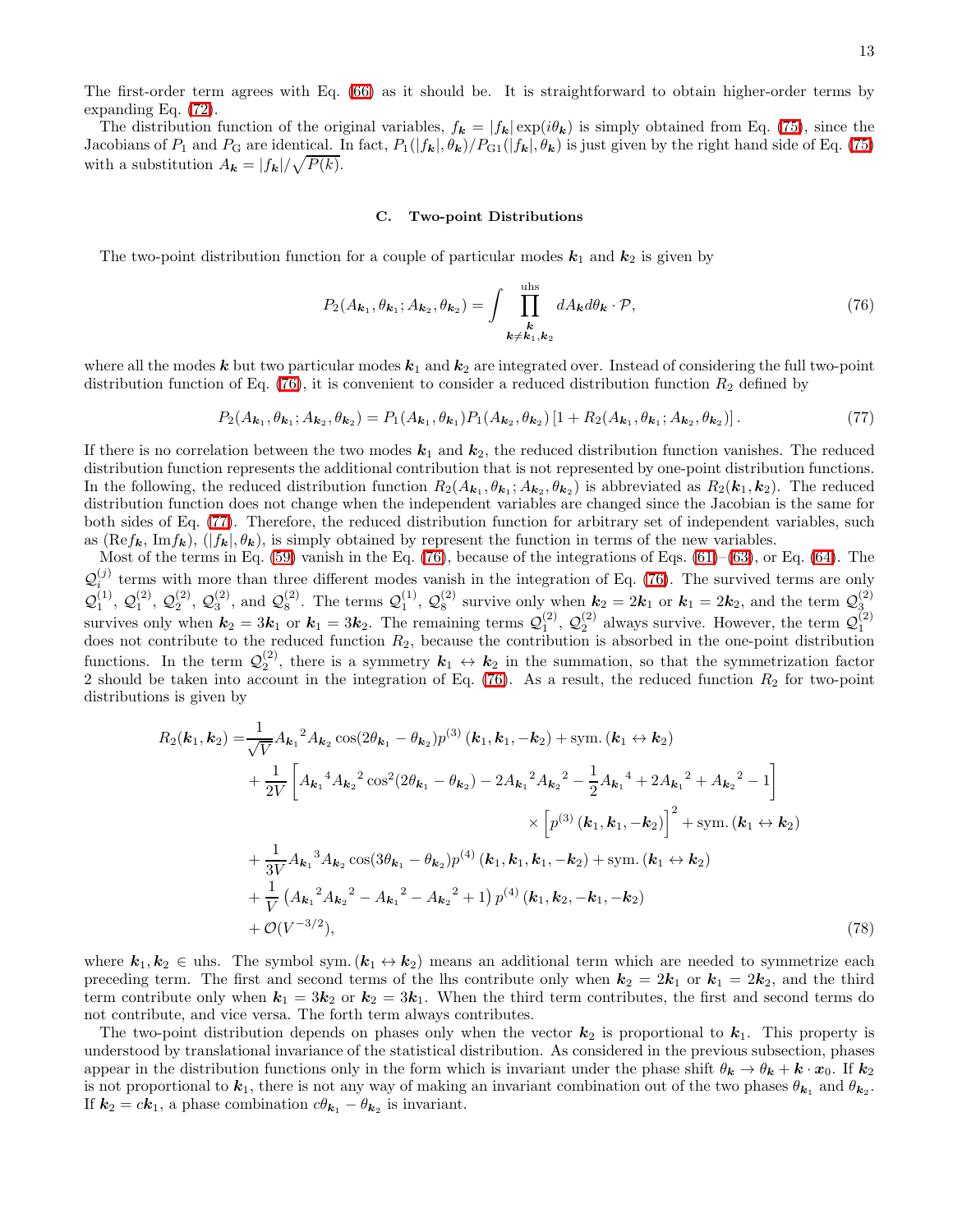### <span id="page-13-1"></span>D. Three-point distributions

Next we consider the three-point distributions. The reduced three-point distribution function  $R_3$  is defined by

$$
P_3(\mathbf{k}_1, \mathbf{k}_2, \mathbf{k}_3) = P_1(\mathbf{k}_1) P_1(\mathbf{k}_2) P_1(\mathbf{k}_3)
$$
  
 
$$
\times [1 + R_2(\mathbf{k}_1, \mathbf{k}_2) + R_2(\mathbf{k}_2, \mathbf{k}_3) + R_2(\mathbf{k}_1, \mathbf{k}_3) + R_3(\mathbf{k}_1, \mathbf{k}_2, \mathbf{k}_3)], (79)
$$

where we adopt notational abbreviations such as  $P_1(k_1) = P_1(A_{k_1}, \theta_{k_1})$ , etc. Three modes,  $k_1, k_2, k_3$  are all different from each other. The reduced distribution function is a component that is not represented by lower-point distribution functions.

Contributions to the reduced three-point distribution function from Eq. [\(59\)](#page-9-1) come from  $\mathcal{Q}_2^{(1)}$ ,  $\mathcal{Q}_4^{(2)}$ ,  $\mathcal{Q}_5^{(2)}$ ,  $\mathcal{Q}_9^{(2)}$ ,  $\mathcal{Q}_{10}^{(2)}$ ,  $\mathcal{Q}_{11}^{(2)}$ . There are conditions among wavevectors under which these terms contribute to the distribution function. For example, the terms  $\mathcal{Q}_2^{(1)}$ ,  $\mathcal{Q}_9^{(2)}$  survive only when there is a relation  $k_3 = k_1 + k_2$  or its permutation among the three modes, and so forth. The resulting reduced function  $R_3$  is totally symmetric with respect to its arguments. It is convenient to define an asymmetric function  $R_3^{(a)}$ , with which the reduced function is obtained by

$$
R_3(\mathbf{k}_1, \mathbf{k}_2, \mathbf{k}_3) = R_3^{(a)}(\mathbf{k}_1, \mathbf{k}_2, \mathbf{k}_3) + R_3^{(a)}(\mathbf{k}_2, \mathbf{k}_3, \mathbf{k}_1) + R_3^{(a)}(\mathbf{k}_3, \mathbf{k}_1, \mathbf{k}_2) + R_3^{(a)}(\mathbf{k}_2, \mathbf{k}_1, \mathbf{k}_3) + R_3^{(a)}(\mathbf{k}_1, \mathbf{k}_3, \mathbf{k}_2) + R_3^{(a)}(\mathbf{k}_3, \mathbf{k}_2, \mathbf{k}_1), \quad (80)
$$

i.e., asymmetric functions with all the possible permutations are summed up to obtain the reduced function. The asymmetric functions can be extracted from expressions of  $\mathcal{Q}_i^{(j)}$  $i^{(j)}$  given in the Appendix [A,](#page-33-0) resulting in

$$
R_{3}^{(a)}(\mathbf{k}_{1}, \mathbf{k}_{2}, \mathbf{k}_{3}) = \frac{1}{\sqrt{V}} A_{\mathbf{k}_{1}} A_{\mathbf{k}_{2}} A_{\mathbf{k}_{3}} \cos (\theta_{\mathbf{k}_{1}} + \theta_{\mathbf{k}_{2}} - \theta_{\mathbf{k}_{3}}) p^{(3)} (\mathbf{k}_{1}, \mathbf{k}_{2}, -\mathbf{k}_{3})
$$
  
+  $\frac{1}{V} A_{\mathbf{k}_{1}}^{2} A_{\mathbf{k}_{2}} A_{\mathbf{k}_{3}} \cos (2\theta_{\mathbf{k}_{1}} + \theta_{\mathbf{k}_{2}} - \theta_{\mathbf{k}_{3}}) p^{(4)} (\mathbf{k}_{1}, \mathbf{k}_{1}, \mathbf{k}_{2}, -\mathbf{k}_{3})$   
+  $\frac{1}{2V} A_{\mathbf{k}_{1}}^{2} A_{\mathbf{k}_{2}} A_{\mathbf{k}_{3}} \cos (2\theta_{\mathbf{k}_{1}} - \theta_{\mathbf{k}_{2}} - \theta_{\mathbf{k}_{3}}) p^{(4)} (\mathbf{k}_{1}, \mathbf{k}_{1}, -\mathbf{k}_{2}, -\mathbf{k}_{3})$   
+  $\frac{1}{V} \left[ A_{\mathbf{k}_{1}}^{2} A_{\mathbf{k}_{2}}^{2} A_{\mathbf{k}_{3}}^{2} \cos^{2} (\theta_{\mathbf{k}_{1}} + \theta_{\mathbf{k}_{2}} - \theta_{\mathbf{k}_{3}}) - \frac{1}{2} (A_{\mathbf{k}_{1}}^{2} A_{\mathbf{k}_{2}}^{2} + A_{\mathbf{k}_{1}}^{2} A_{\mathbf{k}_{3}}^{2} + A_{\mathbf{k}_{2}}^{2} A_{\mathbf{k}_{3}}^{2} - A_{\mathbf{k}_{3}}^{2} + 1) \right] \left[ p^{(3)} (\mathbf{k}_{1}, \mathbf{k}_{2}, -\mathbf{k}_{3}) \right]^{2}$   
+  $\frac{1}{V} \left[ A_{\mathbf{k}_{1}}^{2} A_{\mathbf{k}_{2}}^{3} A_{\mathbf{k}_{3}} \cos (2\theta_{\mathbf{k}_{1}} - \theta_{\mathbf{k}_{2}}) \cos (2\theta_{\mathbf{k}_{2}} - \theta_{\mathbf{k}_{3}}) - A_{\mathbf{k}_{1}}^{2} A_{\mathbf{k}_{2}} A_{\mathbf{k}_{3}} \cos (2\theta_{\mathbf{k}_{1}} + \theta_{\mathbf{k}_{2}} - \theta_{\mathbf{k}_{3}}$ 

<span id="page-13-0"></span>where  $k_1, k_2, k_3 \in \text{u}$  is only when  $k_1 + k_2 = k_3$ , or its permutations is satisfied that the first and fourth term on the rhs contribute. Similarly,  $2k_1 + k_2 = k_3$  for the second term to contribute,  $2k_1 = k_2 + k_3$  for the third term,  $2k_1 = k_2$  and  $4k_1 = k_3$  for the fifth term,  $3k_1 = k_2$  and  $2k_1 = k_3$  for the last term to contribute. The three wavevectors  $k_1, k_2, k_3$  should be in a 2-dimensional plane because there is at least one constraint among three wavevectors. In the last two terms, three wavevectors should be in a 1-dimensional line, i.e., three wavevectors should be parallel to each other.

Specifically, if there is only a relation  $k_1 + k_2 = k_3$ , and if there is not any other relation among these wavenumbers,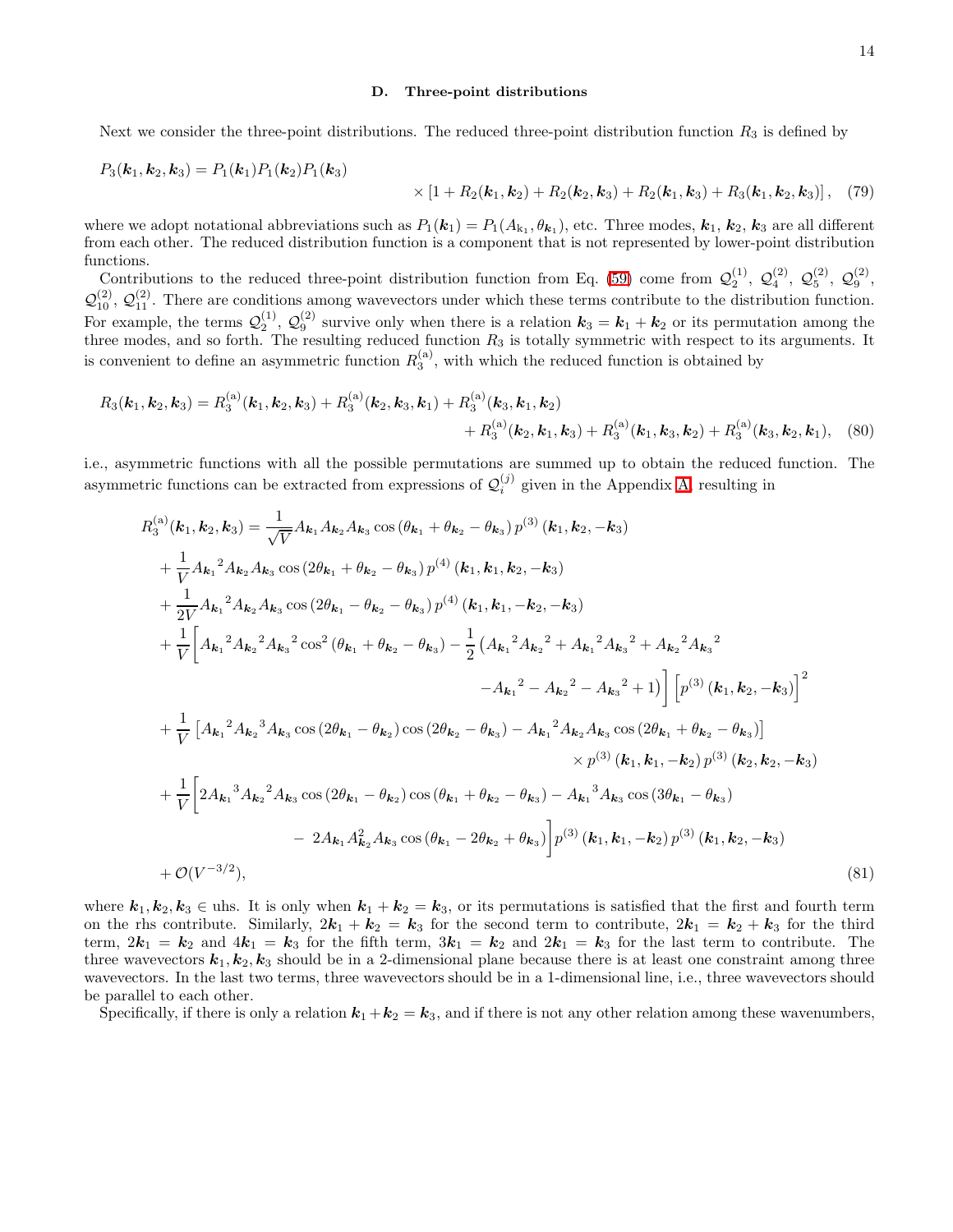the reduced three-point function is simply given by

$$
R_3(\mathbf{k}_1, \mathbf{k}_2, \mathbf{k}_3) = \frac{2}{\sqrt{V}} A_{\mathbf{k}_1} A_{\mathbf{k}_2} A_{\mathbf{k}_3} \cos \left(\theta_{\mathbf{k}_1} + \theta_{\mathbf{k}_2} - \theta_{\mathbf{k}_3}\right) p^{(3)} (\mathbf{k}_1, \mathbf{k}_2, -\mathbf{k}_3)
$$
  
+ 
$$
\frac{2}{V} \bigg[ A_{\mathbf{k}_1}^2 A_{\mathbf{k}_2}^2 A_{\mathbf{k}_3}^2 \cos^2 \left(\theta_{\mathbf{k}_1} + \theta_{\mathbf{k}_2} - \theta_{\mathbf{k}_3}\right) - \frac{1}{2} \left(A_{\mathbf{k}_1}^2 A_{\mathbf{k}_2}^2 + A_{\mathbf{k}_1}^2 A_{\mathbf{k}_3}^2 + A_{\mathbf{k}_2}^2 A_{\mathbf{k}_3}^2\right)
$$

$$
- A_{\mathbf{k}_1}^2 - A_{\mathbf{k}_2}^2 - A_{\mathbf{k}_3}^2 + 1 \bigg] \bigg[ p^{(3)} (\mathbf{k}_1, \mathbf{k}_2, -\mathbf{k}_3) \bigg]^2
$$

$$
+ \mathcal{O}(V^{-3/2}), \qquad (\mathbf{k}_1 + \mathbf{k}_2 = \mathbf{k}_3, \text{ no other independent relation}). \tag{82}
$$

The factor 2 relative to the asymmetric expression of Eq. [\(81\)](#page-13-0) corresponds to a symmetry of  $k_1 \leftrightarrow k_2$ . If there is another relation among the three wavevectors, the expression of Eq. [\(82\)](#page-14-0) is insufficient and corresponding terms are added.

# <span id="page-14-1"></span><span id="page-14-0"></span>E. Four-point distributions

The four-point distributions can similarly be obtained. The reduced four-point distribution function  $R_4$  is defined by

$$
P_4(\mathbf{k}_1, \mathbf{k}_2, \mathbf{k}_3, \mathbf{k}_4) = P_1(\mathbf{k}_1) P_1(\mathbf{k}_2) P_1(\mathbf{k}_3) P_1(\mathbf{k}_4) [1 + R_2(\mathbf{k}_1, \mathbf{k}_2) + \text{sym.}(6) + R_2(\mathbf{k}_1, \mathbf{k}_2) R_2(\mathbf{k}_3, \mathbf{k}_4) + \text{sym.}(3) + R_3(\mathbf{k}_1, \mathbf{k}_2, \mathbf{k}_3) + \text{sym.}(4) + R_4(\mathbf{k}_1, \mathbf{k}_2, \mathbf{k}_3, \mathbf{k}_4)],
$$
 (83)

where  $+\text{sym}(n)$  indicates additional  $n-1$  terms which are necessary to symmetrize the preceding term with respect to  $k_1, \ldots, k_4$ . The same abbreviations for  $P_4$  as in the case of  $P_3$ , etc., are assumed.

Contributions to the reduced four-point distribution function from Eq. [\(59\)](#page-9-1) come from  $\mathcal{Q}_6^{(2)}$ ,  $\mathcal{Q}_7^{(2)}$ ,  $\mathcal{Q}_{13}^{(2)}$ ,  $\mathcal{Q}_{14}^{(2)}$ ,  $\mathcal{Q}_{15}^{(2)}$ ,  $\mathcal{Q}_{16}^{(2)}$ ,  $\mathcal{Q}_{17}^{(2)}$ . The term  $\mathcal{Q}_{12}^{(2)}$  is absorbed in the non-reduced part of  $R_2 \cdot R_2$  in Eq. [\(83\)](#page-14-1). As in the previous subsection, we define an asymmetric function  $R_4^{(a)}$ , with which

$$
R_4(\mathbf{k}_1, \mathbf{k}_2, \mathbf{k}_3, \mathbf{k}_3) = R_4^{(a)}(\mathbf{k}_1, \mathbf{k}_2, \mathbf{k}_3, \mathbf{k}_4) + \text{sym.}(24),
$$
\n(84)

where the last term indicates additional 23 (= 4!-1) terms to symmetrize the previous term with respect to  $k_1, \ldots, k_4$ .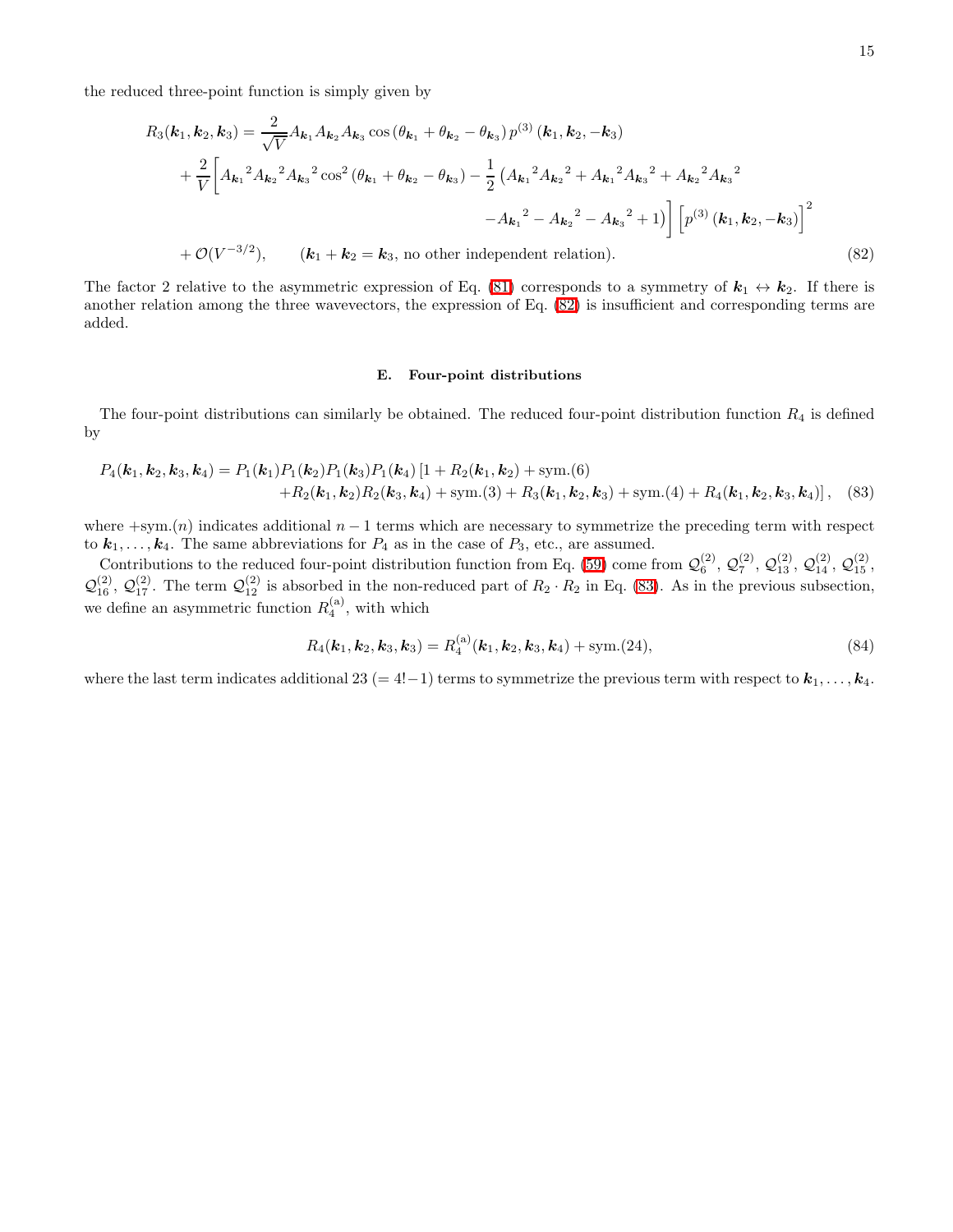The asymmetric function is given by

$$
R_{4}^{(a)}(k_{1},k_{2},k_{3},k_{4}) = \frac{1}{3V}A_{k_{1}}A_{k_{2}}A_{k_{3}}A_{k_{4}} \cos(\theta_{k_{1}} + \theta_{k_{2}} + \theta_{k_{3}} - \theta_{k_{4}}) p^{(4)}(k_{1},k_{2},k_{3},-k_{4})
$$
  
+  $\frac{1}{4V}A_{k_{1}}A_{k_{2}}A_{k_{3}}A_{k_{4}} \cos(\theta_{k_{1}} + \theta_{k_{2}} - \theta_{k_{3}} - \theta_{k_{4}}) p^{(4)}(k_{1},k_{2},-k_{3},-k_{4})$   
+  $\frac{1}{V}\left[2A_{k_{1}}^{3}A_{k_{2}}A_{k_{3}}A_{k_{4}} \cos(2\theta_{k_{1}} - \theta_{k_{3}}) \cos(\theta_{k_{1}} - \theta_{k_{2}} + \theta_{k_{4}}) - 2A_{k_{1}}A_{k_{2}}A_{k_{3}}A_{k_{4}} \cos(\theta_{k_{1}} + \theta_{k_{2}} - \theta_{k_{3}} - \theta_{k_{4}})\right] p^{(3)}(k_{1},k_{1},-k_{3}) p^{(3)}(k_{1},-k_{2},k_{4})$   
+  $\frac{1}{V}\left[A_{k_{1}}^{3}A_{k_{2}}A_{k_{3}}A_{k_{4}} \cos(2\theta_{k_{1}} - \theta_{k_{4}}) \cos(\theta_{k_{1}} - \theta_{k_{2}} - \theta_{k_{3}}) - A_{k_{1}}A_{k_{2}}A_{k_{3}}A_{k_{4}} \cos(2\theta_{k_{1}} + \theta_{k_{2}} + \theta_{k_{3}} - \theta_{k_{4}})\right] p^{(3)}(k_{1},k_{1},-k_{4}) p^{(3)}(-k_{1},k_{2},k_{3})$   
+  $\frac{1}{V}\left[2A_{k_{1}}^{2}A_{k_{2}}A_{k_{3}}A_{k_{4}}^{2} \cos(2\theta_{k_{1}} - \theta_{k_{4}}) \cos(\theta_{k_{2}} - \theta_{k_{3}} + \theta_{k_{4}}) - A_{k_{1}}^{2}A_{k_{2}}A_{k_{3}} \cos(2\theta_{k_{1}} + \theta_{k_{2}} - \theta_{k_{3}})\right] p^{(3)}(k_{1},k_{1},-k_{4}) p^{(3$ 

where  $k_1, k_2, k_3, k_4 \in \text{uhs}.$ 

Specifically, if there is only a relation  $k_1 + k_2 + k_3 = k_4$ , and if there is not any other relation among these wavevectors, the reduced four-point function is simply given by

$$
R_4(\mathbf{k}_1, \mathbf{k}_2, \mathbf{k}_3, \mathbf{k}_4) = \frac{2}{V} A_{\mathbf{k}_1} A_{\mathbf{k}_2} A_{\mathbf{k}_3} A_{\mathbf{k}_4} \cos \left( \theta_{\mathbf{k}_1} + \theta_{\mathbf{k}_2} + \theta_{\mathbf{k}_3} - \theta_{\mathbf{k}_4} \right) p^{(4)} (\mathbf{k}_1, \mathbf{k}_2, \mathbf{k}_3, -\mathbf{k}_4) + \mathcal{O}(V^{-3/2}), \quad (\mathbf{k}_1 + \mathbf{k}_2 + \mathbf{k}_3 = \mathbf{k}_4, \text{ no other independent relation}). \tag{86}
$$

The symmetry factor 6 of permutating  $(k_1, k_2, k_3)$  is taken into account. When there is an additional relation, such as  $2k_1 = k_4$  etc., a corresponding term, such as the fourth term in Eq. [\(85\)](#page-15-0), should be added to the above equation. Similarly, if there is only a relation  $k_1 + k_2 = k_3 + k_4$ , and if there is not any other relation among these wavenumbers, the reduced four-point function is given by

$$
R_4(\mathbf{k}_1, \mathbf{k}_2, \mathbf{k}_3, \mathbf{k}_4) = \frac{2}{V} A_{\mathbf{k}_1} A_{\mathbf{k}_2} A_{\mathbf{k}_3} A_{\mathbf{k}_4} \cos \left(\theta_{\mathbf{k}_1} + \theta_{\mathbf{k}_2} - \theta_{\mathbf{k}_3} - \theta_{\mathbf{k}_4}\right) p^{(4)} (\mathbf{k}_1, \mathbf{k}_2, -\mathbf{k}_3, -\mathbf{k}_4) + \mathcal{O}(V^{-3/2}), \quad (\mathbf{k}_1 + \mathbf{k}_2 = \mathbf{k}_3 + \mathbf{k}_4, \text{ no other independent relation}). \tag{87}
$$

### <span id="page-15-2"></span><span id="page-15-1"></span><span id="page-15-0"></span>F. Higher-point distributions

It is also straightforward to obtain expressions of five- and six-point distribution functions from Eqs. [\(A21\)](#page-35-0)–[\(A25\)](#page-35-1). Up to the order  $V^{-1}$ , five- and six-point reduced distributions are present only when the wavevectors satisfy at least two conditions. For example, the five modes  $k_1, \ldots, k_5$  with a condition  $k_1 + k_2 + k_3 + k_4 = k_5$  do not have a reduced five-point distribution function up to this order. This is consistent with the fact that N-point correlations of Fourier modes are of order  $V^{1-N/2}$  as given by Eq. [\(30\)](#page-5-0).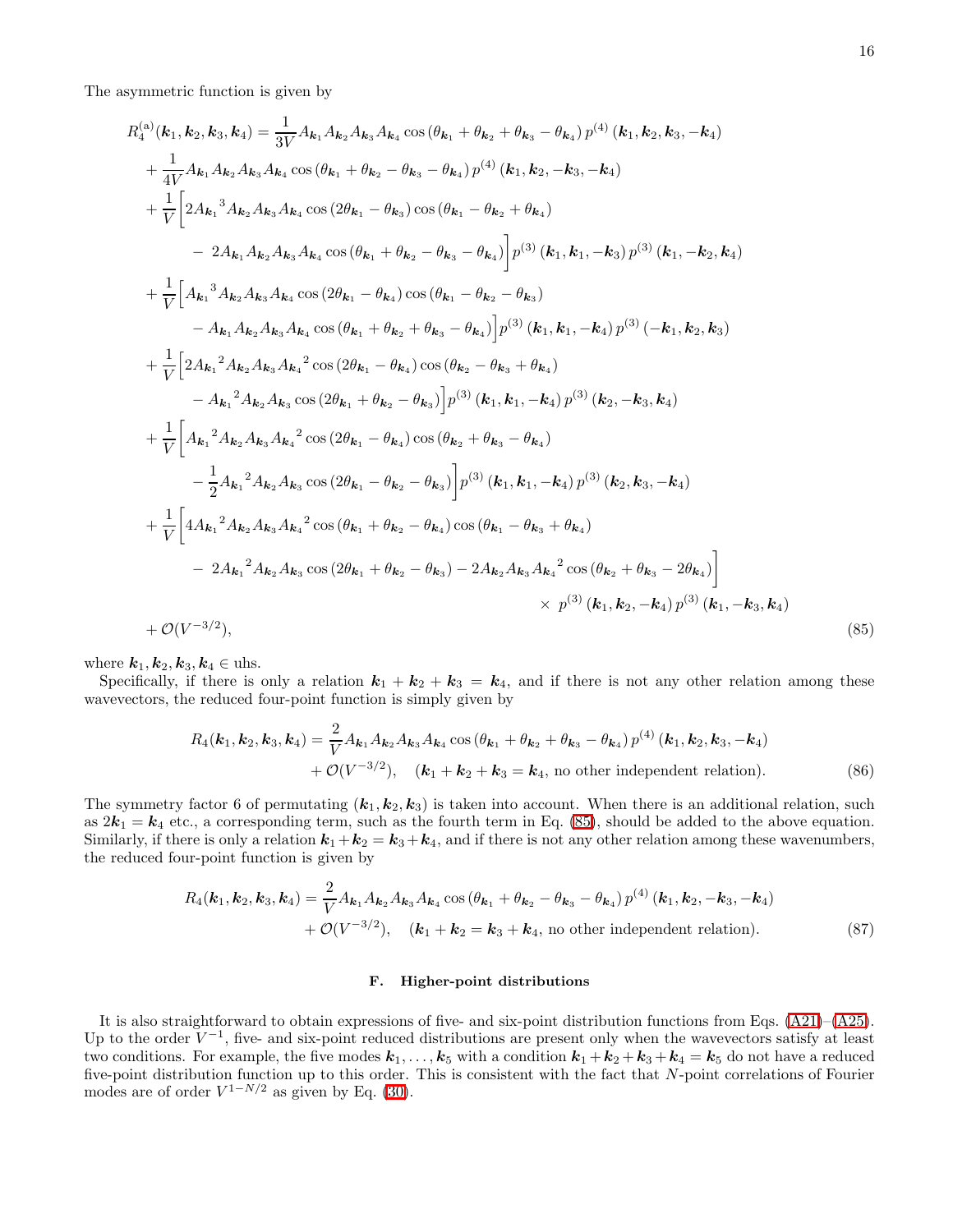# <span id="page-16-0"></span>V. PHASE CORRELATIONS

One of the most prominent feature in non-Gaussian fields is that the Fourier phases are not completely random. Therefore, the non-Gaussianity is sometimes called as "phase correlations". However, explicit forms of the phase correlations in non-Gaussian fields was unknown. Unlike in the random Gaussian fields, Fourier moduli and Fourier phases are not independently distributed, as seen from the distribution function we derived above. Thus, correlations only among phases does not have enough information on non-Gaussianity. Moduli and phases of different modes are mutually correlated.

When one is interested only in phase distributions, the distribution function of phases is obtained by integrating over Fourier moduli. Such integrations are simply performed by using Eq. [\(61\)](#page-9-2). In the expressions for  $\mathcal{Q}_j^{(i)}$  $j^{(i)}$  in Appendix [A,](#page-33-0) the integrations result in replacements

<span id="page-16-2"></span>
$$
A_{\mathbf{k}} \to \frac{\sqrt{\pi}}{2}, \quad A_{\mathbf{k}}^2 \to 1, \quad A_{\mathbf{k}}^3 \to \frac{3\sqrt{\pi}}{4}, \quad A_{\mathbf{k}}^4 \to 2,\tag{88}
$$

since all the different labels of wavevectors corresponds to actually different modes. The same replacements are applied in the expressions of the N-point distribution functions. The one-point phase distribution function is constant because of Theorem [1:](#page-11-1)

<span id="page-16-6"></span>
$$
2\pi P_1\left(\theta_k\right) = 1.\tag{89}
$$

This can be explicitly confirmed by Eq. [\(66\)](#page-10-3) and also by Eq. [\(75\)](#page-11-3).

For higher-point distribution functions of phases, reduced functions are defined along the lines of defining  $R_N$ . From the N-point distribution function of phases  $P_N(\theta_{k_1},\ldots,\theta_{k_N})$ , the reduced distribution functions  $C_N$  are iteratively defined by

$$
(2\pi)^2 P_2(\theta_{\mathbf{k}_1}, \theta_{\mathbf{k}_2}) = 1 + C_2(\theta_{\mathbf{k}_1}, \theta_{\mathbf{k}_2})
$$
\n
$$
(90)
$$

$$
(2\pi)^3 P_3(\theta_{\mathbf{k}_1}, \theta_{\mathbf{k}_2}, \theta_{\mathbf{k}_3}) = 1 + C_2(\theta_{\mathbf{k}_1}, \theta_{\mathbf{k}_2}) + C_2(\theta_{\mathbf{k}_2}, \theta_{\mathbf{k}_3}) + C_2(\theta_{\mathbf{k}_3}, \theta_{\mathbf{k}_1}) + C_3(\theta_{\mathbf{k}_1}, \theta_{\mathbf{k}_2}, \theta_{\mathbf{k}_3})
$$
(91)  

$$
(2\pi)^4 P_4(\theta_{\mathbf{k}_1}, \dots, \theta_{\mathbf{k}_n}) = 1 + C_2(\theta_{\mathbf{k}_1}, \theta_{\mathbf{k}_2}) + \text{sym.}(6) + C_2(\theta_{\mathbf{k}_1}, \theta_{\mathbf{k}_2}) C_2(\theta_{\mathbf{k}_2}, \theta_{\mathbf{k}_3}) + \text{sym.}(3)
$$

$$
2\pi)^{4}P_{4}(\theta_{\mathbf{k}_{1}},\ldots,\theta_{\mathbf{k}_{4}}) = 1 + C_{2}(\theta_{\mathbf{k}_{1}},\theta_{\mathbf{k}_{2}}) + \text{sym}(6) + C_{2}(\theta_{\mathbf{k}_{1}},\theta_{\mathbf{k}_{2}})C_{2}(\theta_{\mathbf{k}_{3}},\theta_{\mathbf{k}_{4}}) + \text{sym}(3)
$$
\n
$$
C_{4}(\theta_{\mathbf{k}_{1}},\theta_{\mathbf{k}_{2}}) + \text{sym}(4) + C_{4}(\theta_{\mathbf{k}_{1}},\theta_{\mathbf{k}_{2}})C_{2}(\theta_{\mathbf{k}_{3}},\theta_{\mathbf{k}_{4}}) + \text{sym}(3)
$$
\n
$$
(92)
$$

<span id="page-16-1"></span>
$$
+ C_3(\theta_{\mathbf{k}_1}, \theta_{\mathbf{k}_2}, \theta_{\mathbf{k}_3}) + \text{sym.}(4) + C_4(\theta_{\mathbf{k}_1}, \theta_{\mathbf{k}_2}, \theta_{\mathbf{k}_3}, \theta_{\mathbf{k}_4})
$$
\n(92)

Such reduced functions are just given by integrals of the function  $R_N$ :

$$
C_N(\theta_{\mathbf{k}_1},\ldots,\theta_{\mathbf{k}_N}) = (2\pi)^N \int dA_{\mathbf{k}_1}\cdots dA_{\mathbf{k}_N} P_1(\mathbf{k}_1)\cdots P_1(\mathbf{k}_N) R_N(\mathbf{k}_1,\ldots,\mathbf{k}_N).
$$
\n(93)

### <span id="page-16-3"></span>A. Two-point distributions

The two-point distribution functions of phases are obtained from Eqs. [\(66\)](#page-10-3), [\(78\)](#page-12-2) and [\(93\)](#page-16-1). Up to the order  $V^{-1}$ , the one-point function  $P_1(k)$  in Eq. [\(93\)](#page-16-1) can be replaced by a Gaussian function  $P_G(k)$ . Thus the reduced function  $C_2$  is just given by replacements of Eq. [\(88\)](#page-16-2) in Eq. [\(78\)](#page-12-2). As a result, the fourth term of Eq. (78) vanishes and the phase correlations between two modes appear only when one of the modes is parallel to the other and the proportional factor is either 2 or 3. Specifically, when  $2\mathbf{k}_1 = \mathbf{k}_2 \equiv \mathbf{k}$ ,

$$
C_2(\theta_{\mathbf{k}}, \theta_{2\mathbf{k}}) = \frac{\sqrt{\pi}}{2\sqrt{V}} \cos(2\theta_{\mathbf{k}} - \theta_{2\mathbf{k}}) p^{(3)}(\mathbf{k}, \mathbf{k}, -2\mathbf{k}) + \frac{1}{2V} \cos\left[2(2\theta_{\mathbf{k}} - \theta_{2\mathbf{k}})\right] \left[ p^{(3)}(\mathbf{k}, \mathbf{k}, -2\mathbf{k}) \right]^2
$$
  
+  $\mathcal{O}(V^{-3/2}),$  (94)

<span id="page-16-4"></span>and when  $3k_1 = k_2 \equiv k$ ,

$$
C_2\left(\theta_{\boldsymbol{k}},\theta_{3\boldsymbol{k}}\right) = \frac{\pi}{8V}\cos(3\theta_{\boldsymbol{k}} - \theta_{3\boldsymbol{k}})p^{(4)}\left(\boldsymbol{k},\boldsymbol{k},\boldsymbol{k},-3\boldsymbol{k}\right) + \mathcal{O}(V^{-3/2}).\tag{95}
$$

<span id="page-16-5"></span>Otherwise, there is not any other two-point correlation between phases up to this order. In the above two cases, the phase correlations are present only between two modes in which wavevectors are mutually parallel and their proportional factor is a simple integer. This property is not specific for the lower-order expansion. In fact, there is a following theorem: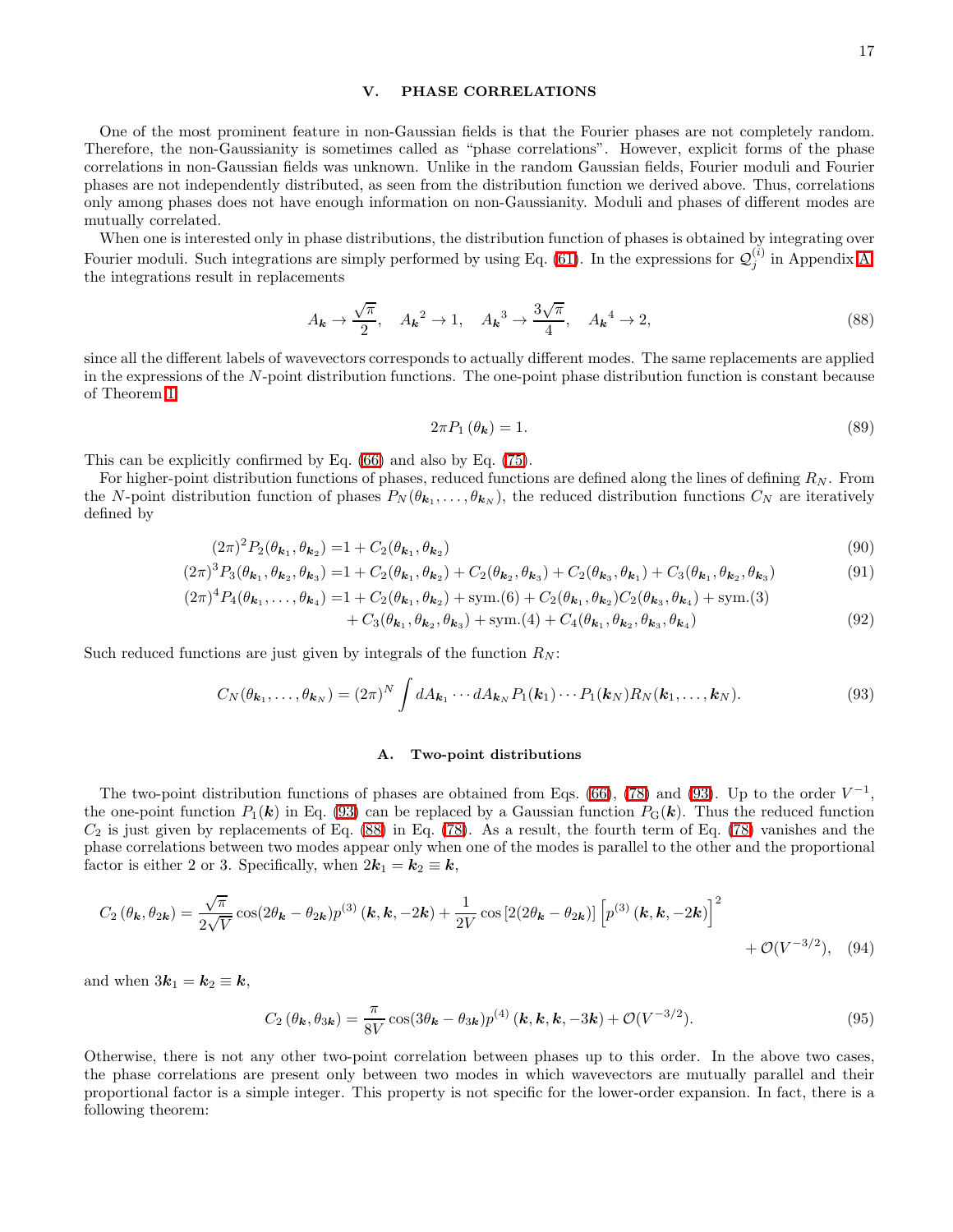**Theorem 3** Phase correlations between two different modes with wavevectors  $\mathbf{k}_1$  and  $\mathbf{k}_2$ , where  $\mathbf{k}_1, \mathbf{k}_2 \in \text{uhs}$ , are present only when the two wavevectors are parallel to each other, and the proportional factor c is a rational number.

*Proof.* The two-point distribution function is obtained from Eq.  $(47)$  where the wavevectors in the summation take their values only from four vectors,  $k_1, -k_1, k_2$ , and  $-k_2$ . Let the number of these wavevectors in a term be  $n_1, m_1$ ,  $n_2, m_2$ , respectively. Because of Kronecker's delta's in the polyspectra, the equation  $n_1\mathbf{k}_1 - m_1\mathbf{k}_1 + n_2\mathbf{k}_2 - m_2\mathbf{k}_2 = 0$ should be satisfied in the term. Therefore, we obtain

<span id="page-17-2"></span><span id="page-17-0"></span>
$$
\mathbf{k}_2 = \frac{n_1 - m_1}{m_2 - n_2} \mathbf{k}_1 \tag{96}
$$

unless  $n_1 = m_1$  and  $n_2 = m_2$  are simultaneously satisfied. The theorem is proven if a term in which the conditions  $n_1 = m_1$  and  $n_2 = m_2$  are satisfied does not contain phase distributions. In the term with  $n_1 = m_1$  and  $n_2 = m_2$ , the generalized Hermite polynomial has a form of  $H_{k_1\cdots-k_1\cdots k_2\cdots-k_2}$ , where the numbers of  $k_1$  and  $-k_1$  are the same, and that of  $k_2$  and  $-k_2$  are the same. In explicit forms of the polynomials, as illustrated in Eqs. [\(49\)](#page-7-2) – [\(54\)](#page-7-3), the terms with Kronecker's delta's,  $\delta_{\mathbf{k}_1+\mathbf{k}_1}^{\mathbf{K}}, \delta_{-\mathbf{k}_1-\mathbf{k}_1}^{\mathbf{K}}, \delta_{\mathbf{k}_2+\mathbf{k}_2}^{\mathbf{K}}, \delta_{-\mathbf{k}_2-\mathbf{k}_2}^{\mathbf{K}}, \delta_{\mathbf{k}_1+\mathbf{k}_2}^{\mathbf{K}}, \delta_{-\mathbf{k}_1-\mathbf{k}_2}^{\mathbf{K}},$  are zero since  $\mathbf{k}_1, \mathbf{k}_2 \in \text{u}$ hs. Only terms with  $\delta_{\mathbf{k}_1-\mathbf{k}_2}^{\mathbf{K}}$  and  $\delta_{-\mathbf{k}_1+\mathbf{k}_2}^{\mathbf{K}}$  survive. Therefore, the numbers of  $\mathbf{k}_1$  and  $-\mathbf{k}_1$  are the same and that of  $\mathbf{k}_2$  and  $-\mathbf{k}_2$ are the same even in each term of the generalized Hermite polynomials. That means each term is a function of only combinations of  $\alpha_{k_1}\alpha_{-k_1} = |\alpha_{k_1}|^2$  and  $\alpha_{k_2}\alpha_{-k_2} = |\alpha_{k_2}|^2$ , which do not depend on phases.

According to this theorem, there are phase correlations between modes  $k_1$  and  $k_2$  only when a relation  $nk_1 = mk_2$ is satisfied for some different integers  $n, m$ . In terms of music, this is a relation of "overtones". Considering a fundamental tone k, the two modes are given by m-th and n-th overtones,  $k_1 = m k$ ,  $k_2 = n k$ . In the Eq. [\(94\)](#page-16-3), for example, these numbers are  $m = 1$  and  $n = 2$ , and they correspond to a fundamental tone and a first overtone (an octave), respectively. In the Eq. [\(95\)](#page-16-4), the relation is a perfect twelfth (an octave and fifth). A phase correlation between  $2k$  and  $3k$  corresponds to "a perfect fifth", and that between  $3k$  and  $4k$  corresponds to "a perfect fourth", and so on.

In Eqs. [\(94\)](#page-16-3) and [\(95\)](#page-16-4), lowest-order deviations from random distribution of phases are of order  $\mathcal{O}(V^{-1/2})$  for a two-point phase distribution of modes k and  $2k$ , and  $\mathcal{O}(V^{-1})$  for modes k and  $3k$ . The deviations are of higher order when a proportional factor of the two wavevectors is not simple. More precisely, we have a following theorem:

**Theorem 4** Deviations from a random distribution of phases for a two-point phase distribution of modes  $k_1$  and  $k_2$ with a relation  $n\mathbf{k}_1 = m\mathbf{k}_2$ , where n and m are irreducible positive integers, are of order  $\mathcal{O}(V^{-(n+m-2)/2})$ , or higher.

*Proof.* In the proof of Theorem [3,](#page-16-5) the term specified by positive numbers  $n_1$ ,  $m_1$ ,  $n_2$ ,  $m_2$  has a order of  $\mathcal{O}(V^{-(n_1+m_1+n_2+m_2-2m')/2})$ , where m' is the number of polyspectra in the term in Eq. [\(47\)](#page-6-3). Firstly, the lowestorder contribution comes from the terms which has only one polyspectrum,  $m' = 1$ . Secondly, from Eq. [\(96\)](#page-17-0) in the context of the proof of Theorem [3,](#page-16-5)  $n/m = (n_1 - m_1)/(m_2 - n_2)$  should be satisfied to have non-trivial phase distributions. Under this constraint, the lowest-order term is given by  $(n_1, m_1, n_2, m_2) = (n, 0, 0, m), (0, n, m, 0)$ , and the order is  $\mathcal{O}(V^{(2-n-m)/2})$ . This term is accompanied by a specific polyspectrum. If the corresponding polyspectrum vanishes, the lowest order is higher than that.

In fact, the lowest-order term in this theorem can be explicitly obtained by inspecting Eq. [\(47\)](#page-6-3). From the proof above, and counting overlapping factors in Eq. [\(47\)](#page-6-3), we obtain

$$
C_{2}(\theta_{k_{1}}, \theta_{k_{2}}) = \frac{V^{(2-n-m)/2}}{n!m!} p^{(n+m)} (\underbrace{k_{1}, \dots, k_{1}}_{n}, \underbrace{-k_{2}, \dots, -k_{2}}_{m})
$$
  
 
$$
\times \int 2A_{k_{1}} dA_{k_{1}} 2A_{k_{2}} dA_{k_{2}} (H_{\underbrace{k_{1}, \dots, k_{1}}_{n}, \underbrace{-k_{2}, \dots, -k_{2}}_{m}, + H_{\underbrace{-k_{1}, \dots, -k_{1}}_{n}, \underbrace{k_{2}, \dots, k_{2}}_{n})} \exp(-A_{k_{1}}^{2} - A_{k_{2}}^{2})
$$
  
+  $\mathcal{O}(V^{(1-n-m)/2}).$  (97)

Since  $k_1$  and  $k_2$  are in uhs and are mutually different, all the Kronecker's delta's are zero in expansions of generalized Hermite polynomials appearing in the above equation. Therefore, we have

$$
H_{\underbrace{\mathbf{k}_1,\ldots,\mathbf{k}_1}_{n},\underbrace{-\mathbf{k}_2,\ldots,-\mathbf{k}_2}_{m}} + H_{\underbrace{-\mathbf{k}_1,\ldots,-\mathbf{k}_1}_{n},\underbrace{\mathbf{k}_2,\ldots,\mathbf{k}_2}_{m}} = (\alpha_{-\mathbf{k}_1})^n (\alpha_{\mathbf{k}_2})^m + (\alpha_{\mathbf{k}_1})^n (\alpha_{-\mathbf{k}_2})^m
$$
(98)

<span id="page-17-3"></span><span id="page-17-1"></span>
$$
=2A_{\mathbf{k}_1}^{\ \ n}A_{\mathbf{k}_2}^{\ \ m}\cos\left(n\theta_{\mathbf{k}_1}-m\theta_{\mathbf{k}_2}\right),\tag{99}
$$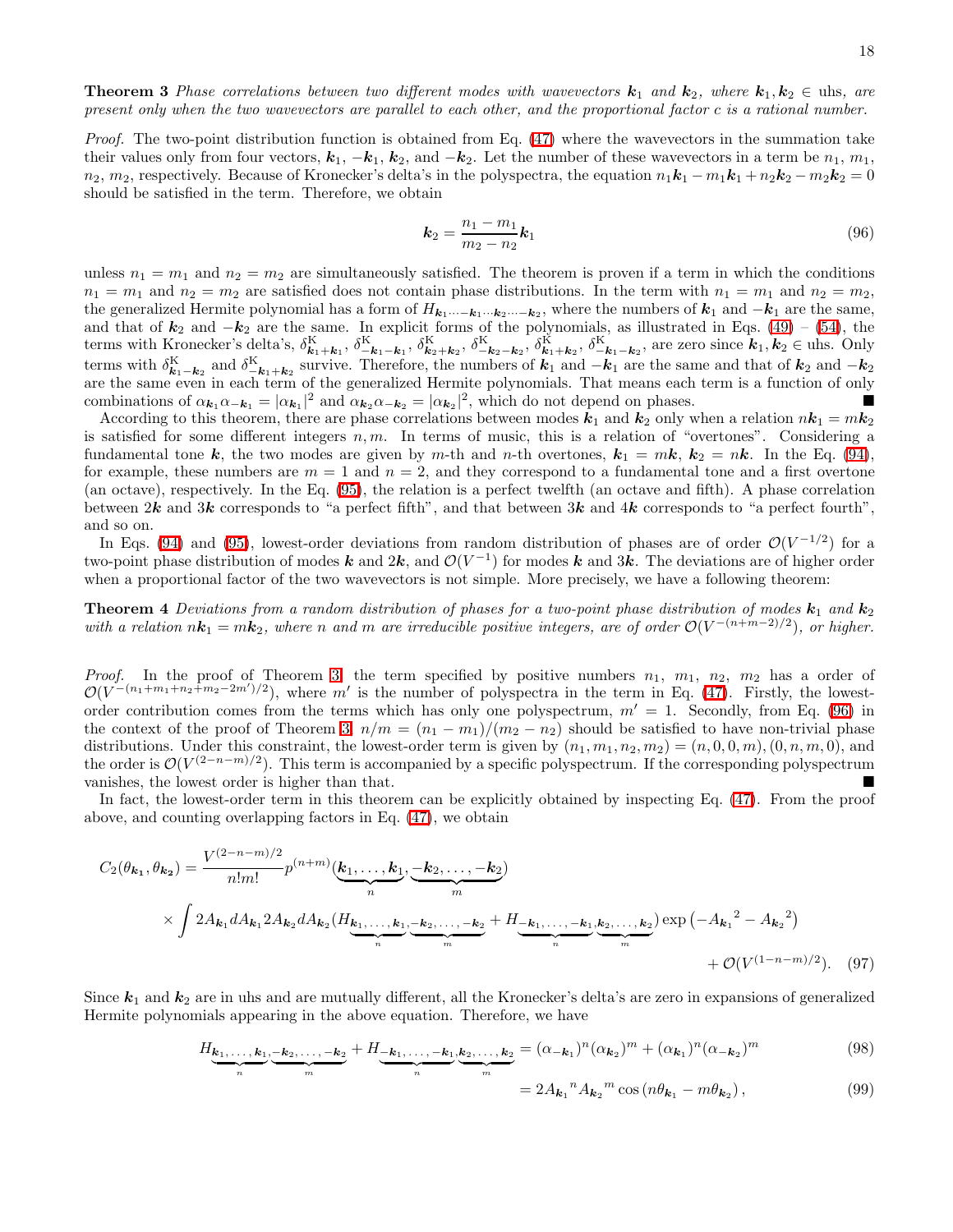and Eq. [\(97\)](#page-17-1) reduces to

$$
C_2(\theta_{\mathbf{k}_1}, \theta_{\mathbf{k}_2}) = \frac{2V^{(2-n-m)/2}}{n!m!} \Gamma\left(1 + \frac{n}{2}\right) \Gamma\left(1 + \frac{m}{2}\right) \cos\left(n\theta_{\mathbf{k}_1} - m\theta_{\mathbf{k}_2}\right) \times p^{(n+m)}(\mathbf{k}_1, \dots, \mathbf{k}_1, \underbrace{-\mathbf{k}_2, \dots, -\mathbf{k}_2}_{m}) + \mathcal{O}(V^{(1-n-m)/2}),
$$
\n
$$
(n\mathbf{k}_1 = m\mathbf{k}_2 \text{ for irreducible integers } m, n). \tag{100}
$$

The lowest-order correction terms in Eqs. [\(94\)](#page-16-3) and [\(95\)](#page-16-4) are reproduced from Eq. [\(100\)](#page-18-0) by putting  $m = 1, n = 2$ and  $m = 1, n = 3$  respectively. Lowest-order corrections of all the other two-point phase correlations are generally obtained by Eq. [\(100\)](#page-18-0).

In terms of music again, the phase correlations are stronger for modes with a simpler overtone relation. For example, a pair of modes with an octave,  $(m, n) = (1, 2)$ , results in a phase correlation of order  $V^{-1/2}$ . That with a perfect twelfth (an octave and fifth),  $(m, n) = (1, 3)$  results in a correlation of order  $V^{-1}$ , Similarly, double octaves,  $(m, n) = (1, 4)$ , and a perfect fifth,  $(m, n) = (2, 3)$  result in correlations of order  $V^{-3/2}$ . A perfect fourth,  $(m, n) = (3, 4)$ , corresponds to the order  $V^{-5/2}$ , and so forth. In other words, Fourier phases are correlated between modes when the modes have an harmony. The simpler the harmony sounds, the stronger the phase correlation is.

### <span id="page-18-2"></span><span id="page-18-1"></span><span id="page-18-0"></span>B. Three-point distributions

The three-point distribution functions of phases are obtained from Eqs. [\(66\)](#page-10-3), [\(80\)](#page-13-1), [\(81\)](#page-13-0) and [\(93\)](#page-16-1). Up to the order  $V^{-1}$ , the reduced function  $C_3$  is just obtained by replacements of Eq. [\(88\)](#page-16-2) in Eq. [\(81\)](#page-13-0) and symmetrization. The phase correlations among three modes appear only when the three wavevectors are linearly related. Specifically, when  $k_1 + k_2 = k_3$  and there is not any other relation among these wavevectors, integrations of Eq. [\(82\)](#page-14-0) result in

$$
C_3(\mathbf{k}_1, \mathbf{k}_2, \mathbf{k}_3) = \frac{\pi^{3/2}}{4\sqrt{V}} \cos \left(\theta_{\mathbf{k}_1} + \theta_{\mathbf{k}_2} - \theta_{\mathbf{k}_3}\right) p^{(3)}(\mathbf{k}_1, \mathbf{k}_2, -\mathbf{k}_3) + \frac{1}{V} \cos \left[2\left(\theta_{\mathbf{k}_1} + \theta_{\mathbf{k}_2} - \theta_{\mathbf{k}_3}\right)\right] \left[p^{(3)}(\mathbf{k}_1, \mathbf{k}_2, -\mathbf{k}_3)\right]^2 + \mathcal{O}(V^{-3/2}),
$$
\n
$$
(\mathbf{k}_1 + \mathbf{k}_2 = \mathbf{k}_3, \text{ no other independent relation}). \tag{101}
$$

Similarly, it is easy to obtain phase correlations when there is only one linear relation of either  $2k_1 + k_2 = k_3$  or  $2k_1 = k_2 + k_3$ . For the first case,

$$
C_3(\mathbf{k}_1, \mathbf{k}_2, \mathbf{k}_3) = \frac{\pi}{4V} \cos(2\theta_{\mathbf{k}_1} + \theta_{\mathbf{k}_2} - \theta_{\mathbf{k}_3}) p^{(4)}(\mathbf{k}_1, \mathbf{k}_1, \mathbf{k}_2, -\mathbf{k}_3) + \mathcal{O}(V^{-3/2}),
$$
  
(2 $\mathbf{k}_1 + \mathbf{k}_2 = \mathbf{k}_3$ , no other independent relation), (102)

and for the second case,

<span id="page-18-3"></span>
$$
C_3(\mathbf{k}_1, \mathbf{k}_2, \mathbf{k}_3) = \frac{\pi}{4V} \cos(2\theta_{\mathbf{k}_1} - \theta_{\mathbf{k}_2} - \theta_{\mathbf{k}_3}) p^{(4)}(\mathbf{k}_1, \mathbf{k}_1, -\mathbf{k}_2, -\mathbf{k}_3) + \mathcal{O}(V^{-3/2}),
$$
  
(2 $\mathbf{k}_1 = \mathbf{k}_2 + \mathbf{k}_3$ , no other independent relation). (103)

Another specific example is that the three modes are given by  $k$ ,  $2k$ ,  $3k$ . In this case, the first, third, fourth, and fifth terms in symmetrized Eq. [\(81\)](#page-13-0) are relevant. The phase correlation in this case is calculated to be

<span id="page-18-4"></span>
$$
C_3(\mathbf{k}, 2\mathbf{k}, 3\mathbf{k}) = \frac{\pi^{3/2}}{4\sqrt{V}} \cos (\theta_{\mathbf{k}} + \theta_{2\mathbf{k}} - \theta_{3\mathbf{k}}) p^{(3)}(\mathbf{k}, 2\mathbf{k}, -3\mathbf{k}) + \frac{1}{V} \cos [2 (\theta_{\mathbf{k}} + \theta_{2\mathbf{k}} - \theta_{3\mathbf{k}})] \left[ p^{(3)}(\mathbf{k}, 2\mathbf{k}, -3\mathbf{k}) \right]^{2} + \frac{\pi}{8V} \cos (\theta_{\mathbf{k}} - 2\theta_{2\mathbf{k}} + \theta_{3\mathbf{k}}) \left[ 2p^{(4)} (2\mathbf{k}, 2\mathbf{k}, -\mathbf{k}, -3\mathbf{k}) - p^{(3)} (\mathbf{k}, \mathbf{k}, -2\mathbf{k}) p^{(3)} (\mathbf{k}, 2\mathbf{k}, -3\mathbf{k}) \right] + \mathcal{O}(V^{-3/2}).
$$
\n(104)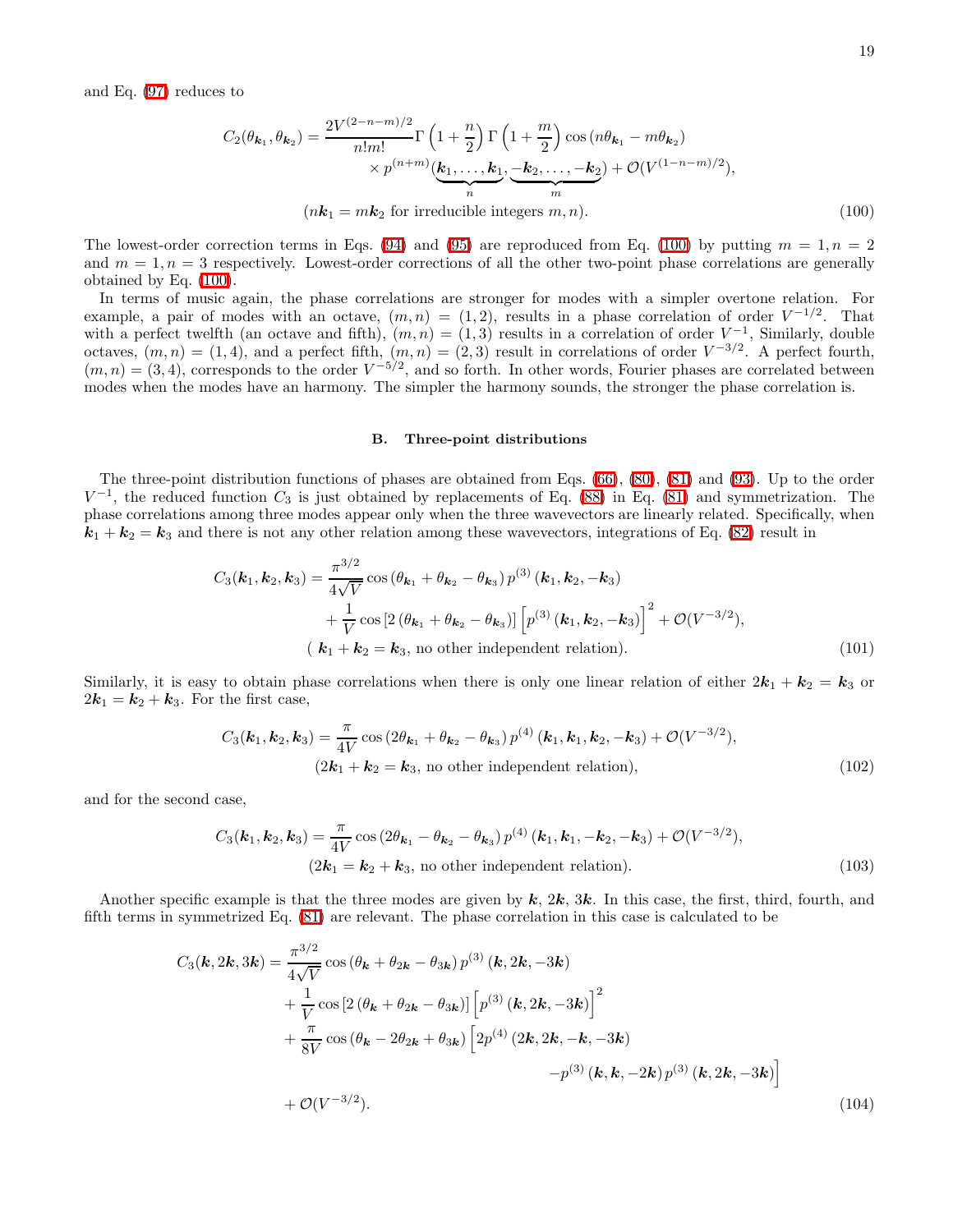<span id="page-19-2"></span>20

To obtain the three-point distribution  $P_3(\theta_k, \theta_{2k}, \theta_{3k})$  from the above expression, it should be noted that the two-point contributions given by Eq. [\(94\)](#page-16-3) and [\(95\)](#page-16-4) have to be taken into account.

Yet another example is the case that the three modes are given by  $k$ ,  $2k$ ,  $4k$ . In this case,

$$
C_3(\mathbf{k}, 2\mathbf{k}, 4\mathbf{k}) = \frac{\pi}{4V} \cos(2\theta_{\mathbf{k}} + \theta_{2\mathbf{k}} - \theta_{4\mathbf{k}}) p^{(4)}(\mathbf{k}, \mathbf{k}, 2\mathbf{k}, -4\mathbf{k}) + \frac{\pi}{8V} [3 \cos(2\theta_{\mathbf{k}} - \theta_{2\mathbf{k}}) \cos(2\theta_{2\mathbf{k}} - \theta_{4\mathbf{k}}) - 2 \cos(2\theta_{\mathbf{k}} + \theta_{2\mathbf{k}} - \theta_{4\mathbf{k}})] + \mathcal{O}(V^{-3/2}).
$$
\n(105)

The Theorems [3](#page-16-5) and [4](#page-17-2) can be generalized to the case of three-point distributions. Corresponding to the Theorem [3,](#page-16-5) we have a following theorem:

**Theorem 5** Phase correlations among three different modes with wavevectors  $\mathbf{k}_1$ ,  $\mathbf{k}_2$  and  $\mathbf{k}_3$ , where  $\mathbf{k}_1$ ,  $\mathbf{k}_2$ ,  $\mathbf{k}_3 \in \text{uhs}$ , can be present only when there is a linear relation with integral coefficients among the three wavevectors:

<span id="page-19-0"></span>
$$
j_1k_1 + j_2k_2 + j_3k_3 = 0,\t(106)
$$

where  $j_i$   $(i = 1, 2, 3)$  are integers and at least two of  $j_1$ ,  $j_2$ ,  $j_3$  are not zero.

Proof. The proof of this theorem is quite similar to that of Theorem [3.](#page-16-5) We consider the Eq. [\(47\)](#page-6-3) where there are six vectors,  $\pm \mathbf{k}_1$ ,  $\pm \mathbf{k}_2$ ,  $\pm \mathbf{k}_3$ . These wavevectors should satisfy  $n_1\mathbf{k}_1 - m_1\mathbf{k}_1 + n_2\mathbf{k}_2 - m_2\mathbf{k}_2 + n_3\mathbf{k}_3 - m_3\mathbf{k}_3 = \mathbf{0}$  in each term, where  $n_1$  is a number of  $k_1$ ,  $m_1$  is a number of  $-k_1$ , etc., in the corresponding term. Therefore, Eq. [\(106\)](#page-19-0) should be satisfied with  $j_i = n_i - m_i$ . If only one of  $j_i$ 's is not zero and the other two are zero, the corresponding wavevector is identically zero, which is excluded by the assumption. Therefore, the theorem is proven if the terms with  $j_1 = j_2 = j_3 = 0$  do not have phase dependence. The rest of the proof is almost the same as that of Theorem [3.](#page-16-5)  $\blacksquare$ 

It is immediately follows from this theorem that the three wavevectors are laid on a two-dimensional plane even when the spatial dimension is more than two. In other words, if the three wavevectors are not laid on a common plane, the phases are not correlated at all.

When there is only one linear relation among the three wavevectors, as in the cases of Eq. [\(101\)](#page-18-1), [\(102\)](#page-18-2), [\(103\)](#page-18-3), the lowest-order term of  $C_3$  has a simple form. In fact, this simplicity is a general property, which can be shown by generalizing the derivation of Eq. [\(100\)](#page-18-0) to the case of three-point distributions. We consider the case that the only linear relation is given by Eq. [\(106\)](#page-19-0) where  $j_1$ ,  $j_2$ ,  $j_3$  are non-zero, irreducible integers. We define the signs of  $j_i$  $(i = 1, 2, 3)$  by

<span id="page-19-1"></span>
$$
s_i = \frac{j_i}{|j_i|}.\tag{107}
$$

Although there is an ambiguity of choosing an overall sign in Eq. [\(106\)](#page-19-0), the following arguments are not affected by the choice. Counting overlapping factors in Eq. [\(47\)](#page-6-3), the lowest-order contributions are given by similar calculation of Eqs.  $(97)–(100)$  $(97)–(100)$ :

$$
C_3(\theta_{\mathbf{k}_1}, \theta_{\mathbf{k}_2}, \theta_{\mathbf{k}_3}) = \frac{2V^{(2-|j_1|-|j_2|-|j_3|)/2}}{|j_1|!|j_2|!|j_3|!} \Gamma\left(1+\frac{|j_1|}{2}\right) \Gamma\left(1+\frac{|j_2|}{2}\right) \Gamma\left(1+\frac{|j_3|}{2}\right)
$$
  
× cos (j<sub>1</sub>θ <sub>$\mathbf{k}_1$</sub>  + j<sub>2</sub>θ <sub>$\mathbf{k}_2$</sub>  + j<sub>3</sub>θ <sub>$\mathbf{k}_3$</sub> )  $p^{(|j_1|+|j_2|+|j_3|)} \underbrace{(s_1\mathbf{k}_1, \ldots, s_1\mathbf{k}_1)}_{|j_1|}$ ,  $\underbrace{s_2\mathbf{k}_2, \ldots, s_2\mathbf{k}_2}_{|j_2|}$ ,  $\underbrace{s_3\mathbf{k}_3, \ldots, s_3\mathbf{k}_3}_{|j_3|}$   
+  $\mathcal{O}(V^{(1-|j_1|-|j_2|-|j_3|)/2}).$ 

$$
(j_1\mathbf{k}_1 + j_2\mathbf{k}_2 + j_3\mathbf{k}_3 = \mathbf{0}, j_1j_2j_3 \neq 0,
$$
 no other independent relation). (108)

The "unconnected part" of Eq.  $(91)$ , i.e., contributions of  $C_2$  on the left hand side, are not present in this case, because it is assumed that there is not any linear relation between two of the three wavevectors. It is crucial that any of  $j_1$ ,  $j_2$   $j_3$  is assumed to be non-zero in the above equation.

If the spatial dimension is one, the number of independent linear relation among three wavevectors can not be only one, and the Eq. [\(108\)](#page-19-1) does not apply at all. For example, Eq. [\(105\)](#page-19-2) is applicable even in one dimensional space, in which case the lowest-order term is not given by just one polyspectrum.

If the spatial dimension is two, any three wavevectors can not be linearly independent. There is always a linear relation among three vectors. When any two of the three vectors are not parallel to each other, there is only one linear relation. The simpler the coefficients of the linear relation is, the larger the three-point phase correlation is.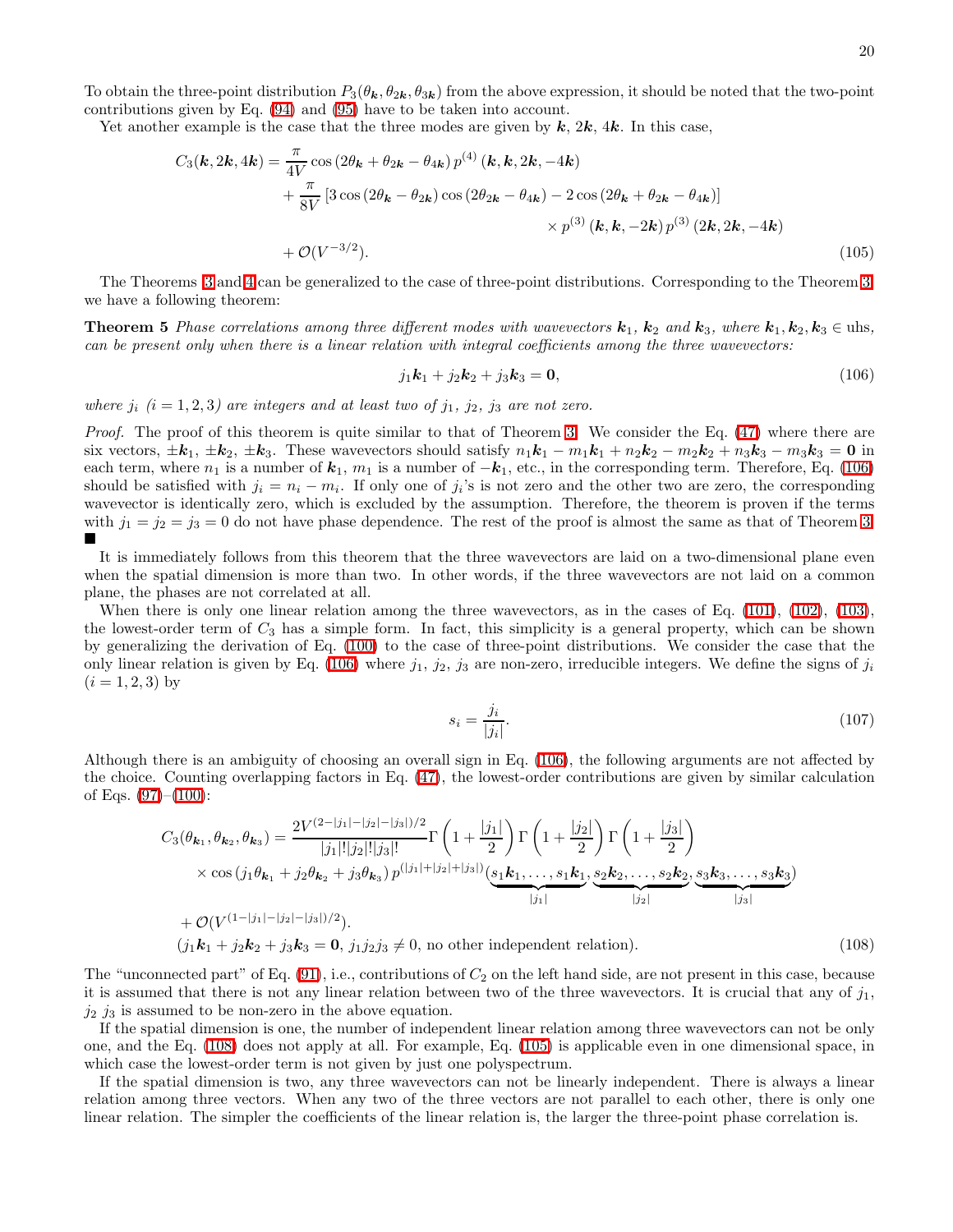The lowest-order terms in Eqs. [\(101\)](#page-18-1)–[\(103\)](#page-18-3) are reproduced by putting  $(j_1, j_2, j_3) = (1, 1, -1), (2, 1, -1)$  and  $(2, -1, -1)$ , respectively. There are more than one linear relation in Eqs. [\(104\)](#page-18-4) and [\(105\)](#page-19-2), and the Eq. [\(99\)](#page-17-3) is not applied to them.

### <span id="page-20-1"></span><span id="page-20-0"></span>C. Four-point distributions

The four-point distribution functions of phases are similarly analyzed as the three-point functions. The phase correlations among four modes appear only when the four wavevectors are linearly related. Specifically, when  $k_1$  +  $k_2 + k_3 = k_4$  and there is not any other relation among these wavevectors, integrations of Eq. [\(86\)](#page-15-1) result in

$$
C_4(\theta_{k_1}, \theta_{k_2}, \theta_{k_3}, \theta_{k_4}) = \frac{\pi^2}{8V} \cos(\theta_{k_1} + \theta_{k_2} + \theta_{k_3} - \theta_{k_4}) p^{(4)}(k_1, k_2, k_3, -k_4) + \mathcal{O}(V^{-3/2}),
$$
  
( $k_1 + k_2 + k_3 = k_4$ , no other independent relation). (109)

When  $k_1 + k_2 = k_3 + k_4$  and there is not any other relation among these wavevectors, integrations of Eq. [\(87\)](#page-15-2) result in

$$
C_4(\theta_{\mathbf{k}_1}, \theta_{\mathbf{k}_2}, \theta_{\mathbf{k}_3}, \theta_{\mathbf{k}_4}) = \frac{\pi^2}{8V} \cos (\theta_{\mathbf{k}_1} + \theta_{\mathbf{k}_2} - \theta_{\mathbf{k}_3} - \theta_{\mathbf{k}_4}) p^{(4)} (\mathbf{k}_1, \mathbf{k}_2, -\mathbf{k}_3, -\mathbf{k}_4) + \mathcal{O}(V^{-3/2}),
$$
  
\n
$$
(\mathbf{k}_1 + \mathbf{k}_2 = \mathbf{k}_3 + \mathbf{k}_4, \text{ no other independent relation}).
$$
\n(110)

When there are more than one linear relation, the phase correlations have different expressions. The explicit expressions are derived from integrations of the Eq. [\(85\)](#page-15-0) and symmetrization. The seventh term in Eq. [\(85\)](#page-15-0) identically vanishes by integrating over the moduli  $A_{k_1}, \ldots, A_{k_4}$ , and does not contribute to the phase correlations.

For example, we consider a case that  $2k_2 - k_3 = 0$  and  $k_1 - k_2 + k_4 = 0$  are simultaneously satisfied. These equations are equivalent to the expressions  $k_3 = 2k_1$  and  $k_4 = k_2 - k_1$ . The third term in Eq. [\(85\)](#page-15-0) contributes to the phase correlations in this case. Additionally, an equation  $k_1 + k_2 - k_3 - k_4 = 0$  is also satisfied, and the second term contributes as well. Other terms and their symmetrization are incompatible with the conditions. Therefore, we have

<span id="page-20-2"></span>
$$
C_4(\theta_{k_1}, \theta_{k_2}, \theta_{k_3}, \theta_{k_4}) = \frac{\pi^2}{8V} \cos (\theta_{k_1} + \theta_{k_2} - \theta_{k_3} - \theta_{k_4}) p^{(4)} (k_1, k_2, -k_3, -k_4)
$$
  
+ 
$$
\frac{\pi^2}{16V} [3 \cos (2\theta_{k_1} - \theta_{k_3}) \cos (\theta_{k_1} - \theta_{k_2} + \theta_{k_4}) - 2 \cos (\theta_{k_1} + \theta_{k_2} - \theta_{k_3} - \theta_{k_4})]
$$
  

$$
\times p^{(3)} (k_1, k_1, -k_3) p^{(3)} (k_1, -k_2, k_4) + \mathcal{O}(V^{-3/2}),
$$
  
(2k<sub>1</sub> = k<sub>3</sub> and k<sub>1</sub> + k<sub>4</sub> = k<sub>2</sub>, no other independent relation). (111)

Similarly, considering other cases when either fourth, fifth, or sixth term in Eq. [\(85\)](#page-15-0) is effective, we obtain

$$
C_4(\theta_{\mathbf{k}_1}, \theta_{\mathbf{k}_2}, \theta_{\mathbf{k}_3}, \theta_{\mathbf{k}_4}) = \frac{\pi^2}{8V} \cos (\theta_{\mathbf{k}_1} + \theta_{\mathbf{k}_2} - \theta_{\mathbf{k}_3} - \theta_{\mathbf{k}_4}) p^{(4)} (\mathbf{k}_1, \mathbf{k}_2, -\mathbf{k}_3, -\mathbf{k}_4)
$$
  
+ 
$$
\frac{\pi^2}{16V} \left[ 3 \cos (2\theta_{\mathbf{k}_1} - \theta_{\mathbf{k}_4}) \cos (\theta_{\mathbf{k}_1} - \theta_{\mathbf{k}_2} - \theta_{\mathbf{k}_3}) - 2 \cos (\theta_{\mathbf{k}_1} + \theta_{\mathbf{k}_2} + \theta_{\mathbf{k}_3} - \theta_{\mathbf{k}_4}) \right] \times p^{(3)} (\mathbf{k}_1, \mathbf{k}_1, -\mathbf{k}_4) p^{(3)} (-\mathbf{k}_1, \mathbf{k}_2, \mathbf{k}_3) + \mathcal{O}(V^{-3/2}),
$$
  
(2 $\mathbf{k}_1 = \mathbf{k}_4$  and  $\mathbf{k}_1 = \mathbf{k}_2 + \mathbf{k}_3$ , no other independent relation), (112)

<span id="page-20-4"></span><span id="page-20-3"></span>
$$
C_4(\theta_{k_1}, \theta_{k_2}, \theta_{k_3}, \theta_{k_4}) = \frac{\pi}{4V} \cos(2\theta_{k_1} - \theta_{k_2} + \theta_{k_3} - 2\theta_{k_4}) p^{(3)}(k_1, k_1, -k_4) p^{(3)}(k_2, -k_3, k_4)
$$
  
+  $\mathcal{O}(V^{-3/2}),$   
 $(2k_1 = k_4 \text{ and } k_2 + k_4 = k_3, \text{ no other independent relation}),$   

$$
C_4(\theta_{k_1}, \theta_{k_2}, \theta_{k_3}, \theta_{k_4}) = \frac{\pi}{4V} \cos(2\theta_{k_1} + \theta_{k_2} + \theta_{k_3} - 2\theta_{k_4}) p^{(3)}(k_1, k_1, -k_4) p^{(3)}(k_2, k_3, -k_4)
$$
  
+  $\mathcal{O}(V^{-3/2}),$   
 $(2k_1 = k_4 \text{ and } k_2 + k_3 = k_4, \text{ no other independent relation}).$  (114)

There is a theorem which is similar to Theorem [5.](#page-19-0) If there is only one linear relation among the four wavevectors,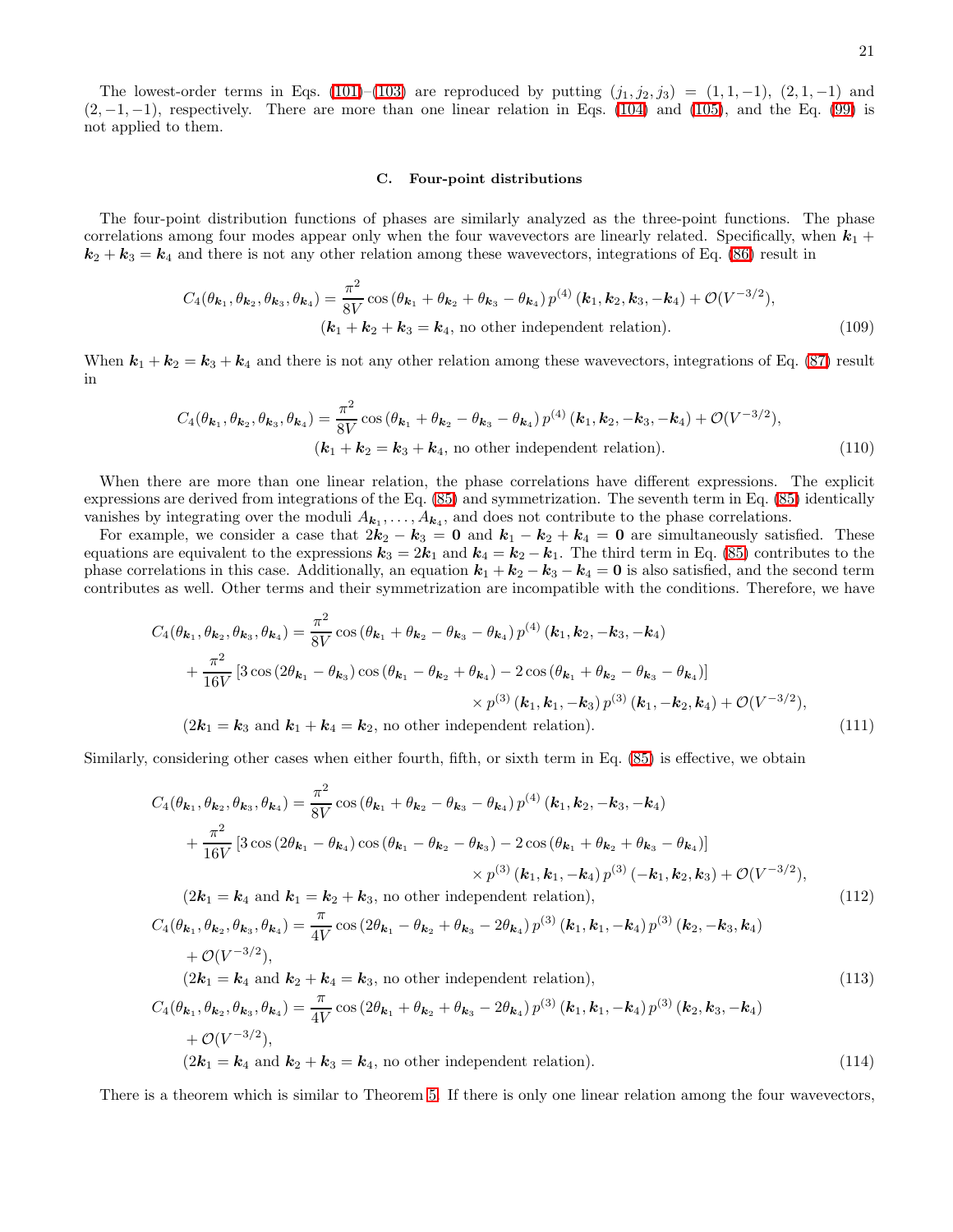the lowest-order term of  $C_4$  can also be obtained as a trivial generalization of Eq. [\(108\)](#page-19-1):

$$
C_{4}(\theta_{\mathbf{k}_{1}},\theta_{\mathbf{k}_{2}},\theta_{\mathbf{k}_{3}},\theta_{\mathbf{k}_{4}}) = \frac{2V^{(2-|j_{1}|-|j_{2}|-|j_{3}|-|j_{4}|)/2}}{|j_{1}|!|j_{2}|!|j_{3}|!|j_{4}|!} \times \Gamma\left(1+\frac{|j_{1}|}{2}\right)\Gamma\left(1+\frac{|j_{2}|}{2}\right)\Gamma\left(1+\frac{|j_{3}|}{2}\right)\Gamma\left(1+\frac{|j_{4}|}{2}\right) \times \cos\left(j_{1}\theta_{\mathbf{k}_{1}}+j_{2}\theta_{\mathbf{k}_{2}}+j_{3}\theta_{\mathbf{k}_{3}}+j_{4}\theta_{\mathbf{k}_{4}}\right) \times p^{(|j_{1}|+|j_{2}|+|j_{3}|+|j_{4}|)}\left(s_{1}\mathbf{k}_{1},\ldots,s_{1}\mathbf{k}_{1},s_{2}\mathbf{k}_{2},\ldots,s_{2}\mathbf{k}_{1},s_{3}\mathbf{k}_{3},\ldots,s_{3}\mathbf{k}_{1},s_{4}\mathbf{k}_{4},\ldots,s_{4}\mathbf{k}_{4}\right) \times p^{(|j_{1}|+|j_{2}|-|j_{3}|-|j_{4}|)/2},
$$
\n
$$
(j_{1}\mathbf{k}_{1}+j_{2}\mathbf{k}_{2}+j_{3}\mathbf{k}_{3}+j_{4}\mathbf{k}_{4}=\mathbf{0},j_{1}j_{2}j_{3}j_{4}\neq 0, \text{ no other independent relation}). \tag{115}
$$

Eqs. [\(109\)](#page-20-0) and [\(110\)](#page-20-1) are reproduced from the above formula.

If the spatial dimension is two or smaller, the number of independent linear relations among four vectors can not be just one, and the Eq.  $(115)$  does not apply. For example, Eqs.  $(111)–(114)$  $(111)–(114)$  is applicable even in two dimensions, and the lowest-order term is not given by just one polyspectrum.

If the spatial dimension is three, any four vectors cannot be linearly independent. There is always a linear relation among four vectors. When any three of four vectors do not have a common plane, there is only one linear relation. The simpler the coefficients of the linear relation is, the larger the four-point phase correlation is.

### <span id="page-21-1"></span>D. N-point distributions

Now it is straightforward to generalize the Theorem [5](#page-19-0) and Eqs. [\(99\)](#page-17-3) and [\(115\)](#page-21-1) to cases of N-point distributions of phases, where  $N \geq 5$ . As a counterpart of Theorem [5,](#page-19-0) we have the following theorem:

**Theorem 6** Phase correlations among N different modes with wavevectors  $\mathbf{k}_1, \mathbf{k}_2, \ldots, \mathbf{k}_N$ , where  $N \geq 3$  and  $k_1, k_2, \ldots, k_N \in \text{u}$  is, can be present only when there is a linear relation with integral coefficients among the N wavevectors:

$$
j_1k_1 + j_2k_2 + \dots + j_Nk_N = \mathbf{0},\tag{116}
$$

where  $j_i$   $(i = 1, 2, ..., N)$  are integers and at least two of  $j_1, j_2, ..., j_N$  are not zero.

The generalization of Eqs.  $(108)$  and  $(115)$  to N-point distributions is given by

$$
C_{N}(\theta_{\mathbf{k}_{1}}, \theta_{\mathbf{k}_{2}}, \dots, \theta_{\mathbf{k}_{N}}) = \frac{2V^{(2-|j_{1}|-|j_{2}|-\dots-|j_{N}|)/2}}{|j_{1}|!|j_{2}|! \cdots|j_{N}|!} \times \Gamma\left(1 + \frac{|j_{1}|}{2}\right) \Gamma\left(1 + \frac{|j_{2}|}{2}\right) \cdots \Gamma\left(1 + \frac{|j_{N}|}{2}\right) \cos(j_{1}\theta_{\mathbf{k}_{1}} + j_{2}\theta_{\mathbf{k}_{2}} + \cdots + j_{N}\theta_{\mathbf{k}_{N}}) \times p^{(|j_{1}|+|j_{2}|+\dots+|j_{N}|)} \underbrace{(s_{1}\mathbf{k}_{1}, \dots, s_{1}\mathbf{k}_{1}, \underbrace{s_{2}\mathbf{k}_{2}, \dots, s_{2}\mathbf{k}_{1}}_{|j_{1}|}, \dots, \underbrace{s_{N}\mathbf{k}_{N}, \dots, s_{N}\mathbf{k}_{N}}_{|j_{N}|})} + \mathcal{O}(V^{(1-|j_{1}|-|j_{2}|-\dots-|j_{N}|)/2}),
$$
  
\n(*j*<sub>1</sub> $\mathbf{k}_{1} + j_{2}\mathbf{k}_{2} + \cdots + j_{N}\mathbf{k}_{N} = \mathbf{0}, j_{1}j_{2} \cdots j_{N} \neq 0, \text{ no other independent relation}). \tag{117}$ 

However, if the spatial dimension d is  $N-2$  or smaller, the number of independent linear relations cannot be just one, and the above equation does not apply for  $N \geq d+2$ . In three dimensional space,  $N \geq 5$  of Eq. [\(117\)](#page-21-2) does not apply.

### <span id="page-21-2"></span><span id="page-21-0"></span>VI. NUMERICAL EXAMPLES

In this section, analytic results derived in previous sections are compared with numerical realizations of simple non-Gaussian fields. One of the purposes of this section is to check the analytic results, which is derived above by lengthy calculations. Another purpose is to show how accurately truncated expressions in series of  $V^{-1/2}$  reproduce the numerical distributions of Fourier modes.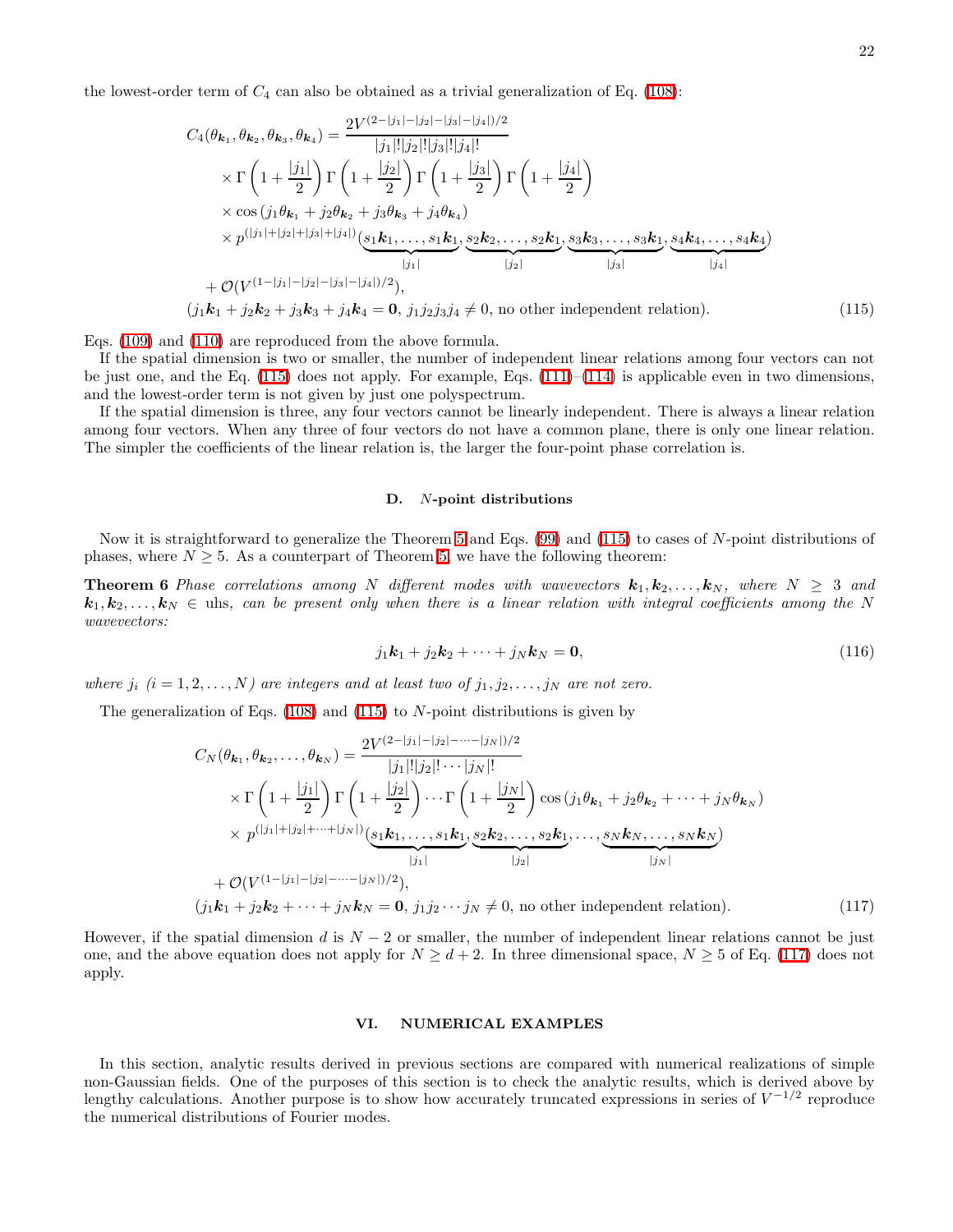

<span id="page-22-0"></span>FIG. 1: An example of a Voronoi tessellation in 2-D space.

We artificially generate realizations of non-Gaussian fields on regular sites in a three-dimensional cubic box. The number of sites, which corresponds to the resolution of the fields, are 256<sup>3</sup>. We generate three types of non-Gaussian fields, i.e., Voronoi tessellation fields, lognormal fields, and quadratic Gaussian fields. The first one is purely non-Gaussian, and the last two fields are generated by simple non-linear transformations of Gaussian fields.

### A. Voronoi tessellation fields

Our first examples of non-Gaussian fields are Voronoi tessellation fields. To define a concept of Voronoi tessellation fields, first we consider a set of points  $S$  which are randomly distributed in space. A Voronoi tessellation [\[22\]](#page-36-21) is a set of cells, each of which delimits a part of space that is closer to a point of S than any other point of S. An example of a Voronoi tessellation in 2-dimensional space is illustrated in Fig. [1.](#page-22-0) In 2-dimensional space, a Voronoi tessellation consists of 1-dimensional lines on which the number of nearest points of  $S$  is more than one. Similarly, in d-dimensional space, it consists of  $(d-1)$ -dimensional hypersurfaces on which the number of nearest points of S is more than one. In 3-dimensional space, it consists of 2-dimensional surfaces, which we call Voronoi surfaces below.

A Voronoi tessellation itself is not a random field. To generate a 3D random field from a set of Voronoi surfaces, we need to thicken the surfaces and make them into fuzzy walls in some way. We take a following procedure in our example: first, we randomly distribute points of  $S$  in the cubic box. Second, we identify the two nearest random points of S from a given point x in the box, and calculate the distances  $d_1$  to the nearest random point and  $d_2$  to the second nearest point. These distances are the functions of  $x$ , and they are defined without ambiguity even if the number of first and/or second nearest points of S is plural. With those distances, we generate a field  $\rho(x)$  defined by

<span id="page-22-1"></span>
$$
\rho(\boldsymbol{x}) = \exp\left\{-\frac{\left[d_1(\boldsymbol{x}) - d_2(\boldsymbol{x})\right]^2}{2\lambda^2}\right\},\tag{118}
$$

where a thickness parameter  $\lambda$  is an arbitrary length scale, which corresponds to thickness of the fuzzy walls. In a limit of  $\lambda \to 0$ , the field value is non-zero only on the Voronoi surfaces. For a finite value of  $\lambda$ , the Voronoi surfaces are thickened and we have fuzzy walls with Gaussian-like profiles. Below, the fields generated by Eq. [\(118\)](#page-22-1) are called Voronoi tessellation fields.

There are two parameters for Voronoi tessellation fields defined above, i.e., the number density  $n_r$  of the random points initially set to define Voronoi tessellations, and the thickness parameter  $\lambda$ . If the thickness parameter is much larger than the mean separation of the random points, the generated walls no longer have planar shapes. We fix the thickness parameter at one-tenth of the mean separation of points,  $\lambda = 0.1 n_r^{-1/3}$ . Thus, we have only one parameter, the number density of initial random points.

In Fig. [2,](#page-23-0) gray-scale images of 2-dimensional slices of generated 3-dimensional fields are plotted. Four panels have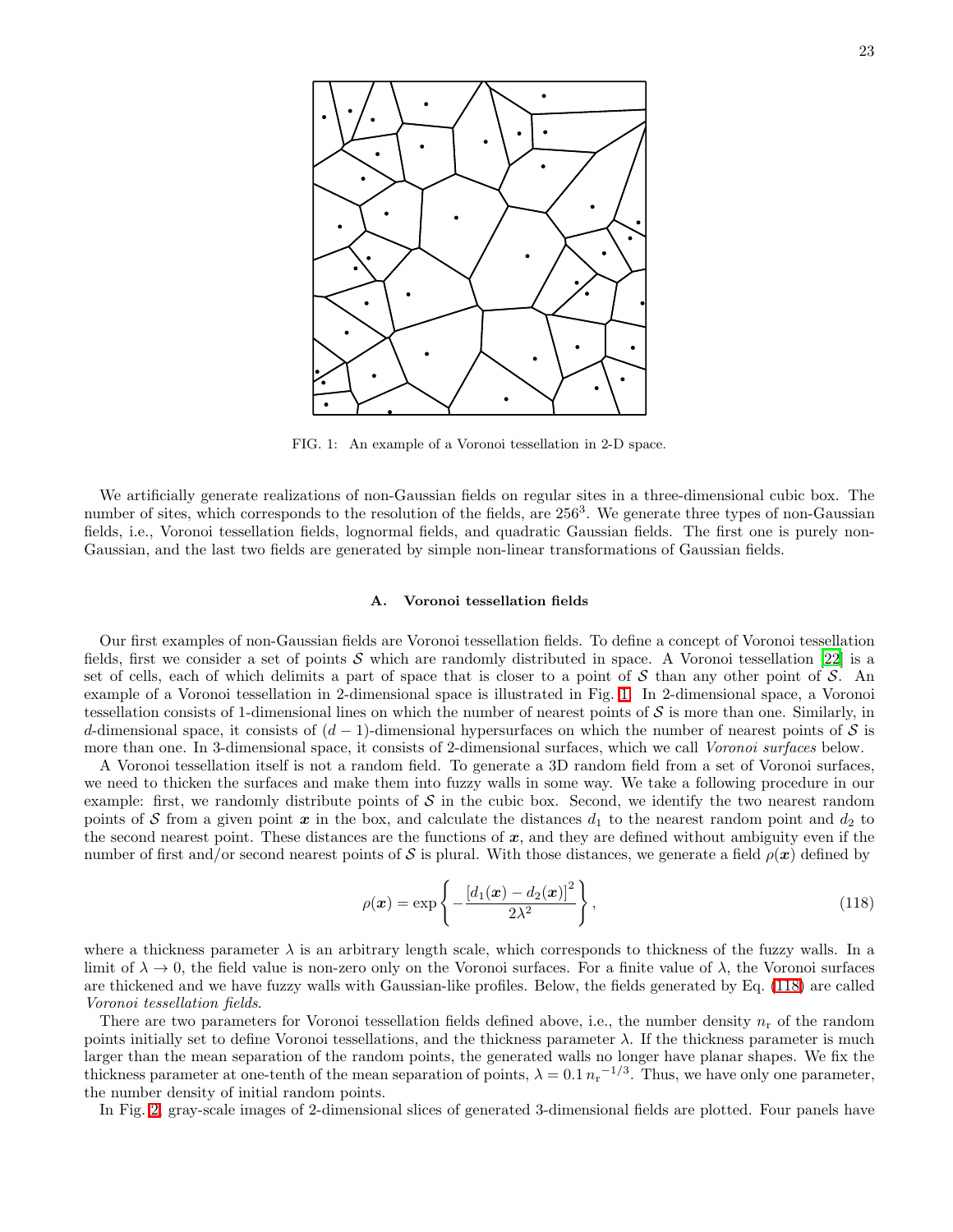

<span id="page-23-0"></span>FIG. 2: Gray-scale images of 2-dimensional slices of 3-dimensional Voronoi tessellation fields. Each panel has different number density of the initial random points. Upper left, upper right, lower left, and lower right panels respectively correspond to  $5<sup>3</sup>$ ,  $10^3$ ,  $15^3$ ,  $20^3$  points per box.

different number densities of the initial random points. It should be noted that slices of the 3-dimensional Voronoi tessellation fields are not 2-dimensional Voronoi tessellation fields. We calculate the spatial mean  $\bar{\rho}$  of the generated field and analyze the shifted field  $f = \rho - \bar{\rho}$ .

First, the one-point probability distribution function of a Fourier modulus is calculated. Instead of considering many realizations, we consider the distribution of Fourier modulus in a single realization. We take all the modes in which absolute lengths of wavevectors are in a certain range, and calculate the distribution of Fourier modulus of these modes. Since the field does not have any statistically preferred direction, the function  $q^{(2n)}(k)$  of Eq. [\(69\)](#page-10-4) does not depend on the direction of  $k$ . Therefore, averaging over directions of wavevector does not change the one-point distribution function of Fourier modulus. If the function  $q^{(2n)}(k)$  does not change much in a certain range of absolute length of wavevectors, the one-point distribution function of Fourier modes in a single realization is still given by Eq. [\(72\)](#page-11-0). In Fig. [3,](#page-24-0) the one-point distribution functions of Fourier modulus are plotted. Three cases with different numbers  $N_r$  of initial random points of Voronoi tessellations are considered in this figure. The numerical results are compared with the analytic formula of Eq. [\(66\)](#page-10-3). The trispectrum  $P^{(4)}$ , which we need in plotting the analytic curve, is numerically calculated from each realization.

The agreement between the numerical results and analytic formula is quite well. The deviation from the Gaussianity is larger for larger  $N_r$ . When the number  $N_r$  is small, the scale of characteristic clustering pattern is large, and the non-Gaussian correction factor  $q^{(4)}/V$  of the corresponding scale becomes large. In this example, the lowest-order correction works quite well in each case. Even in the case of  $N_r = 10^3$ , in which the clustering pattern is quite irregular as seen in the upper right panel of Fig. [2,](#page-23-0) the lowest-order correction is sufficient to describe the non-Gaussianity. When the number  $N_r$  becomes large, deviations from the Gaussian distribution becomes small. This is manifestation of the Theorem [2,](#page-11-2) since increasing the number  $N_r$  corresponds to increasing the box size relative to the characteristic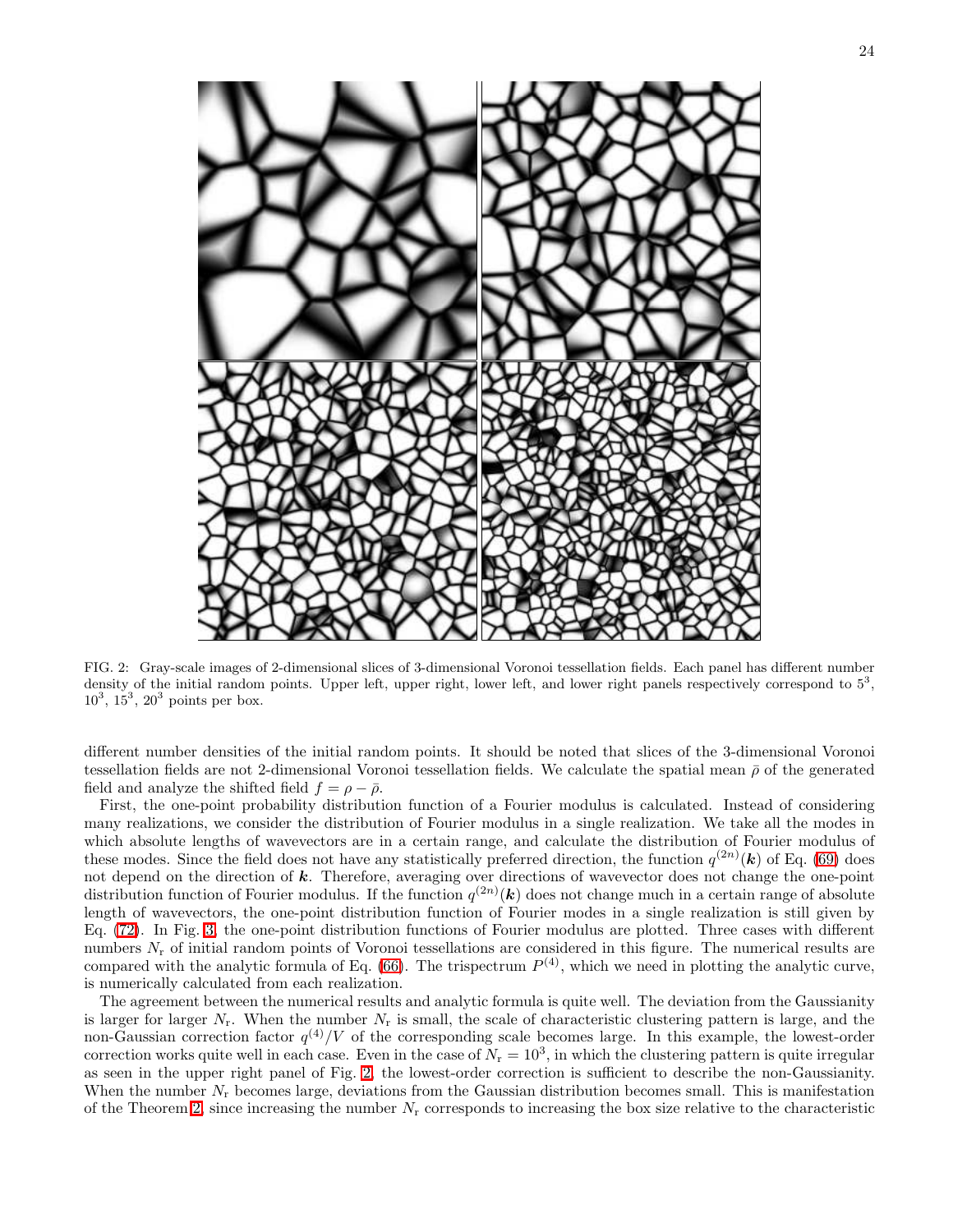



<span id="page-24-0"></span>FIG. 3: The one-point distribution function of normalized Fourier modulus with wavevectors  $k$  which absolute magnitudes are in a range of  $|\vec{k}| = [15, 25]$  in units of the fundamental wavenumber  $2\pi/L$ . The number of initial random points of Voronoi tessellations are  $N_r = 20^3$ ,  $15^3$ , and  $10^3$  from left to right panels, respectively. In top panels, the distribution functions are shown. Symbols represent results of numerical realizations. Error bars correspond to Poisson errors of counts. Dotted lines represent the Gaussian distribution. Solid lines include the lowest-order correction of non-Gaussianity. The degree of the non-Gaussianity  $q^{(4)}/V$  is indicated in each panel. The middle panels show differences from Gaussian distributions. The bottom panels show ratios to the Gaussian distributions.

scales of the structure.

Second, we consider the three-point distributions of phases. When there are three wavevectors satisfying  $k_1+k_2 = k_3$ and there is not any other relations among the three, the three-point phase distribution is given by Eq. [\(101\)](#page-18-1). When the field is statistically isotropic, the bispectrum should be rotationally invariant. Therefore, averaging over directions of wavevector triplets does not change the three-point distribution function of phases. If the normalized bispectrum  $p<sup>(3)</sup>$  does not change much in a certain range of wavevector triplets, the three-point distribution function of phases in a single realization is still given by Eq. [\(101\)](#page-18-1). We first consider a wavevector  $k_1$ , the length of which is in a certain range  $[k_1^{\min}, k_1^{\max}]$ . Next we consider a wavevector  $k_2$ , the length of which is in a certain range  $[k_2^{\min}, k_2^{\max}]$ . The angle  $\hat{\theta}_{12}$  between  $k_1$  and  $k_2$  should also be in a certain range  $[\hat{\theta}_{12}^{\text{min}}, \theta_{12}^{\text{max}}]$ . The third wavevector  $k_3$  is automatically determined by  $k_3 = k_1 + k_2$ . We find all the triplets in a realization according this procedure, and calculate the distribution of the phase closure  $\theta_{\mathbf{k}_1} + \theta_{\mathbf{k}_2} - \theta_{\mathbf{k}_1 + \mathbf{k}_2}$ .

In Fig. [4,](#page-25-0) the distributions of phase closure are plotted. In these examples, the three wavevectors are not aligned, and the Eq. [\(101\)](#page-18-1) is applicable. Configurations of the three wavevectors,  $k_1, k_2, -k_3 = -k_1 - k_2$ , are approximately equilateral triangles. The lowest-order and next-order corrections are indicated by dashed and solid lines, respectively. The non-Gaussian correction terms are quite small in each case, and the distribution is almost homogeneous (note the scales of vertical axes).

Similarly, we consider a phase closure of  $\theta_{k_1} + \theta_{k_2} + \theta_{k_3} - \theta_{k_1+k_2+k_3}$ . Certain ranges for lengths of wavevectors  $k_1, k_2, k_3$ , and their mutual angles are considered, and we calculate distributions of the phase closure of quadruplets in these ranges. In Fig. [5,](#page-26-0) the distributions are plotted. The four wavevectors are not aligned, and the Eq. [\(109\)](#page-20-0) is applicable in these examples. The distributions are very accurately homogeneous.

In the Voronoi Tessellation fields, distribution functions of Fourier modulus can be significantly different from Gaussian, while the phase closures are almost homogeneous even though the distributions are strongly non-Gaussian.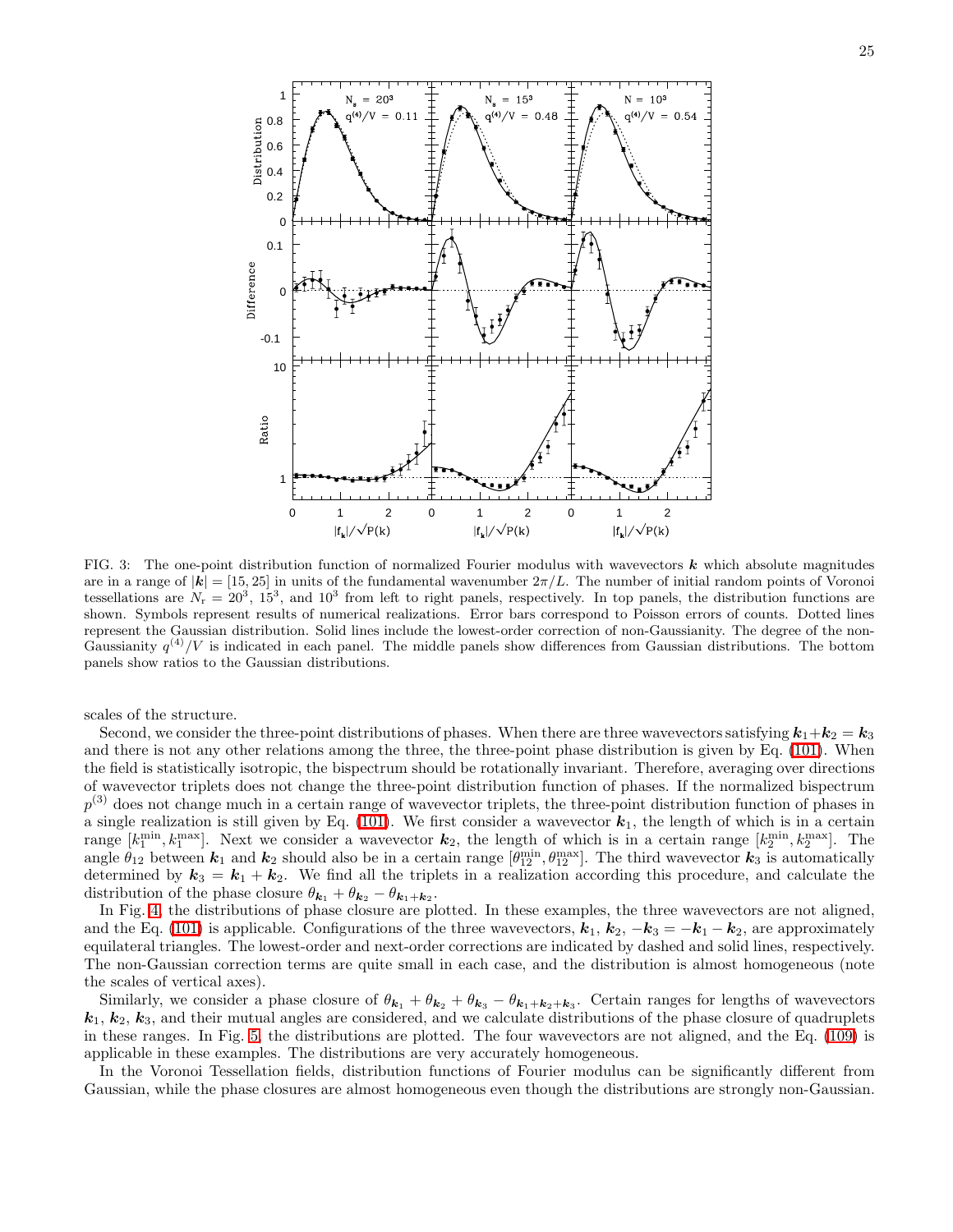

<span id="page-25-0"></span>FIG. 4: Relative distributions of the phase closure  $\theta_{k_1} + \theta_{k_2} - \theta_{k_1+k_2}$ . The distributions are calculated for wavevectors satisfying  $|\mathbf{k}_1| = [19, 21]$ ,  $|\mathbf{k}_2| = [19, 21]$  in units of the fundamental wavenumber, and  $\theta_{12} = [118^\circ, 122^\circ]$ , where  $\theta_{12}$  is an angle between the two wavevectors. The number of initial random points of Voronoi tessellations  $N_r$ , and parameters  $p^{(3)}/\sqrt{V}$  are indicated in each panel. Symbols represent the distributions in numerical realizations. Dotted lines represent the Gaussian distribution (i.e., constant). Dashed and solid lines represent the first-order and second-order corrections, respectively, where dashed lines are indistinguishable from solid lines.

### B. Lognormal fields

Our second example of non-Gaussian fields are lognormal fields. A lognormal field is generated from a random Gaussian field by an exponential mapping [\[23](#page-36-22)]. First we consider a random Gaussian field  $\phi(x)$  which has zero mean  $\langle \phi(\mathbf{x}) \rangle = 0$  and unit variance  $\langle [\phi(\mathbf{x})]^2 \rangle = 1$ , where  $\langle \cdots \rangle$  represents a spatial average. This field can have a spatial correlation  $\xi_{\phi}(\mathbf{x} - \mathbf{x}') = \langle \phi(\mathbf{x})\phi(\mathbf{x}')\rangle$ . From this field, we consider a lognormal field

<span id="page-25-1"></span>
$$
\rho(\boldsymbol{x}) = e^{g\phi(\boldsymbol{x})},\tag{119}
$$

where g is an arbitrary parameter. Since the distribution of the field  $\phi(x)$  is Gaussian, the spatial mean of the generated field can be analytically calculated to give  $\langle \rho(x) \rangle = e^{g^2/2} \equiv \bar{\rho}$ . We define a shifted lognormal field

$$
f(\boldsymbol{x}) = \frac{\rho(\boldsymbol{x}) - \bar{\rho}}{g\bar{\rho}} = \frac{\exp\left[g\phi(\boldsymbol{x}) - g^2/2\right] - 1}{g}.
$$
\n(120)

In a limit  $g \to 0$ , the above field reduces to a random Gaussian field. In this sense, the parameter g controls the non-Gaussianity of the distribution. The non-Gaussianity is large when  $g$  is large. We numerically generate a realization of random Gaussian field from a given initial power spectrum  $P_{\phi}(k)$ , and a realization of a lognormal field is obtained by the above equation. In the examples below, we consider a power-law power spectrum with a high-pass filter  $P_{\phi}(k) \propto k^n e^{-k^2 \lambda^2/2}$ , where we set a spectral index  $n = 0$  and a smoothing scale  $\lambda = 0.03L$  (L is a box size). In Fig. [6,](#page-27-0) a gray-scale image of 2-dimensional slice of the generated 3-dimensional random Gaussian field  $\phi(x)$  is shown. In Fig. [7,](#page-27-1) gray-scale images of 2-dimensional slices of the generated 3-dimensional lognormal fields are plotted. The lognormal mapping of Eq.  $(119)$  enhances rare peaks of the initial Gaussian field. For cases the parameter g is of order unity or larger, a few peaks are prominent, and other structures are diminished.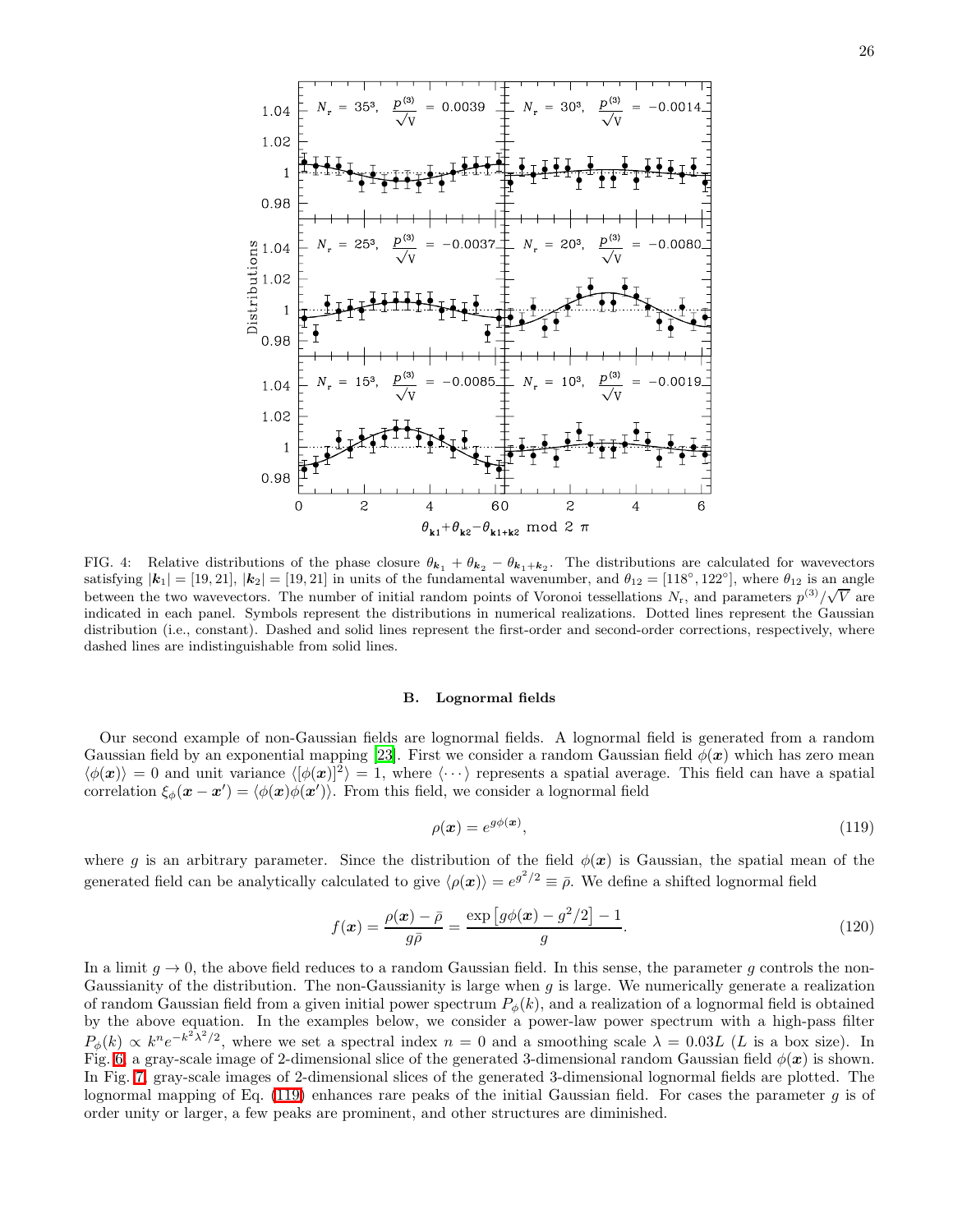

<span id="page-26-0"></span>FIG. 5: Relative distributions of the phase closure  $\theta_{k_1} + \theta_{k_2} + \theta_{k_3} - \theta_{k_1 + k_2 + k_3}$ . The distributions are calculated for wavevectors satisfying  $|{\bf k}_1| = [19, 21], |{\bf k}_2| = [19, 21], |{\bf k}_3| = [19, 21]$  in units of the fundamental wavenumber, and  $\theta_{12} = [98^\circ, 102^\circ],$  $\theta_{23} = [98^\circ, 102^\circ], \theta_{31} = [98^\circ, 102^\circ],$  where  $\theta_{ij}$  is an angle between the two wavevectors  $k_i$  and  $k_j$ . The number of initial random points of Voronoi tessellations  $N_r$ , and parameters  $p^{(4)}/V$  are indicated in each panel. Symbols and lines are the same as Fig. [4.](#page-25-0)

The one-point distribution functions of a Fourier modulus are similarly calculated as in the previous case. The results are plotted in Fig. [8.](#page-28-0) The distribution for the case  $g = 2$  is almost Gaussian. We calculate the cases  $g \leq 2$ , and they are also indistinguishable from Gaussian. Although the field distribution for the case  $g = 2$  is very different from Gaussian as seen in Fig. [7,](#page-27-1) the distribution of Fourier modulus is almost Gaussian. Therefore, the Theorem [2](#page-11-2) is efficiently achieved in this case.

In Fig. [9,](#page-28-1) the distributions of phase closure of three modes,  $\theta_{k_1} + \theta_{k_2} - \theta_{k_1+k_2}$ , are plotted. Choices of three wavevectors are the same as in Fig. [4.](#page-25-0) The phase closures exhibit significant deviations from homogeneous distribution for  $g \geq 1.5$ . The first-order corrections are sufficient for most of the cases, except when the non-Gaussianity is very strong such as  $q = 3, 4$  cases.

In Fig. [10,](#page-29-0) the distributions of phase closure of four modes,  $\theta_{\mathbf{k}_1} + \theta_{\mathbf{k}_2} + \theta_{\mathbf{k}_3} - \theta_{\mathbf{k}_1 + \mathbf{k}_2 + \mathbf{k}_3}$ , are plotted. There are again deviations from homogeneous distributions. The degree of the deviations is much less than the phase closures of three modes, because the order of non-Gaussian correction terms is second.

In the lognormal fields, distribution functions of Fourier modulus can be different from Gaussian when the non-Gaussianity is strong. Moreover, the phase closures can be inhomogeneous when the non-Gaussianity is strong.

## C. Quadratic fields

Our last example of non-Gaussian fields are quadratic fields, which are defined below. A lognormal field in the previous subsection is generated from a random Gaussian field by an exponential mapping. We similarly define a quadratic field, but by a quadratic mapping:

<span id="page-26-1"></span>
$$
f(\boldsymbol{x}) = \phi(\boldsymbol{x}) + h \left[ \phi^2(\boldsymbol{x}) - 1 \right], \tag{121}
$$

where  $\phi(\mathbf{x})$  is an random Gaussian field which satisfy  $\langle \phi(\mathbf{x}) \rangle = 0$ ,  $\langle \phi^2(\mathbf{x}) \rangle = 1$ , and h is an arbitrary parameter. We numerically generate a realization of random Gaussian field just in the same way as in the lognormal case, using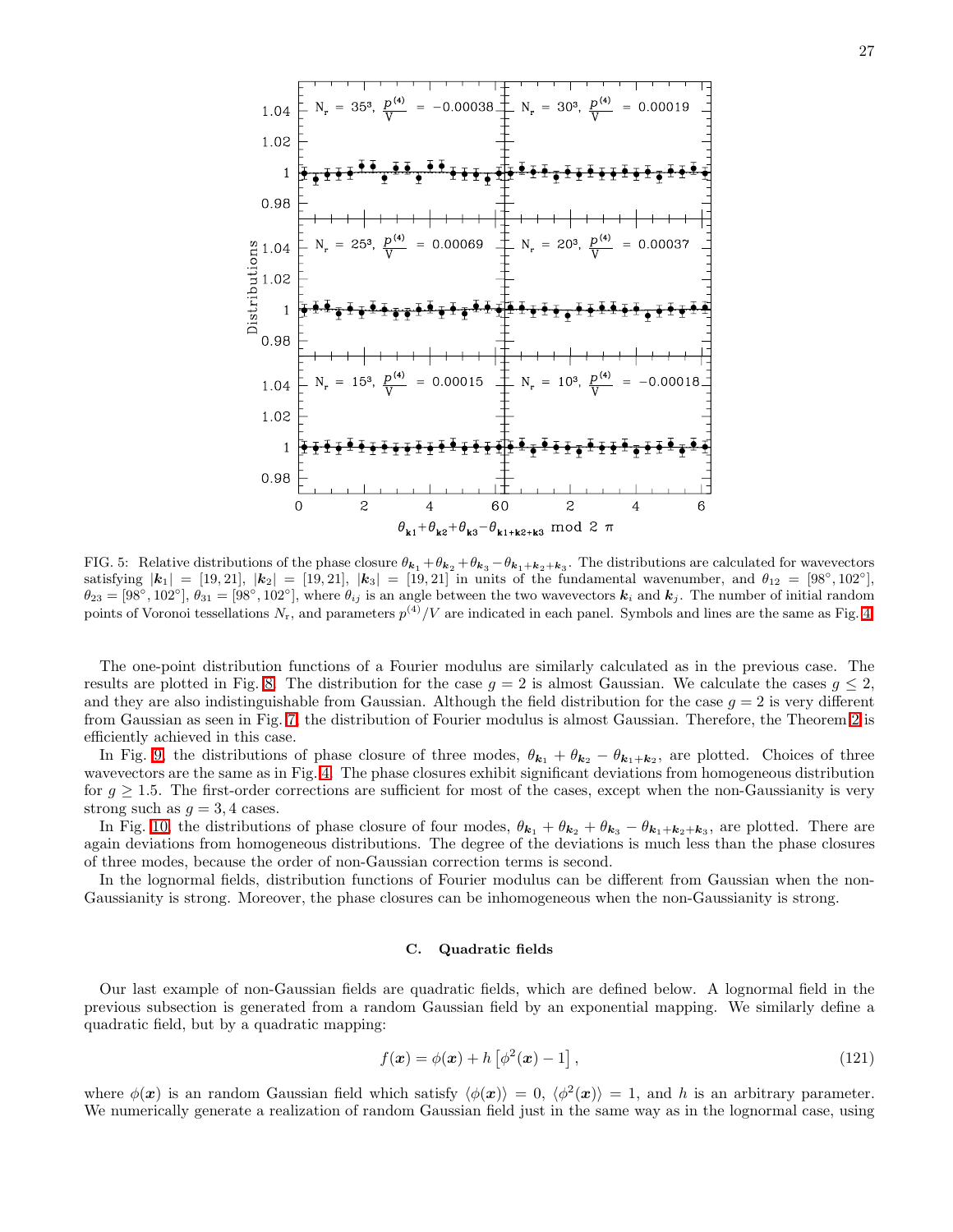

FIG. 6: A gray-scale image of a 2-dimensional slice of a 3-dimensional random Gaussian field.

<span id="page-27-1"></span><span id="page-27-0"></span>

FIG. 7: Gray-scale images of 2-dimensional slices of the 3-dimensional lognormal fields. Each panel has different non-Gaussianity parameter g. Upper left:  $g = 0.5$ , upper right:  $g = 1.0$ , lower left:  $g = 1.5$ , lower right:  $g = 2.0$ .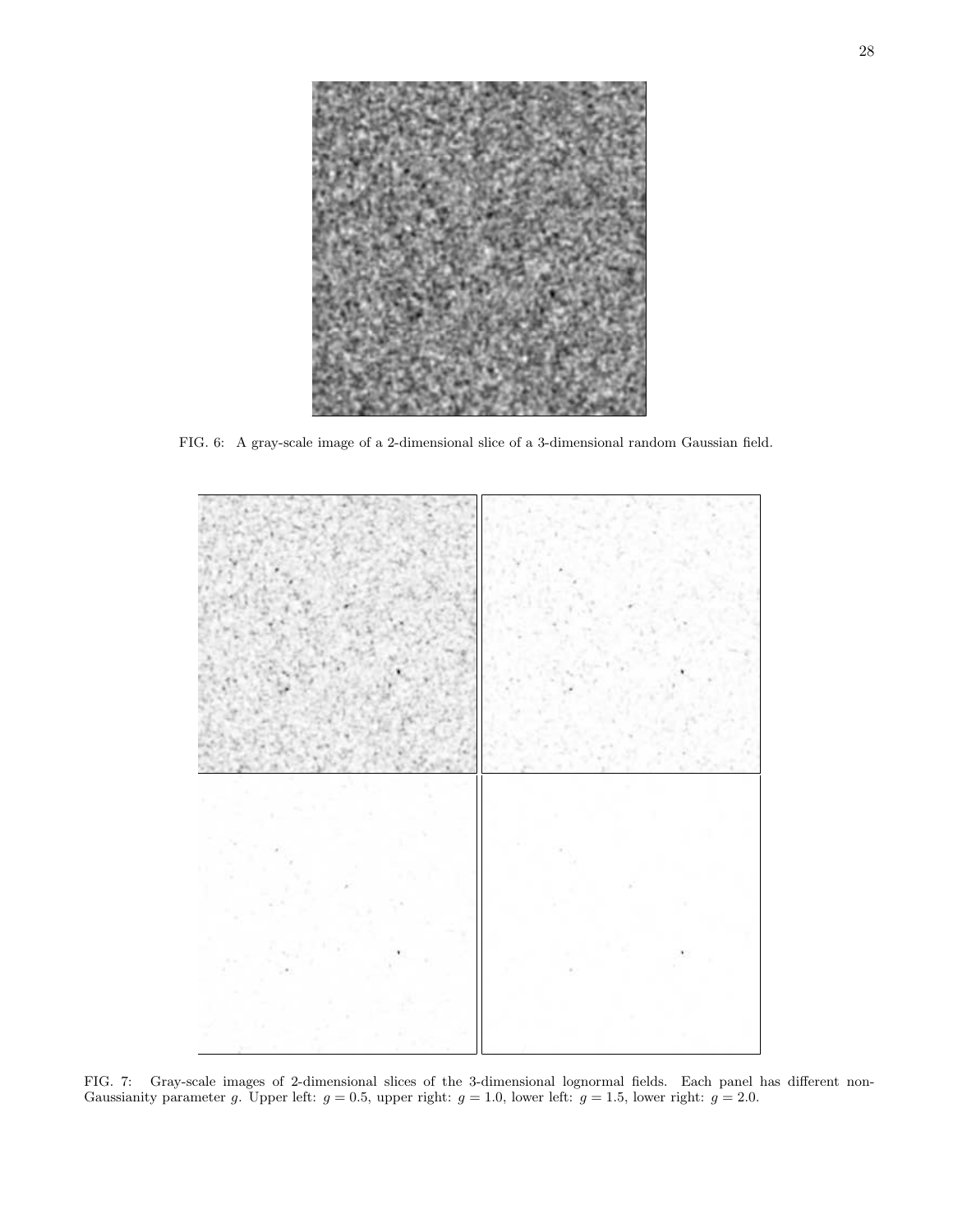

FIG. 8: Same as Fig. [3,](#page-24-0) but for the lognormal fields.

<span id="page-28-0"></span>

<span id="page-28-1"></span>FIG. 9: Same as Fig. [4,](#page-25-0) but for lognormal fields. It should be noted that scales of the horizontal axes are different.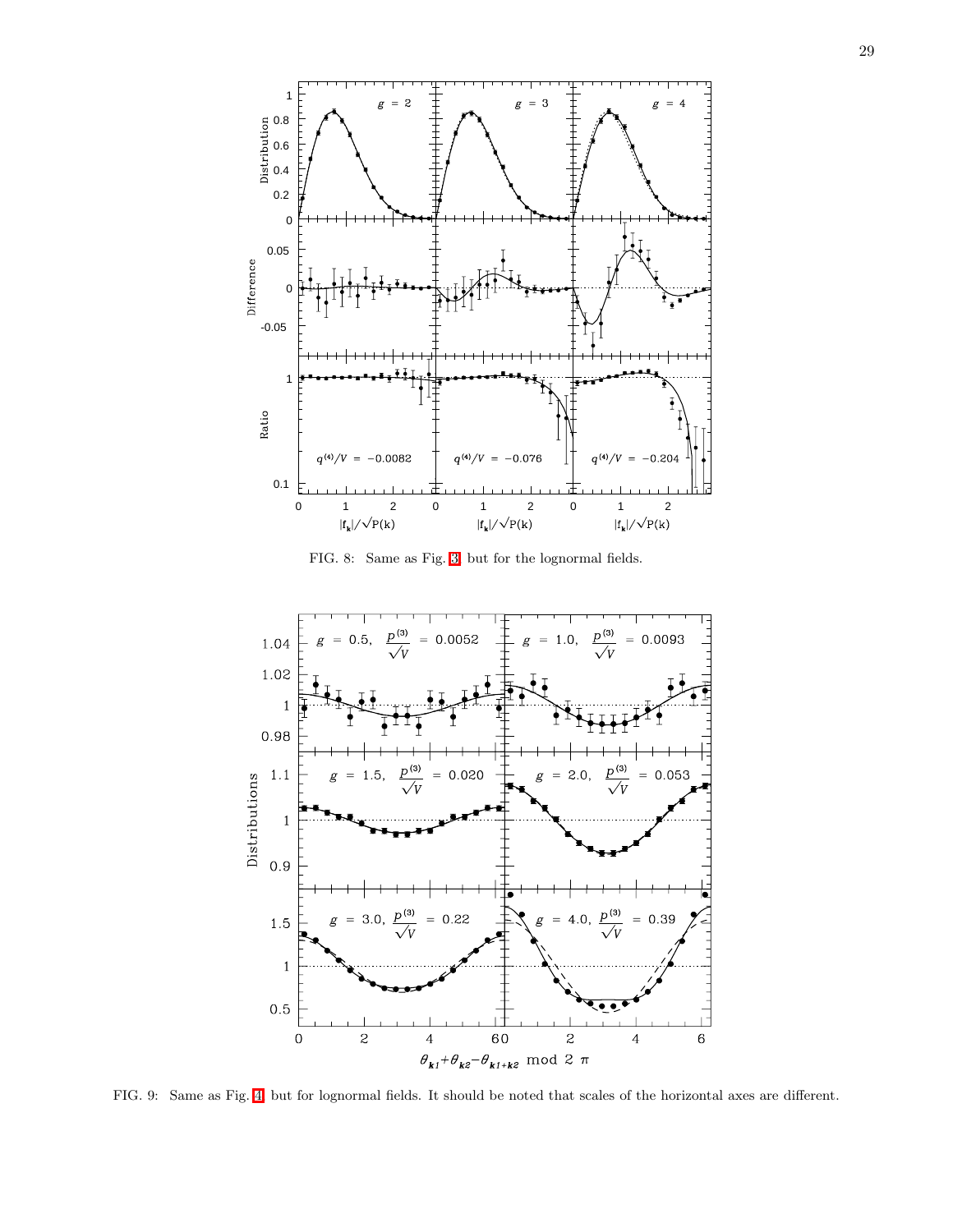

<span id="page-29-0"></span>FIG. 10: Same as Fig. [5,](#page-26-0) but for lognormal fields. It should be noted that scales of the horizontal axes are different.

the same input power spectrum  $P_{\phi}(k) \propto k^n e^{-k^2 \lambda^2/2}$ , where  $n = 0$  and  $\lambda = 0.03L$ . The parameter h controls the non-Gaussianity. For sufficiently small  $h$ , the field is essentially random Gaussian. For sufficiently large  $h$ , the field approaches to a pure quadratic one,  $f \propto \phi^2 - 1$ .

In Fig. [11,](#page-30-0) gray-scale images of 2-dimensional slices of the generated 3-dimensional lognormal fields are plotted. The quadratic mapping of Eq. [\(121\)](#page-26-1) enhances peaks of the initial Gaussian field. However, the enhancement is not so strong as that in lognormal mappings.

The one-point distribution functions of a Fourier modulus are calculated, and the results are plotted in Fig. [12.](#page-31-0) The distributions for all the cases are almost Gaussian, in spite of the non-Gaussianity in the fields. Theorem [2](#page-11-2) is efficiently achieved also in this case.

In Fig. [13,](#page-31-1) the distributions of phase closure of three modes,  $\theta_{\mathbf{k}_1} + \theta_{\mathbf{k}_2} - \theta_{\mathbf{k}_1 + \mathbf{k}_2}$ , are plotted. Choices of three wavevectors are the same as in Fig. [4.](#page-25-0) The phase closures exhibit small deviations from homogeneous distribution.

In Fig. [14,](#page-32-0) the distributions of phase closure of four modes,  $\theta_{k_1} + \theta_{k_2} + \theta_{k_3} - \theta_{k_1+k_2+k_3}$ , are plotted. The distributions are almost homogeneous.

In the quadratic fields, distribution functions of both Fourier modulus and phase closures are similar to random Gaussian fields. This result is partly because the volume  $V$  is much larger than the characteristic scales of clustering in our example. When the volume is effectively small, small deviations seen in Fig [13,](#page-31-1) for example, will be enhanced.

# VII. CONCLUSIONS

In this paper, statistical behavior of Fourier modes in general non-Gaussian fields is studied by explicitly deriving the joint distribution function of the Fourier coefficients for the first time. A distribution function for a random Gaussian field is very simple: each Fourier coefficients are independently distributed and Gaussian. In a non-Gaussian field, there are complex couplings among all modes, and we provide a general framework of entangling this complexity. The distribution function is generally expanded by a hierarchy of polyspectra in Eq. [\(47\)](#page-6-3), which has full information of statistical properties of the mode couplings.

The distribution function is formally considered as a series expansion of  $V^{-1/2}$ , where V is a total volume of the field. If we take a sufficiently large volume, the joint distribution for a particular set of modes approaches to the Gaussian distribution. However, this does not mean that the field itself is Gaussian. Non-Gaussianity enters the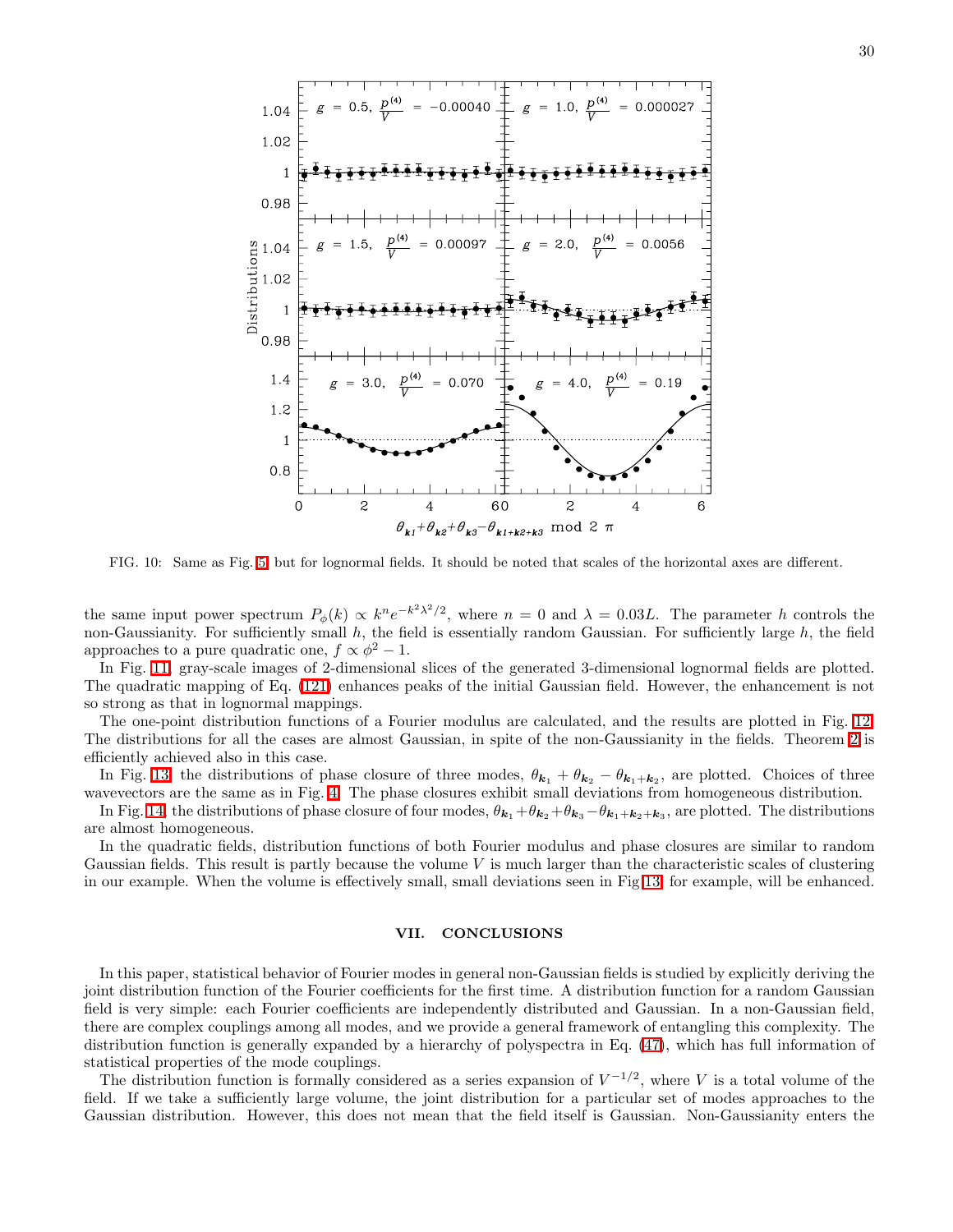

<span id="page-30-0"></span>FIG. 11: 2-dimensional slices of the 3-dimensional quadratic fields. Each panel has different non-Gaussianity parameter h. Upper left:  $h = 0.2$ , upper right:  $h = 0.5$ , lower left:  $h = 1.0$ , lower right:  $h = 2.0$ .

distribution function in a volume-dependent way. This is a reason why there appears a total volume in relations to define polyspectra by Fourier coefficients.

The general distribution function is explicitly calculated up to second order of  $V^{-1/2}$ , which is given in Appendix [A.](#page-33-0) The distribution function up to this order depends only on bispectra and trispectra. Information of higher-order polyspectra is contained in higher-order terms of  $V^{-1/2}$ .

We derive N-point distribution functions from the general equations. A closed form of expression for the one-point distribution function [Eq. [\(72\)](#page-11-0)] is derived using all the hierarchy of collapsed polyspectra,  $q^{(2n)}(\mathbf{k})$ . As a consequence, one-point distribution of Fourier phase is shown to always be homogeneous for a random field in a spatially homogeneous space (Theorem [1\)](#page-11-1). As another consequence, the probability distribution function of a particular mode is Gaussian in a large-volume limit (Theorem [2\)](#page-11-2).

For higher-point distribution functions, contributions from lower-point functions are separated, and reduced Npoint distribution functions are introduced. Explicit equations for the reduced functions up to second order are given for  $N = 2, 3, 4$ . Structures of mode couplings in non-Gaussian fields are generally given for the first time in an analytically tractable way. These equations of the general joint distribution function and N-point distribution functions in terms of polyspectra are fundamental equations that can be used to investigate the statistics of Fourier modes in non-Gaussian fields, in general.

The statistics of phase correlations are focused on as an application of the general results. The structure of the phase correlations in non-Gaussian fields has been a long-standing issue. We believe our analysis in this work also provide a breakthrough in this respect. The distribution function of Fourier phases are straightforwardly obtained from our general results. We derive analytic expressions for N-point distribution functions of phases in terms of polyspectra. Explicit expressions up to second order are given.

Regarding the phase correlations, we obtain several theorems which are proven by using the full expression of the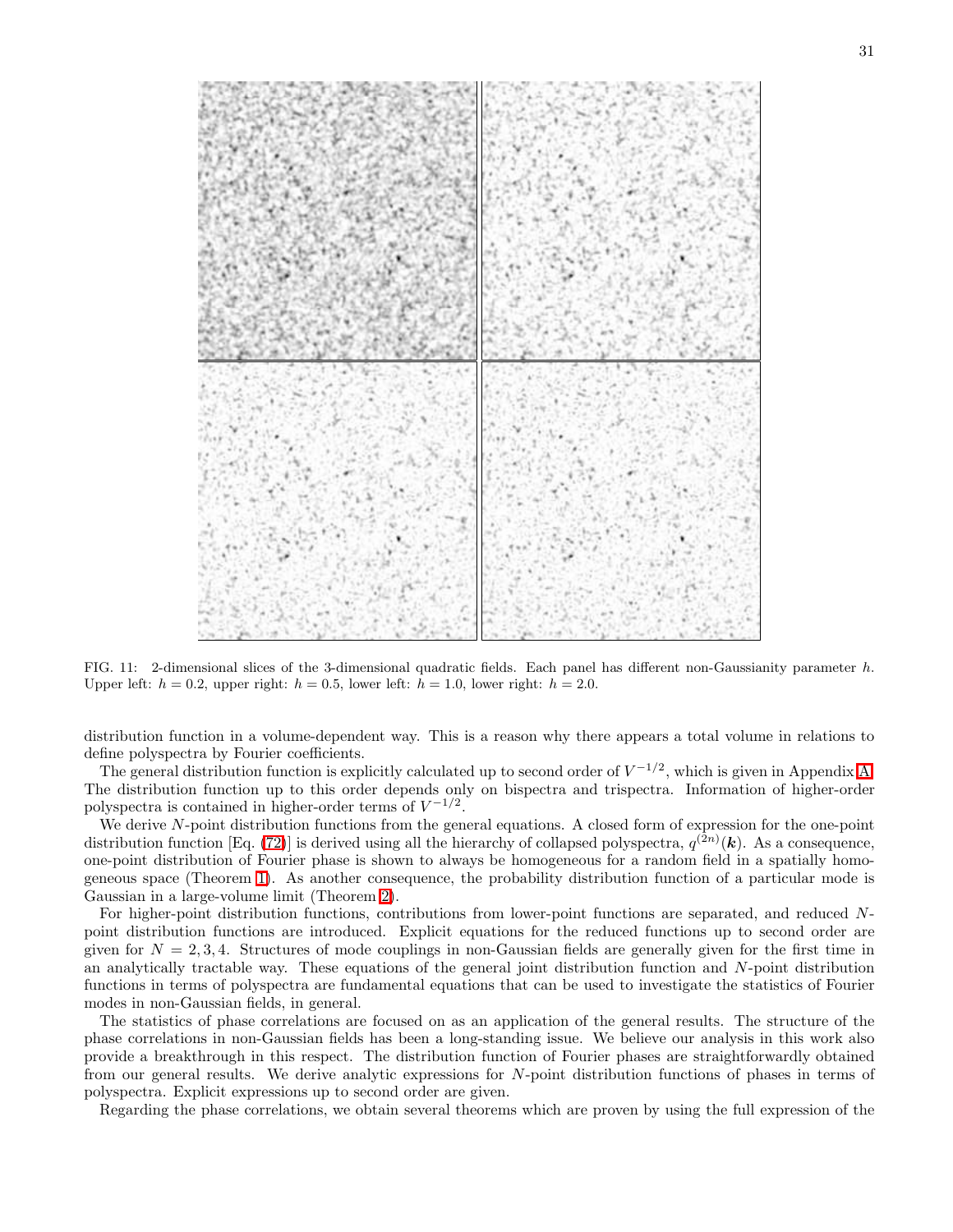

<span id="page-31-0"></span>FIG. 12: Same as Fig. [3,](#page-24-0) but for the lognormal fields. It should be noted that scales of the horizontal axes are different.



<span id="page-31-1"></span>FIG. 13: Same as Fig. [4,](#page-25-0) but for lognormal fields. It should be noted that scales of the horizontal axes are different.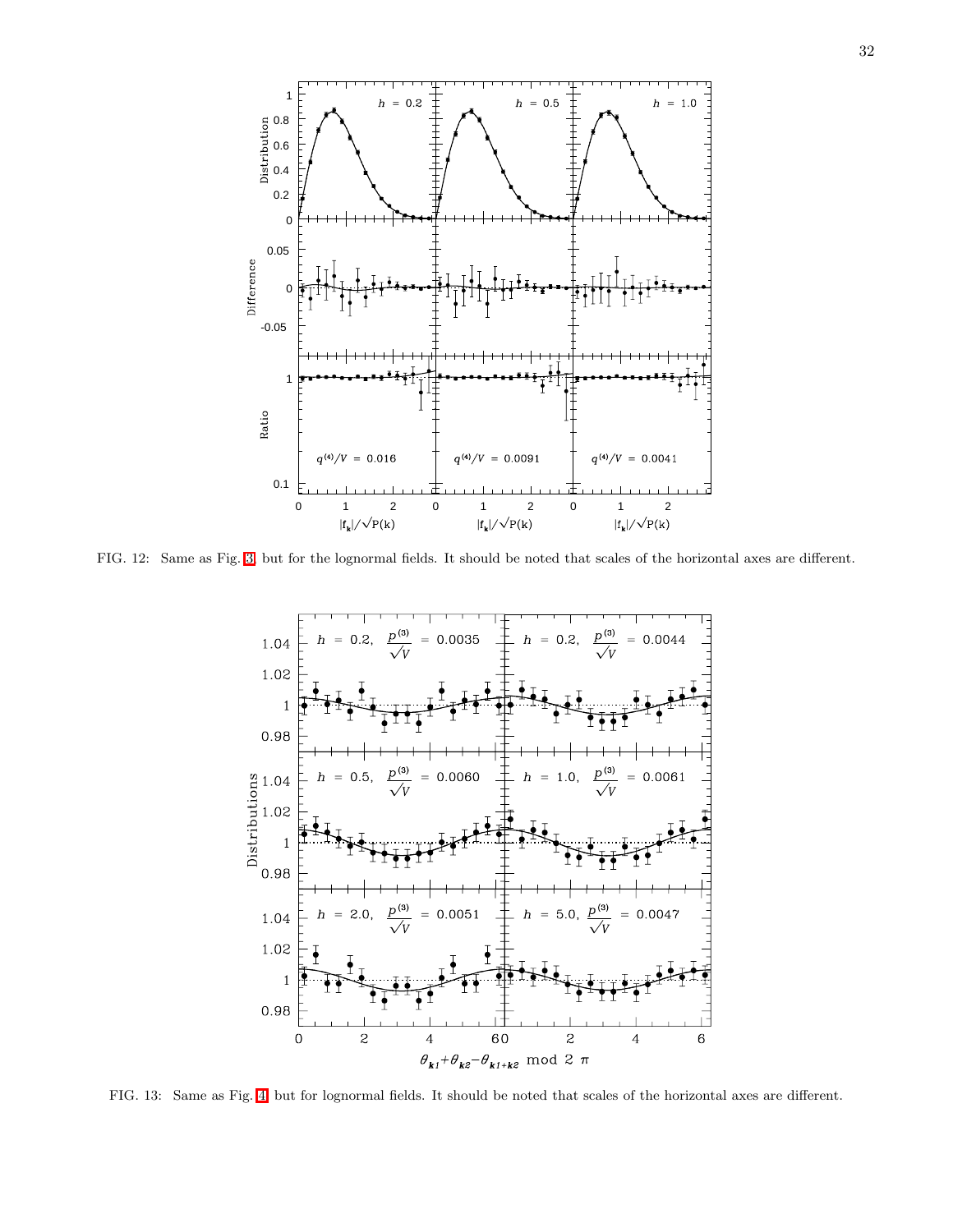

<span id="page-32-0"></span>FIG. 14: Same as Fig. [5,](#page-26-0) but for lognormal fields.

joint distribution function, i.e., the results without assuming truncated expression of the series. The essence of the theorems is that phase correlations among N modes  $k_1, \ldots, k_N$  are present only when there is a relation

<span id="page-32-1"></span>
$$
j_1\mathbf{k}_1 + j_2\mathbf{k}_2 + \dots + j_N\mathbf{k}_N = \mathbf{0},\tag{122}
$$

where  $j_1, \ldots, j_N$  are integers and at least two of them is not zero. Since the zero mode  $k = 0$  is excluded, there should be at least one linear relation among the wavevectors with integral coefficients. As a result, there should not be any inhomogeneous distribution of a particular phase, because Eq. [\(122\)](#page-32-1) with  $N = 1$  is not possible (This is another aspect of Theorem [1\)](#page-11-1). For the two-point phase distributions, there are phase correlations only between modes whose wavevectors are parallel to each other and corresponding proportional factor should be a rational number (Theorem [4\)](#page-17-2).

Some results beyond the second order are obtained for phase correlations. A lowest-order contribution to the twopoint phase distributions is analytically given by Eq. [\(100\)](#page-18-0), even when the proportional factor of the two wavevectors are not simple and correlations are of arbitrarily higher order. Similar expressions for N-point distribution functions in a limited case that there is only one linear relation of Eq. [\(122\)](#page-32-1) among wavevectors [Eq. [\(117\)](#page-21-2)]. When there are more than one linear relations among the wavevectors, the expression could be more tedious as in Eq. [\(112\)](#page-20-4), for example.

As numerical checks of the derived equations, we compare some of the analytic equations with numerical realizations of three types of non-Gaussian random fields. We consider the Voronoi tessellation fields, the lognormal fields, and the quadratic fields. The statistics of Fourier modes differently deviates from Gaussian distributions, depending on which type of non-Gaussian field is analyzed. The distributions of Fourier modulus are easily distorted in Voronoi tessellation fields, while that in quadratic fields are almost Gaussian. In the three- and four-point phase distributions, deviations from Gaussianity in Voronoi tessellation fields and in quadratic fields are small, while that of lognormal fields can be large. Although these tendency is not general and depends on our choice of scales and configurations of wavevectors, the deviations from Gaussianity appear quite differently from fields to fields.

The derived analytic results describe the numerical results very well. As for the simple distribution functions considered in this work, lowest-order results are sufficient to describe the numerical results in most of the cases. This is partly because the volume  $V$  is sufficiently larger than the scales of modes we analyze.

This work provides a basic framework toward understanding the statistical nature of the Fourier analysis. In general, the joint distribution function of random variables has the full information on statistical properties of the variables. Therefore, all the statistical information on the Fourier modes are contained in the derived joint distribution function.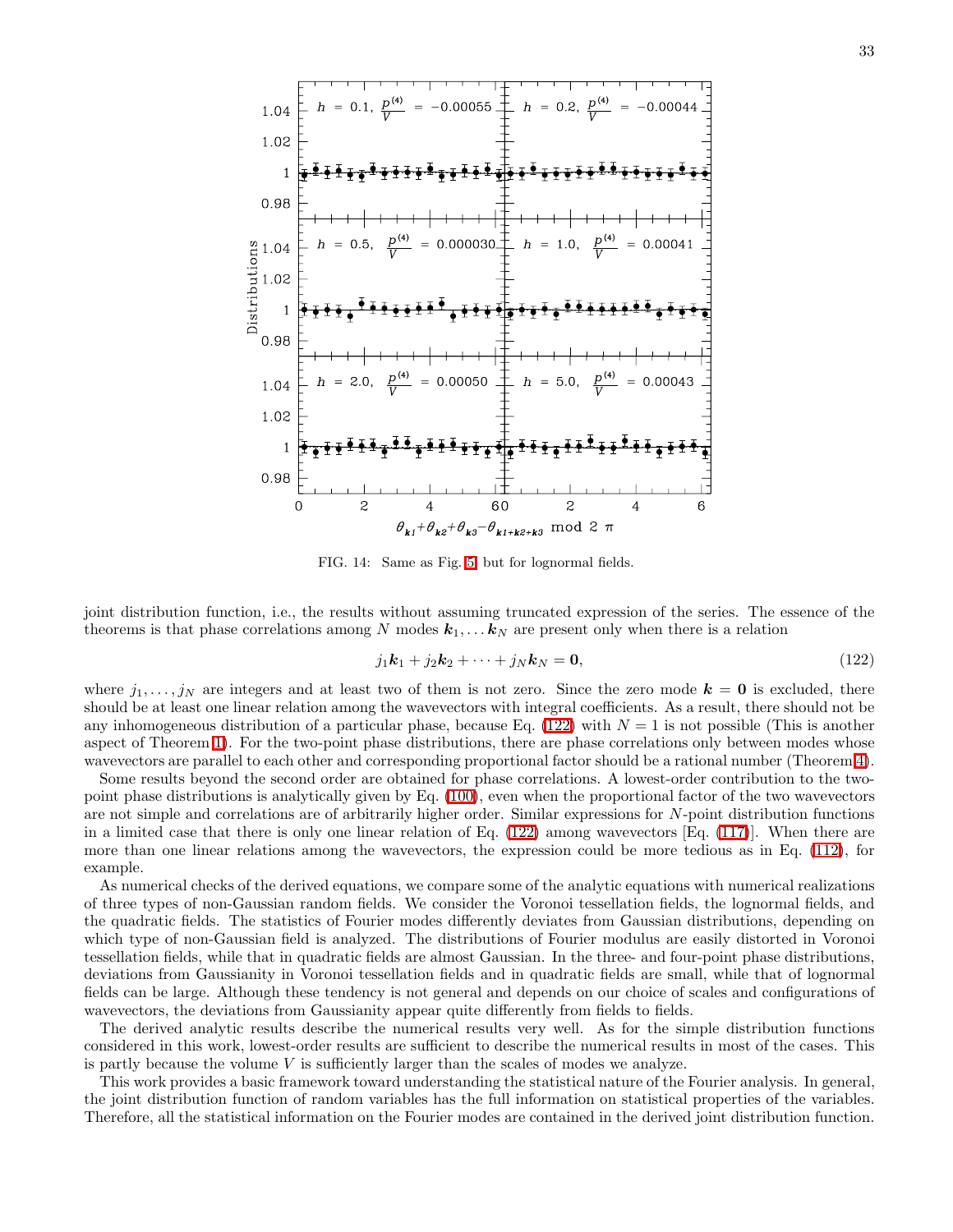We have analyzed limited number of consequences from this function. Various aspects of the mode couplings in non-Gaussian fields, which arises as dynamical effects in physical situations, might be investigated in future work.

# Acknowledgments

I wish to thank Alex Szalay and Chiaki Hikage for discussion. I acknowledge support from the Ministry of Education, Culture, Sports, Science, and Technology, Grant-in-Aid for Encouragement of Young Scientists, 15740151, 2003, and Grant-in-Aid for Scientific Research, 18540260, 2006.

# <span id="page-33-0"></span>APPENDIX A: GENERAL JOINT DISTRIBUTION FUNCTION OF FOURIER COEFFICIENTS UP TO SECOND ORDER

In this appendix, the joint probability distribution function of Fourier modes in terms of amplitude  $A_k$  and phase  $\theta_k$  in non-Gaussian fields up to second order is expressed in terms of summations of independent modes. The form of Eq. [\(57\)](#page-8-0) is not useful because the modes in each summation with different labels can be the same as described in the main text. We expand each summation in Eq. [\(57\)](#page-8-0) so that the different labels refer different modes. The calculation requires careful classification of overlapping wavevectors in each summation. After tedious manipulations, the result has a form,

$$
\frac{P}{P_{\rm G}} = 1 + \frac{1}{\sqrt{V}} \sum_{i=1}^{2} \mathcal{Q}_i^{(1)} + \frac{1}{V} \sum_{i=1}^{22} \mathcal{Q}_i^{(2)} + \mathcal{O}(V^{-3/2}),\tag{A1}
$$

where  $\mathcal{Q}_i^{(1)}$  and  $\mathcal{Q}_i^{(2)}$  are given by

$$
\mathcal{Q}_1^{(1)} = \sum_{\mathbf{k}_1, \mathbf{k}_2}^{\text{uhs}} A_{\mathbf{k}_1}^2 A_{\mathbf{k}_2} \cos \left( 2\theta_{\mathbf{k}_1} - \theta_{\mathbf{k}_2} \right) p^{(3)} \left( \mathbf{k}_1, \mathbf{k}_1, -\mathbf{k}_2 \right), \tag{A2}
$$

$$
\mathcal{Q}_{2}^{(1)} = \sum_{\mathbf{k}_{1},\mathbf{k}_{2},\mathbf{k}_{3}}^{\text{uhs}} A_{\mathbf{k}_{1}} A_{\mathbf{k}_{2}} A_{\mathbf{k}_{3}} \cos \left(\theta_{\mathbf{k}_{1}} + \theta_{\mathbf{k}_{2}} - \theta_{\mathbf{k}_{3}}\right) p^{(3)}\left(\mathbf{k}_{1},\mathbf{k}_{2},-\mathbf{k}_{3}\right),\tag{A3}
$$

$$
\mathcal{Q}_{1}^{(2)} = \sum_{\mathbf{k}_{1}}^{\text{uhs}} \left( \frac{1}{4} A_{\mathbf{k}_{1}}^{4} - A_{\mathbf{k}_{1}}^{2} + \frac{1}{2} \right) p^{(4)} (\mathbf{k}_{1}, \mathbf{k}_{1}, -\mathbf{k}_{1}, -\mathbf{k}_{1}), \qquad (A4)
$$

$$
\mathcal{Q}_2^{(2)} = \sum_{k_1, k_2}^{u_{hs}} \frac{1}{2} \left( A_{k_1}{}^2 A_{k_2}{}^2 - A_{k_1}{}^2 - A_{k_2}{}^2 + 1 \right) p^{(4)} \left( k_1, k_2, -k_1, -k_2 \right), \tag{A5}
$$

$$
\mathcal{Q}_3^{(2)} = \sum_{k_1, k_2}^{uhs} \frac{1}{3} A_{k_1}{}^3 A_{k_2} \cos \left( 3\theta_{k_1} - \theta_{k_2} \right) p^{(4)} \left( k_1, k_1, k_1, -k_2 \right), \tag{A6}
$$

$$
\mathcal{Q}_4^{(2)} = \sum_{\mathbf{k}_1, \mathbf{k}_2, \mathbf{k}_3}^{\text{uhs}} A_{\mathbf{k}_1}{}^2 A_{\mathbf{k}_2} A_{\mathbf{k}_3} \cos \left( 2\theta_{\mathbf{k}_1} + \theta_{\mathbf{k}_2} - \theta_{\mathbf{k}_3} \right) p^{(4)} (\mathbf{k}_1, \mathbf{k}_1, \mathbf{k}_2, -\mathbf{k}_3), \tag{A7}
$$

$$
\mathcal{Q}_{5}^{(2)} = \sum_{\mathbf{k}_1, \mathbf{k}_2, \mathbf{k}_3}^{\text{uhs}} \frac{1}{2} A_{\mathbf{k}_1}{}^2 A_{\mathbf{k}_2} A_{\mathbf{k}_3} \cos \left( 2\theta_{\mathbf{k}_1} - \theta_{\mathbf{k}_2} - \theta_{\mathbf{k}_3} \right) p^{(4)} \left( \mathbf{k}_1, \mathbf{k}_1, -\mathbf{k}_2, -\mathbf{k}_3 \right), \tag{A8}
$$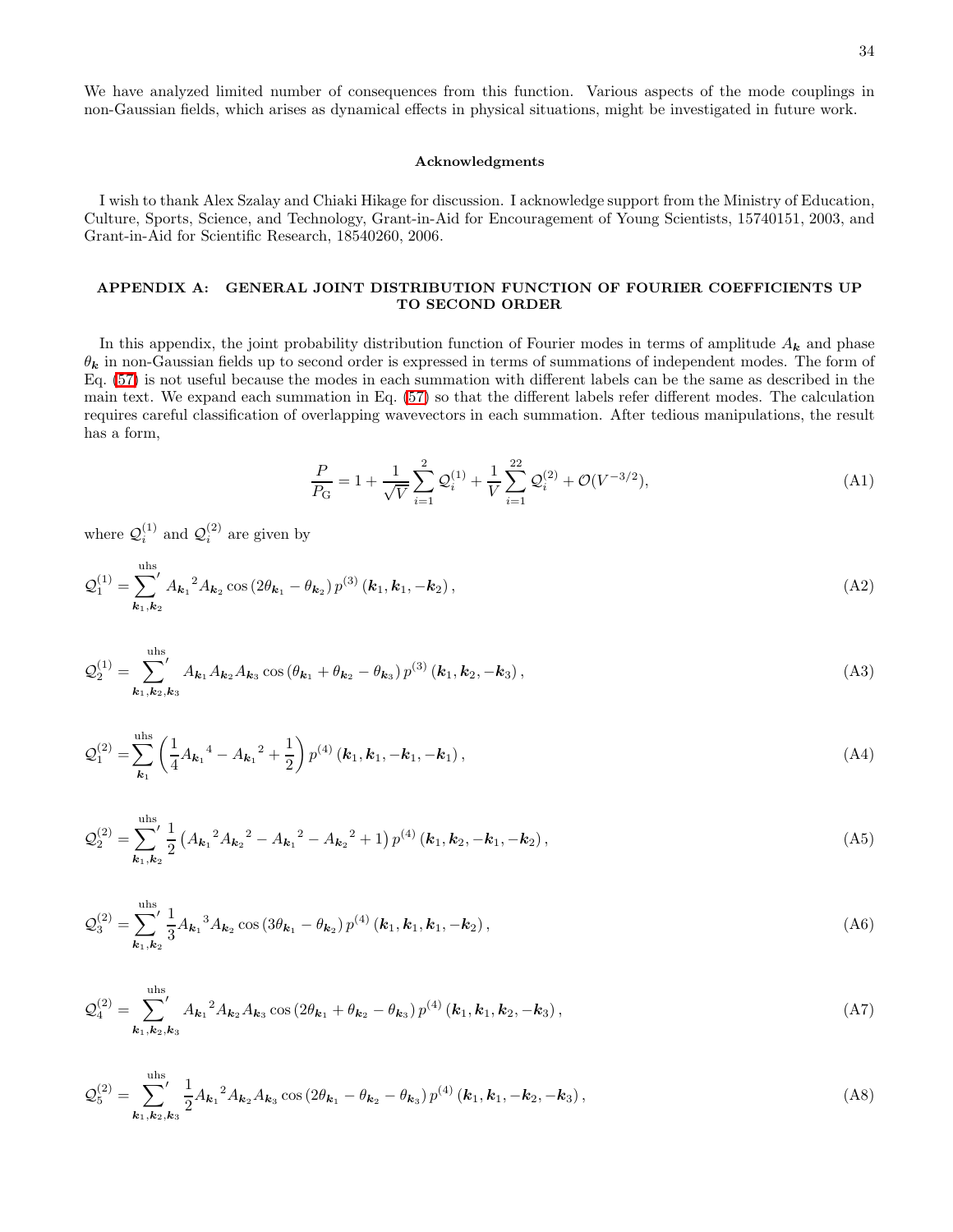$$
\mathcal{Q}_6^{(2)} = \sum_{\mathbf{k}_1, \mathbf{k}_2, \mathbf{k}_3, \mathbf{k}_4}^{\text{uhs}} \frac{1}{3} A_{\mathbf{k}_1} A_{\mathbf{k}_2} A_{\mathbf{k}_3} A_{\mathbf{k}_4} \cos \left( \theta_{\mathbf{k}_1} + \theta_{\mathbf{k}_2} + \theta_{\mathbf{k}_3} - \theta_{\mathbf{k}_4} \right) p^{(4)} \left( \mathbf{k}_1, \mathbf{k}_2, \mathbf{k}_3, -\mathbf{k}_4 \right), \tag{A9}
$$

$$
\mathcal{Q}_7^{(2)} = \sum_{\mathbf{k}_1, \mathbf{k}_2, \mathbf{k}_3, \mathbf{k}_4}^{\text{uhs}} \frac{1}{4} A_{\mathbf{k}_1} A_{\mathbf{k}_2} A_{\mathbf{k}_3} A_{\mathbf{k}_4} \cos \left( \theta_{\mathbf{k}_1} + \theta_{\mathbf{k}_2} - \theta_{\mathbf{k}_3} - \theta_{\mathbf{k}_4} \right) p^{(4)} (\mathbf{k}_1, \mathbf{k}_2, -\mathbf{k}_3, -\mathbf{k}_4), \tag{A10}
$$

$$
\mathcal{Q}_{8}^{(2)} = \sum_{\mathbf{k}_{1},\mathbf{k}_{2}}^{\text{uhs}} \left[ \frac{1}{2} A_{\mathbf{k}_{1}}^{4} A_{\mathbf{k}_{2}}^{2} \cos^{2} (2\theta_{\mathbf{k}_{1}} - \theta_{\mathbf{k}_{2}}) - A_{\mathbf{k}_{1}}^{2} A_{\mathbf{k}_{2}}^{2} - \frac{1}{4} A_{\mathbf{k}_{1}}^{4} + A_{\mathbf{k}_{1}}^{2} + \frac{1}{2} A_{\mathbf{k}_{2}}^{2} - \frac{1}{2} \right] \times \left[ p^{(3)} \left( \mathbf{k}_{1}, \mathbf{k}_{1}, -\mathbf{k}_{2} \right) \right]^{2}, \tag{A11}
$$

$$
\mathcal{Q}_9^{(2)} = \sum_{\mathbf{k}_1, \mathbf{k}_2, \mathbf{k}_3}^{\text{uhs}} \left[ A_{\mathbf{k}_1}{}^2 A_{\mathbf{k}_2}{}^2 A_{\mathbf{k}_3}{}^2 \cos^2 (\theta_{\mathbf{k}_1} + \theta_{\mathbf{k}_2} - \theta_{\mathbf{k}_3}) - \frac{1}{2} \left( A_{\mathbf{k}_1}{}^2 A_{\mathbf{k}_2}{}^2 + A_{\mathbf{k}_1}{}^2 A_{\mathbf{k}_3}{}^2 + A_{\mathbf{k}_2}{}^2 A_{\mathbf{k}_3}{}^2 - A_{\mathbf{k}_3}{}^2 + A_{\mathbf{k}_3}{}^2 A_{\mathbf{k}_3}{}^2 \right) \right] \left[ p^{(3)} \left( \mathbf{k}_1, \mathbf{k}_2, -\mathbf{k}_3 \right) \right]^2, \tag{A12}
$$

$$
Q_{10}^{(2)} = \sum_{\mathbf{k}_1, \mathbf{k}_2, \mathbf{k}_3}^{\text{uhs}} \left[ A_{\mathbf{k}_1}{}^2 A_{\mathbf{k}_2}{}^3 A_{\mathbf{k}_3} \cos (2\theta_{\mathbf{k}_1} - \theta_{\mathbf{k}_2}) \cos (2\theta_{\mathbf{k}_2} - \theta_{\mathbf{k}_3}) \right. \\
\left. - A_{\mathbf{k}_1}{}^2 A_{\mathbf{k}_2} A_{\mathbf{k}_3} \cos (2\theta_{\mathbf{k}_1} + \theta_{\mathbf{k}_2} - \theta_{\mathbf{k}_3}) \right] p^{(3)} (\mathbf{k}_1, \mathbf{k}_1, -\mathbf{k}_2) p^{(3)} (\mathbf{k}_2, \mathbf{k}_2, -\mathbf{k}_3),
$$
\n(A13)

$$
\mathcal{Q}_{11}^{(2)} = \sum_{\mathbf{k}_1, \mathbf{k}_2, \mathbf{k}_3}^{\text{uhs}} \left[ 2 A_{\mathbf{k}_1}{}^3 A_{\mathbf{k}_2}{}^2 A_{\mathbf{k}_3} \cos (2\theta_{\mathbf{k}_1} - \theta_{\mathbf{k}_2}) \cos (\theta_{\mathbf{k}_1} + \theta_{\mathbf{k}_2} - \theta_{\mathbf{k}_3}) - A_{\mathbf{k}_1}{}^3 A_{\mathbf{k}_3} \cos (3\theta_{\mathbf{k}_1} - \theta_{\mathbf{k}_3}) - 2 A_{\mathbf{k}_1} A_{\mathbf{k}_2}^2 A_{\mathbf{k}_3} \cos (\theta_{\mathbf{k}_1} - 2\theta_{\mathbf{k}_2} + \theta_{\mathbf{k}_3}) \right] p^{(3)} (\mathbf{k}_1, \mathbf{k}_1, -\mathbf{k}_2) p^{(3)} (\mathbf{k}_1, \mathbf{k}_2, -\mathbf{k}_3), \tag{A14}
$$

$$
\mathcal{Q}_{12}^{(2)} = \sum_{\mathbf{k}_1, \mathbf{k}_2, \mathbf{k}_3, \mathbf{k}_4}^{\text{uhs}} \frac{1}{2} A_{\mathbf{k}_1}{}^2 A_{\mathbf{k}_2}{}^2 A_{\mathbf{k}_3} A_{\mathbf{k}_4} \cos (2\theta_{\mathbf{k}_1} - \theta_{\mathbf{k}_3}) \cos (2\theta_{\mathbf{k}_2} - \theta_{\mathbf{k}_4}) \times p^{(3)}(\mathbf{k}_1, \mathbf{k}_1, -\mathbf{k}_3) p^{(3)}(\mathbf{k}_2, \mathbf{k}_2, -\mathbf{k}_4), \tag{A15}
$$

$$
\mathcal{Q}_{13}^{(2)} = \sum_{\mathbf{k}_1, \mathbf{k}_2, \mathbf{k}_3, \mathbf{k}_4}^{\text{uhs}} \left[ 2A_{\mathbf{k}_1}{}^3 A_{\mathbf{k}_2} A_{\mathbf{k}_3} A_{\mathbf{k}_4} \cos (2\theta_{\mathbf{k}_1} - \theta_{\mathbf{k}_3}) \cos (\theta_{\mathbf{k}_1} - \theta_{\mathbf{k}_2} + \theta_{\mathbf{k}_4}) \right. \\
\left. - 2A_{\mathbf{k}_1} A_{\mathbf{k}_2} A_{\mathbf{k}_3} A_{\mathbf{k}_4} \cos (\theta_{\mathbf{k}_1} + \theta_{\mathbf{k}_2} - \theta_{\mathbf{k}_3} - \theta_{\mathbf{k}_4}) \right] \\
\times p^{(3)} (\mathbf{k}_1, \mathbf{k}_1, -\mathbf{k}_3) p^{(3)} (\mathbf{k}_1, -\mathbf{k}_2, \mathbf{k}_4),
$$
\n(A16)

$$
Q_{14}^{(2)} = \sum_{\mathbf{k}_1, \mathbf{k}_2, \mathbf{k}_3, \mathbf{k}_4}^{\text{uhs}} \left[ A_{\mathbf{k}_1}{}^3 A_{\mathbf{k}_2} A_{\mathbf{k}_3} A_{\mathbf{k}_4} \cos (2\theta_{\mathbf{k}_1} - \theta_{\mathbf{k}_4}) \cos (\theta_{\mathbf{k}_1} - \theta_{\mathbf{k}_2} - \theta_{\mathbf{k}_3}) - A_{\mathbf{k}_1} A_{\mathbf{k}_2} A_{\mathbf{k}_3} A_{\mathbf{k}_4} \cos (\theta_{\mathbf{k}_1} + \theta_{\mathbf{k}_2} + \theta_{\mathbf{k}_3} - \theta_{\mathbf{k}_4}) \right] \times p^{(3)} (\mathbf{k}_1, \mathbf{k}_1, -\mathbf{k}_4) p^{(3)} (-\mathbf{k}_1, \mathbf{k}_2, \mathbf{k}_3), \tag{A17}
$$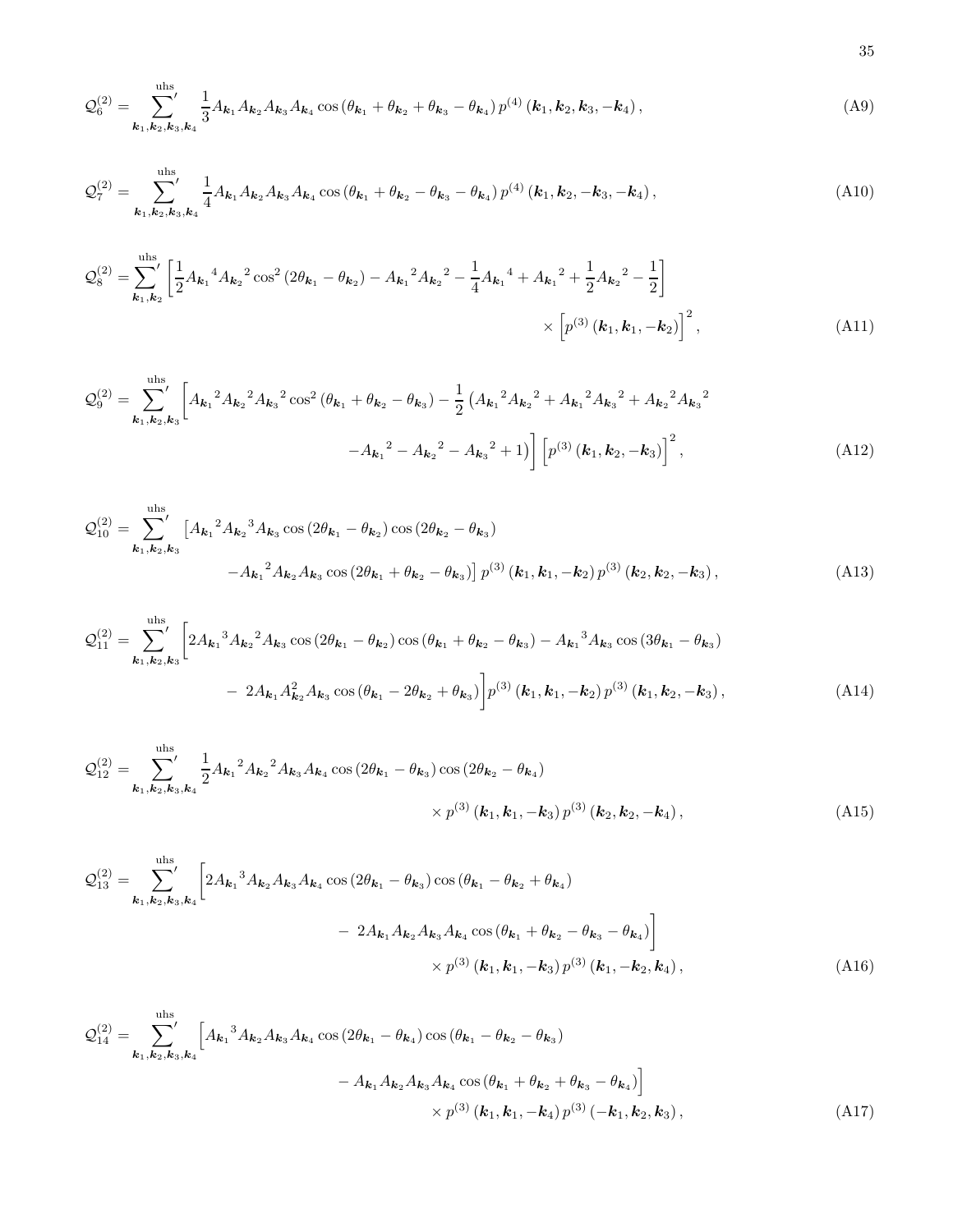$$
\mathcal{Q}_{15}^{(2)} = \sum_{\mathbf{k}_1, \mathbf{k}_2, \mathbf{k}_3, \mathbf{k}_4}^{\text{uhs}} \left[ 2 A_{\mathbf{k}_1}{}^2 A_{\mathbf{k}_2} A_{\mathbf{k}_3} A_{\mathbf{k}_4}{}^2 \cos \left( 2 \theta_{\mathbf{k}_1} - \theta_{\mathbf{k}_4} \right) \cos \left( \theta_{\mathbf{k}_2} - \theta_{\mathbf{k}_3} + \theta_{\mathbf{k}_4} \right) \right. \\
 \left. - A_{\mathbf{k}_1}{}^2 A_{\mathbf{k}_2} A_{\mathbf{k}_3} \cos \left( 2 \theta_{\mathbf{k}_1} + \theta_{\mathbf{k}_2} - \theta_{\mathbf{k}_3} \right) \right] \\
 \times p^{(3)} \left( \mathbf{k}_1, \mathbf{k}_1, -\mathbf{k}_4 \right) p^{(3)} \left( \mathbf{k}_2, -\mathbf{k}_3, \mathbf{k}_4 \right),
$$
\n(A18)

$$
\mathcal{Q}_{16}^{(2)} = \sum_{\mathbf{k}_1, \mathbf{k}_2, \mathbf{k}_3, \mathbf{k}_4}^{\text{uhs}} \left[ A_{\mathbf{k}_1}{}^2 A_{\mathbf{k}_2} A_{\mathbf{k}_3} A_{\mathbf{k}_4}{}^2 \cos \left( 2\theta_{\mathbf{k}_1} - \theta_{\mathbf{k}_4} \right) \cos \left( \theta_{\mathbf{k}_2} + \theta_{\mathbf{k}_3} - \theta_{\mathbf{k}_4} \right) \right] - \frac{1}{2} A_{\mathbf{k}_1}{}^2 A_{\mathbf{k}_2} A_{\mathbf{k}_3} \cos \left( 2\theta_{\mathbf{k}_1} - \theta_{\mathbf{k}_2} - \theta_{\mathbf{k}_3} \right) \times p^{(3)} \left( \mathbf{k}_1, \mathbf{k}_1, -\mathbf{k}_4 \right) p^{(3)} \left( \mathbf{k}_2, \mathbf{k}_3, -\mathbf{k}_4 \right),
$$
\n(A19)

$$
\mathcal{Q}_{17}^{(2)} = \sum_{\mathbf{k}_1, \mathbf{k}_2, \mathbf{k}_3, \mathbf{k}_4}^{\text{uhs}} \left[ 4A_{\mathbf{k}_1}{}^2 A_{\mathbf{k}_2} A_{\mathbf{k}_3} A_{\mathbf{k}_4}{}^2 \cos \left( \theta_{\mathbf{k}_1} + \theta_{\mathbf{k}_2} - \theta_{\mathbf{k}_4} \right) \cos \left( \theta_{\mathbf{k}_1} - \theta_{\mathbf{k}_3} + \theta_{\mathbf{k}_4} \right) \right] - 2A_{\mathbf{k}_1}{}^2 A_{\mathbf{k}_2} A_{\mathbf{k}_3} \cos \left( 2\theta_{\mathbf{k}_1} + \theta_{\mathbf{k}_2} - \theta_{\mathbf{k}_3} \right) - 2A_{\mathbf{k}_2} A_{\mathbf{k}_3} A_{\mathbf{k}_4}{}^2 \cos \left( \theta_{\mathbf{k}_2} + \theta_{\mathbf{k}_3} - 2\theta_{\mathbf{k}_4} \right) \right] \times p^{(3)} (\mathbf{k}_1, \mathbf{k}_2, -\mathbf{k}_4) p^{(3)} (\mathbf{k}_1, -\mathbf{k}_3, \mathbf{k}_4), \tag{A20}
$$

<span id="page-35-0"></span>
$$
\mathcal{Q}_{18}^{(2)} = \sum_{\mathbf{k}_1, \mathbf{k}_2, \mathbf{k}_3, \mathbf{k}_4, \mathbf{k}_5}^{\text{uhs}} A_{\mathbf{k}_1}{}^2 A_{\mathbf{k}_2} A_{\mathbf{k}_3} A_{\mathbf{k}_4} A_{\mathbf{k}_5} \cos (2\theta_{\mathbf{k}_1} - \theta_{\mathbf{k}_4}) \cos (\theta_{\mathbf{k}_2} + \theta_{\mathbf{k}_3} - \theta_{\mathbf{k}_5})
$$
  
 
$$
\times p^{(3)} (\mathbf{k}_1, \mathbf{k}_1, -\mathbf{k}_4) p^{(3)} (\mathbf{k}_2, \mathbf{k}_3, -\mathbf{k}_5), \qquad (A21)
$$

$$
Q_{19}^{(2)} = \sum_{\mathbf{k}_1, \mathbf{k}_2, \mathbf{k}_3, \mathbf{k}_4, \mathbf{k}_5}^{\text{uhs}} \left[ 2A_{\mathbf{k}_1} A_{\mathbf{k}_2} A_{\mathbf{k}_3} A_{\mathbf{k}_4} A_{\mathbf{k}_5}^2 \cos \left( \theta_{\mathbf{k}_1} - \theta_{\mathbf{k}_3} - \theta_{\mathbf{k}_5} \right) \cos \left( \theta_{\mathbf{k}_2} - \theta_{\mathbf{k}_4} + \theta_{\mathbf{k}_5} \right) \right] - A_{\mathbf{k}_1} A_{\mathbf{k}_2} A_{\mathbf{k}_3} A_{\mathbf{k}_4} \cos \left( \theta_{\mathbf{k}_1} + \theta_{\mathbf{k}_2} - \theta_{\mathbf{k}_3} - \theta_{\mathbf{k}_4} \right) \right] \times p^{(3)} (\mathbf{k}_1, -\mathbf{k}_3, -\mathbf{k}_5) p^{(3)} (\mathbf{k}_2, -\mathbf{k}_4, \mathbf{k}_5),
$$
 (A22)

$$
\mathcal{Q}_{20}^{(2)} = \sum_{\mathbf{k}_1, \mathbf{k}_2, \mathbf{k}_3, \mathbf{k}_4, \mathbf{k}_5}^{\text{uhs}} \left[ 2A_{\mathbf{k}_1} A_{\mathbf{k}_2} A_{\mathbf{k}_3} A_{\mathbf{k}_4} A_{\mathbf{k}_5}^2 \cos \left( \theta_{\mathbf{k}_1} + \theta_{\mathbf{k}_2} - \theta_{\mathbf{k}_5} \right) \cos \left( \theta_{\mathbf{k}_3} - \theta_{\mathbf{k}_4} + \theta_{\mathbf{k}_5} \right) \right] - A_{\mathbf{k}_1} A_{\mathbf{k}_2} A_{\mathbf{k}_3} A_{\mathbf{k}_4} \cos \left( \theta_{\mathbf{k}_1} + \theta_{\mathbf{k}_2} + \theta_{\mathbf{k}_3} - \theta_{\mathbf{k}_4} \right) \right] \times p^{(3)} (\mathbf{k}_1, \mathbf{k}_2, -\mathbf{k}_5) p^{(3)} (\mathbf{k}_3, -\mathbf{k}_4, \mathbf{k}_5),
$$
 (A23)

$$
\mathcal{Q}_{21}^{(2)} = \sum_{\mathbf{k}_1, \mathbf{k}_2, \mathbf{k}_3, \mathbf{k}_4, \mathbf{k}_5}^{\text{uhs}} \left[ \frac{1}{2} A_{\mathbf{k}_1} A_{\mathbf{k}_2} A_{\mathbf{k}_3} A_{\mathbf{k}_4} A_{\mathbf{k}_5}^2 \cos \left( \theta_{\mathbf{k}_1} + \theta_{\mathbf{k}_2} - \theta_{\mathbf{k}_5} \right) \cos \left( \theta_{\mathbf{k}_3} + \theta_{\mathbf{k}_4} - \theta_{\mathbf{k}_5} \right) \right] - \frac{1}{4} A_{\mathbf{k}_1} A_{\mathbf{k}_2} A_{\mathbf{k}_3} A_{\mathbf{k}_4} \cos \left( \theta_{\mathbf{k}_1} + \theta_{\mathbf{k}_2} - \theta_{\mathbf{k}_3} - \theta_{\mathbf{k}_4} \right) \Bigg] \times p^{(3)} (\mathbf{k}_1, \mathbf{k}_2, -\mathbf{k}_5) p^{(3)} (\mathbf{k}_3, \mathbf{k}_4, -\mathbf{k}_5),
$$
 (A24)

<span id="page-35-1"></span>
$$
\mathcal{Q}_{22}^{(2)} = \sum_{\mathbf{k}_1, \mathbf{k}_2, \mathbf{k}_3, \mathbf{k}_4, \mathbf{k}_5, \mathbf{k}_6}^{\text{uhs}} \frac{1}{2} A_{\mathbf{k}_1} A_{\mathbf{k}_2} A_{\mathbf{k}_3} A_{\mathbf{k}_4} A_{\mathbf{k}_5} A_{\mathbf{k}_6} \cos \left(\theta_{\mathbf{k}_1} + \theta_{\mathbf{k}_2} - \theta_{\mathbf{k}_3}\right) \cos \left(\theta_{\mathbf{k}_4} + \theta_{\mathbf{k}_5} - \theta_{\mathbf{k}_6}\right) \times p^{(3)} \left(\mathbf{k}_1, \mathbf{k}_2, -\mathbf{k}_3\right) p^{(3)} \left(\mathbf{k}_4, \mathbf{k}_5, -\mathbf{k}_6\right),
$$
\n(A25)